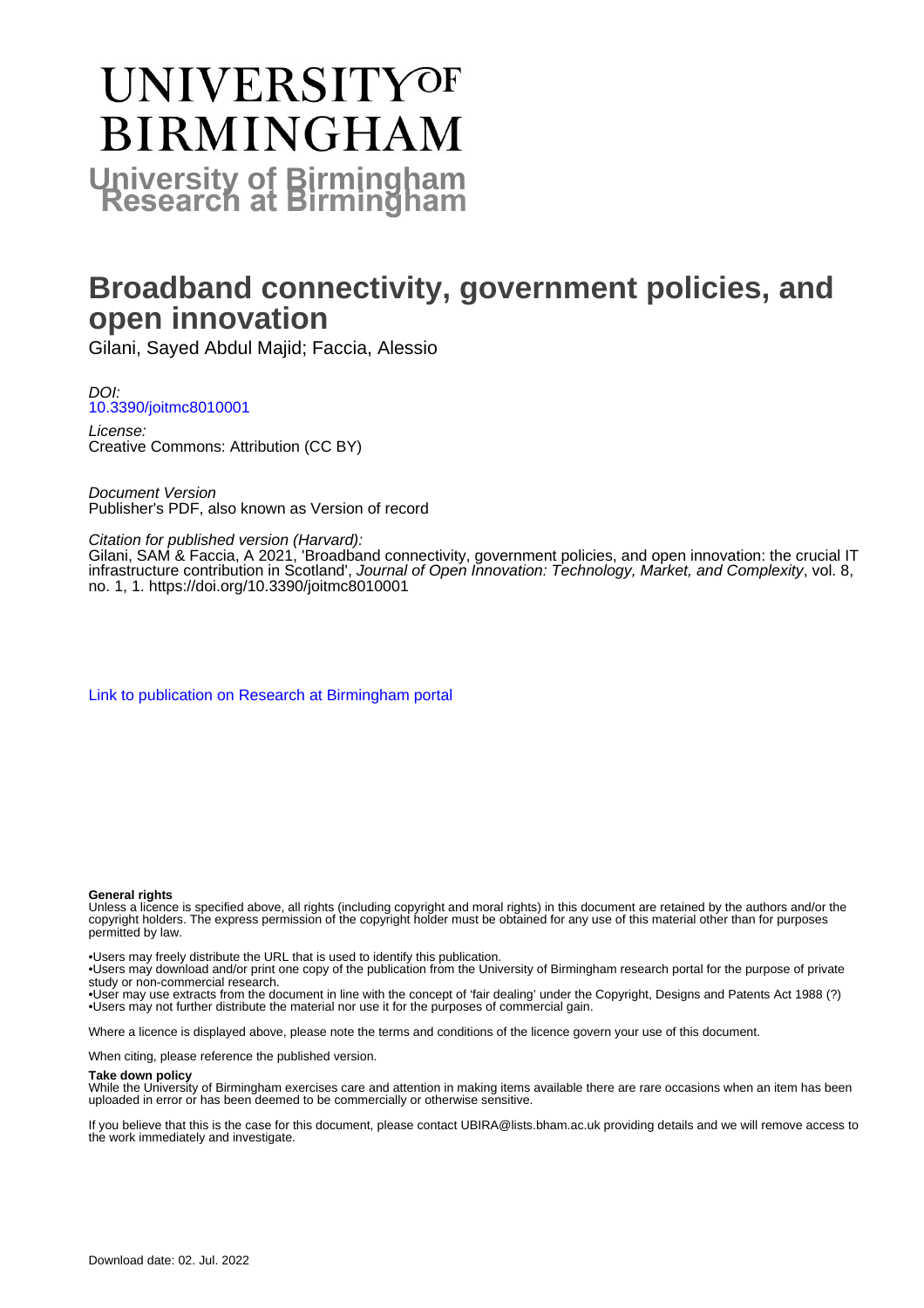



## *Article* **Broadband Connectivity, Government Policies, and Open Innovation: The Crucial IT Infrastructure Contribution in Scotland**

**Sayed Abdul Majid Gilani 1,\* and Alessio Faccia <sup>2</sup>**

- <sup>1</sup> Edinburgh Business School, Heriot-Watt University, Edinburgh EH14 4AS, UK
- <sup>2</sup> School of Business and Law, De Montfort University, Dubai 294345, United Arab Emirates; alessio.faccia@dmu.ac.uk
- **\*** Correspondence: sg182@hw.ac.uk

**Abstract:** Broadband connectivity is now essential to ensure a competitive advantage for any business. The analysis of Scotland's crucial IT infrastructure contribution supported the authors' thesis that the Government plays a decisive role in Open Innovation ecosystems. Indeed, IT infrastructures are a clear case of market failure where remote areas will never be served by adequate connectivity without public support. The main contribution is the demonstration that the benefits of public intervention are sometimes required and beneficial to correct market distortions and generate positive spillovers in terms of collaboration in Open Innovation ecosystems. Another relevant contribution is a comprehensive analysis of the consistency of the evolution of the public policies that supported the IT Infrastructure in Scotland. Therefore, pivotal is the study of this case study that can be easily generalised to many other contexts where the Government addressed market failures and, at the same time, contributed to generating collaborative environments.

**Keywords:** broadband connectivity; Scotland; open innovation; government policies



**Citation:** Majid Gilani, S.A.; Faccia, A. Broadband Connectivity, Government Policies, and Open Innovation: The Crucial IT Infrastructure Contribution in Scotland. *J. Open Innov. Technol. Mark. Complex.* **2022**, *8*, 1. [https://doi.org/](https://doi.org/10.3390/joitmc8010001) [10.3390/joitmc8010001](https://doi.org/10.3390/joitmc8010001)

Received: 30 November 2021 Accepted: 24 December 2021 Published: 30 December 2021

**Publisher's Note:** MDPI stays neutral with regard to jurisdictional claims in published maps and institutional affiliations.



**Copyright:** © 2021 by the authors. Licensee MDPI, Basel, Switzerland. This article is an open access article distributed under the terms and conditions of the Creative Commons Attribution (CC BY) license [\(https://](https://creativecommons.org/licenses/by/4.0/) [creativecommons.org/licenses/by/](https://creativecommons.org/licenses/by/4.0/) *[Journal of Open Innovation:](https://www.mdpi.com/journal/joitmc)*<br> *Journal of Open Innovation:*<br> *Article*<br> **Broadband Connective<br>
<b>Broadband** Connective<br> **Simple Connective**<br> **Simple Consequence**<br> **Abdul Majid Gilani** <sup>1,∗</sup> and<br>
<sup>1</sup> Ed a le G a substripan

### **1. Introduction**

The digital economy, consisting of the pervasive diffusion and intensive use of ICT (information and communication technologies) in the various sectors of the economy, is proceeding at an incredible pace both in industrialised and developing countries and also in Europe. The advancement objectives of the Information Society [\[1\]](#page-24-0) continue to maintain a prominent place in community legislation and policy for economic development and social and territorial cohesion. The nodal point of the ICT paradigm of the last decade has been the infrastructural development [\[2\]](#page-24-1). It consists of the construction and use of broadband digital communication networks, which allow tendentially ubiquitous and high-speed access to the "network of networks" [\[3\]](#page-24-2) of digital communication—universally known as the Internet [\[4\]](#page-24-3). The coverage of the territory with broadband networks acts as an infrastructural prerequisite and an essential enabling innovation for introducing a whole set of technologies, processes, and product and service innovations in the downstream sectors, configuring a process of technological diffusion cumulative and self-induced. Thanks to this Broadband infrastructure with higher data transmission capacity, the sectors and territories involved increase and de-materialise a growing part of the added value generated. It made them less dependent on the location and geographical accessibility of the production sites and consumption; consequently, they made possible a socio-economic repopulation of rural and marginal areas.

Therefore, there is a problem of public importance concerning the development of broadband networks, in the face of the emergence of a significant infrastructural digital gap connected to broadband (lack of service coverage), due to the lack of investments in large areas of the territory. Typically, these are the less urbanised and demographically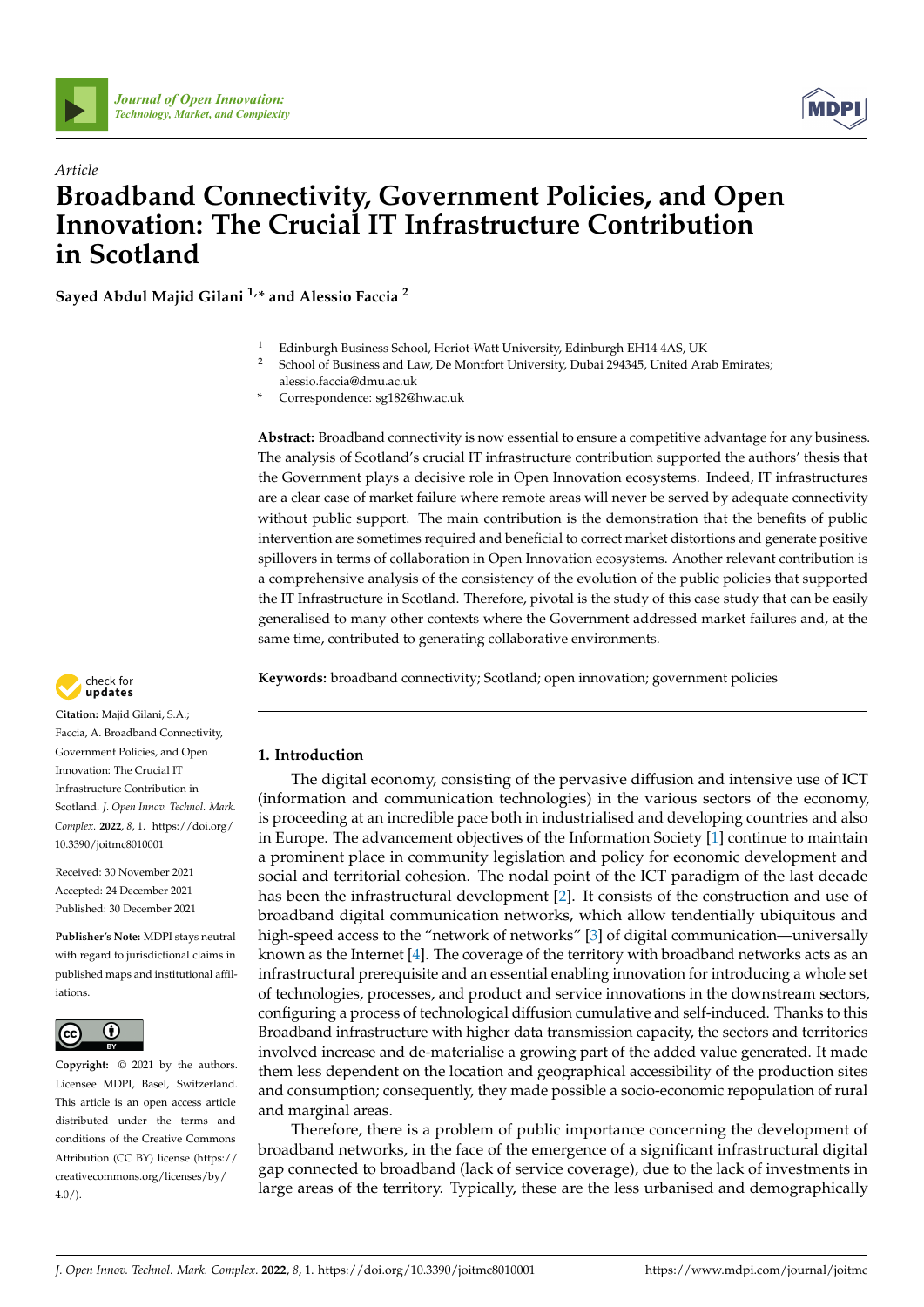marginal areas. This market failure [\[5\]](#page-24-4) (presence of demand but lack of supply) is mainly because, in a market economy in which telecommunications companies (sometimes former public monopolists) [\[6\]](#page-24-5) have now been privatised, the latter have public service obligations reduced (absent in the specific case of broadband) and—now deprived of state subsidies intended to finance the universal service—no longer find incentives to invest in high (and now very high) speed networks in areas with reduced population density.

### *1.1. Broadband Connectivity*

Since the rise/mainstreaming of the Internet, the Internet and related Information and Communication Technologies (ICTs) have changed how we work and live [\[7,](#page-24-6)[8\]](#page-24-7). The Internet is critical as a network of networks allowing the transfer and sharing of data/information, e.g., cloud computing, social media, e-commerce, and smartphones [\[9\]](#page-24-8). From a business perspective, this connectivity/new world of ICTs provides opportunities and threats (competitive advantage), as ICTs have transformed marketing, selling, supply chain, back-office processes (e.g., accounting and banking), collaborations, interfaces with Government, and so on [\[10](#page-24-9)[,11\]](#page-24-10).

Underpinning much of this transformation is the 'pipeline' by which data are transferred via the Internet—broadband [\[12\]](#page-24-11). There must be two interrelated things to make all this work: (1) a pipeline offering connectivity; and (2) a sufficient bandwidth of connectivity that meets current/future data flow requirements [\[12\]](#page-24-11). An analogy could be—having a water pipe serving a village is good, but it also has to cope with the varying (and hopefully peak) demands on the flow of water at particular times of the day or as the village grows.

Broadband became widely available for public use in the United Kingdom (UK) from 2000 onwards [\[13\]](#page-24-12). The initial version of broadband was Asymmetric Digital Subscriber Line (ADSL) technology which was then followed by fibre optic, satellite, 3rd Generation (3G), 4th Generation (4G), and 5th Generation (5G) services [\[13\]](#page-24-12). The UK population has access to fixed-line and wireless versions of broadband, where fixed-line broadband can be adopted wirelessly through Wi-Fi (Wireless Fidelity) connectivity [\[12,](#page-24-11)[13\]](#page-24-12). Broadband speeds are measured in megabits per second (Mbps) [\[12\]](#page-24-11). The average ADSL broadband speed in the UK is 11 Mbps. However, the UK's average speed of fibre optic broadband ranges between 35 and 60 Mbps, dependant on the Internet Service Provider (I.S.P.) [\[14\]](#page-24-13). The demand for faster and more reliable broadband is increasing (e.g., wider and faster broadband pipelines) with time due to the popularity of high data consuming services such as social media (e.g., high amounts of data are utilised through personal information being collected and used for advertising and marketing on sites like Facebook and Twitter), Netflix, YouTube (e.g., abnormally high level of data are used in streaming movies/videos online) and information management applications, e.g., accounting and transcribing applications [\[15\]](#page-24-14).

As a result of all this—broadband connectivity for citizens/businesses is seen as key to being able to function/compete effectively in the 21st Century [\[16\]](#page-24-15). Additionally, it is argued that broadband access for all citizens and businesses should be a universal service obligation (USO) [\[17\]](#page-25-0). However, access to broadband (and sufficient bandwidth) is not universal: across countries. For example, in 2017, the entry-level broadband speeds in developing countries averaged 2 Mbps, with the equivalent figure for developed countries averaging 15 Mbps [\[18\]](#page-25-1). Additionally, 85% of households in developed countries and 51% of households in developing countries were identified as having broadband service, highlighting a substantial difference between developed and developing countries in terms of broadband access [\[18\]](#page-25-1). Therefore, broadband connectivity is now widely available in many developed countries (e.g., UK) though this is, perhaps, not universal [\[18\]](#page-25-1).

In particular, typically, rural areas tend to be least connected to broadband in the UK and have lower broadband bandwidth than urban areas [\[19\]](#page-25-2). This aspect is not surprising as Internet Service Providers (I.S.P.s) in the UK as well as around the world tend to prioritise the delivery of updated infrastructure to areas with more significant populations (e.g., urban areas) to ensure a greater/maximised return (in the form of customer numbers), which is not applicable for most rural areas which have lower population numbers [\[20\]](#page-25-3). This situation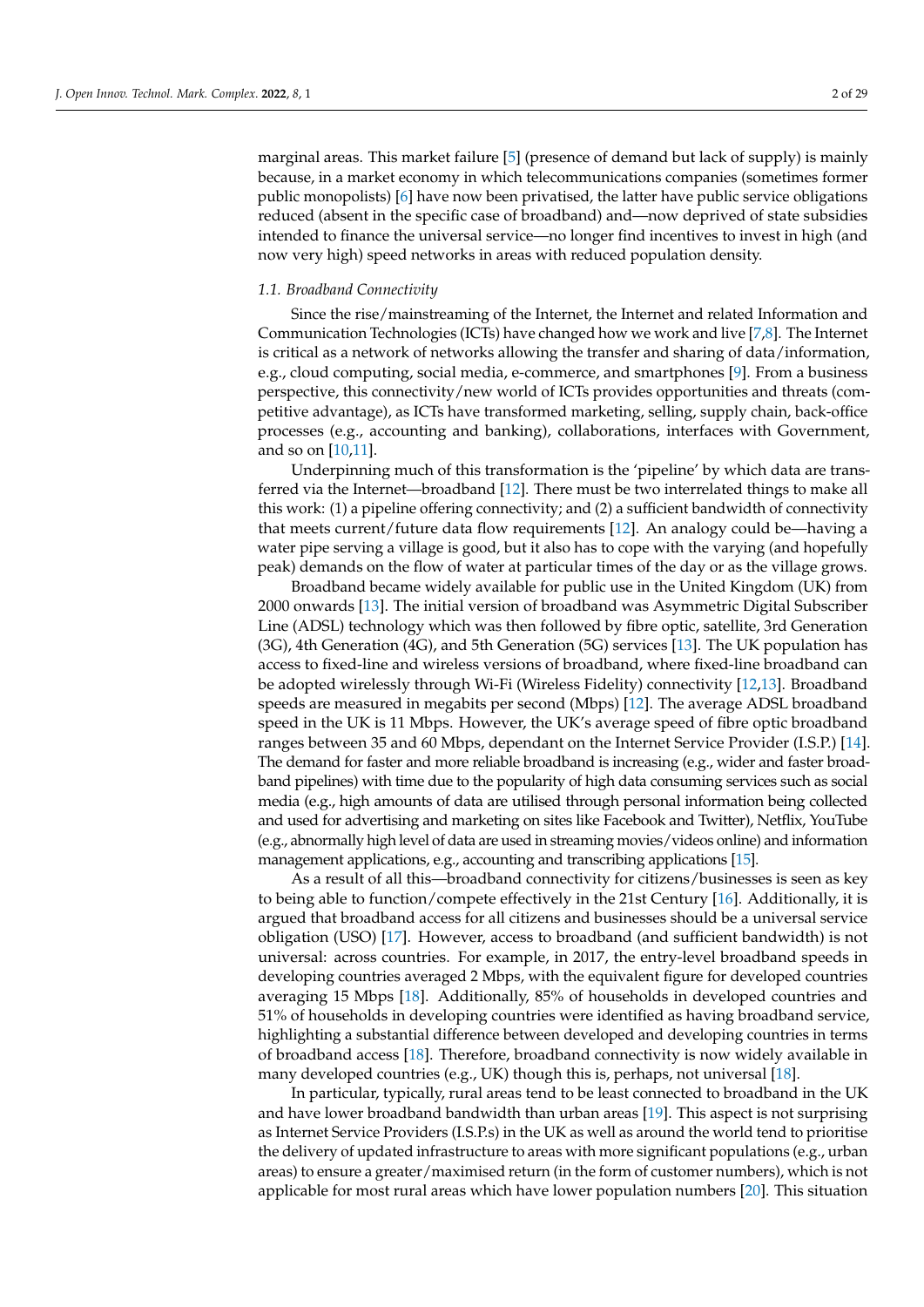between ISPs and rural communities has led to a digital divide (access to the Internet) between rural and urban areas in the UK, especially in Scotland [\[21](#page-25-4)[,22\]](#page-25-5). Different authors identify that a digital divide is not simply based on access issues [\[22,](#page-25-5)[23\]](#page-25-6). Van Deursen and Van Dijk [\[22\]](#page-25-5) add that there have been two digital divides around the world where the first was Internet access issues in rural areas and the second is based on whether rural communities take up the Internet (e.g., is it worth their while? and do they have the skills to use it?). Hence, it can be implied that this notion of two digital divides also applies in the case of rural Scotland. Therefore, Van Deursen and Van Dijk [\[22\]](#page-25-5) explain that overcoming the digital divide is not guaranteed even for areas with high broadband connections.

Van Deursen and Van Dijk [\[22\]](#page-25-5) further elaborate on the notion of two digital divides by referring to costs and material access for maintaining Internet in more remote areas, e.g., are rural populations able to access the Internet on the same number of devices and at the exact cost as their urban counterparts? Another critical point Van Deursen and Van Dijk [\[22\]](#page-25-5) is that rural communities may not feel that having low-level internet (e.g., poor speeds and intermittent connections) is worth their while as they may not carry out essential daily online tasks for them. For example, poor/limited Internet in a given area may be sufficient to conduct a Google search. Still, it may be insufficient in undertaking popular online tasks like banking, shopping, and communication. From the explanations on the digital divide provided by Van Deursen and Van Dijk [\[22\]](#page-25-5), it can be concluded that in terms of broadband in rural areas, the first digital divide involves a lack of/no broadband connectivity in rural areas. The second digital divide consists of the inability of a rural population to fulfil their broadband needs despite a high level of broadband connectivity available in their area.

According to various authors, broadband adoption involves the initial take-up of broadband amongst communities (e.g., households or businesses). Therefore, for this paper, broadband adoption will be regarded as the initial take-up of broadband and broadband use will be identified as regular broadband use beyond initial broadband take-up [\[24](#page-25-7)[–26\]](#page-25-8). However, for broadband adoption/use to be possible amongst communities, broadband connectivity is essential where for this paper, any level of access to broadband (e.g., Digital Subscriber Line (DSL), Asymmetric Digital Subscriber Line (ADSL); 3G/4G/5G) amongst communities will be regarded as broadband connectivity.

### *1.2. Government Policies*

A collective consensus from different authors [\[27](#page-25-9)[–29\]](#page-25-10) identifies a Policy analysis as a method that offers a way of investigating how and why a given government implements specific policies and the by-product of this method of enacting policies. Therefore, the purpose of this article will be to critically review essential Scottish Government policy documents related to improving broadband connectivity and use from January 2006 to date. This analysis can therefore help determine the role of the Government in supporting broadband adoption/use in remote-rural Scotland. The critical policies, the related strategies, projects, and programmes will also be considered (for conciseness, in the rest of this article, the terms' policy' or 'policies' are used to denote one or more of policy, strategy, project, or programme unless the context is specific to one of these terms). Various authors (e.g., [\[30–](#page-25-11)[32\]](#page-25-12) identify the importance of Government activity via policy analysis on the growth and survival of Small to Medium Enterprises (SMEs), e.g., Government's role towards developing digital infrastructure, which may lead to improved conditions for small business growth (over 90% of United Kingdom (UK) businesses are SMEs [\[33\]](#page-25-13)) or business' survival.

Additionally, Smith et al. [\[34\]](#page-25-14) identify limited Scholarly evidence and knowledge on the influence of policy on the social exclusion for enterprises. Quinn et al. [\[35\]](#page-25-15) propose further Research in understanding the role of the Government in supporting SMEs. Therefore, this policy analysis has been informed by the recommendations from these authors.

The geographic focus will be on Scotland in the UK; however, consideration will also be given to related EU and UK policies. The review will consider the aim of the policy, its key deliverables (intended and achieved as appropriate) and, given the objective of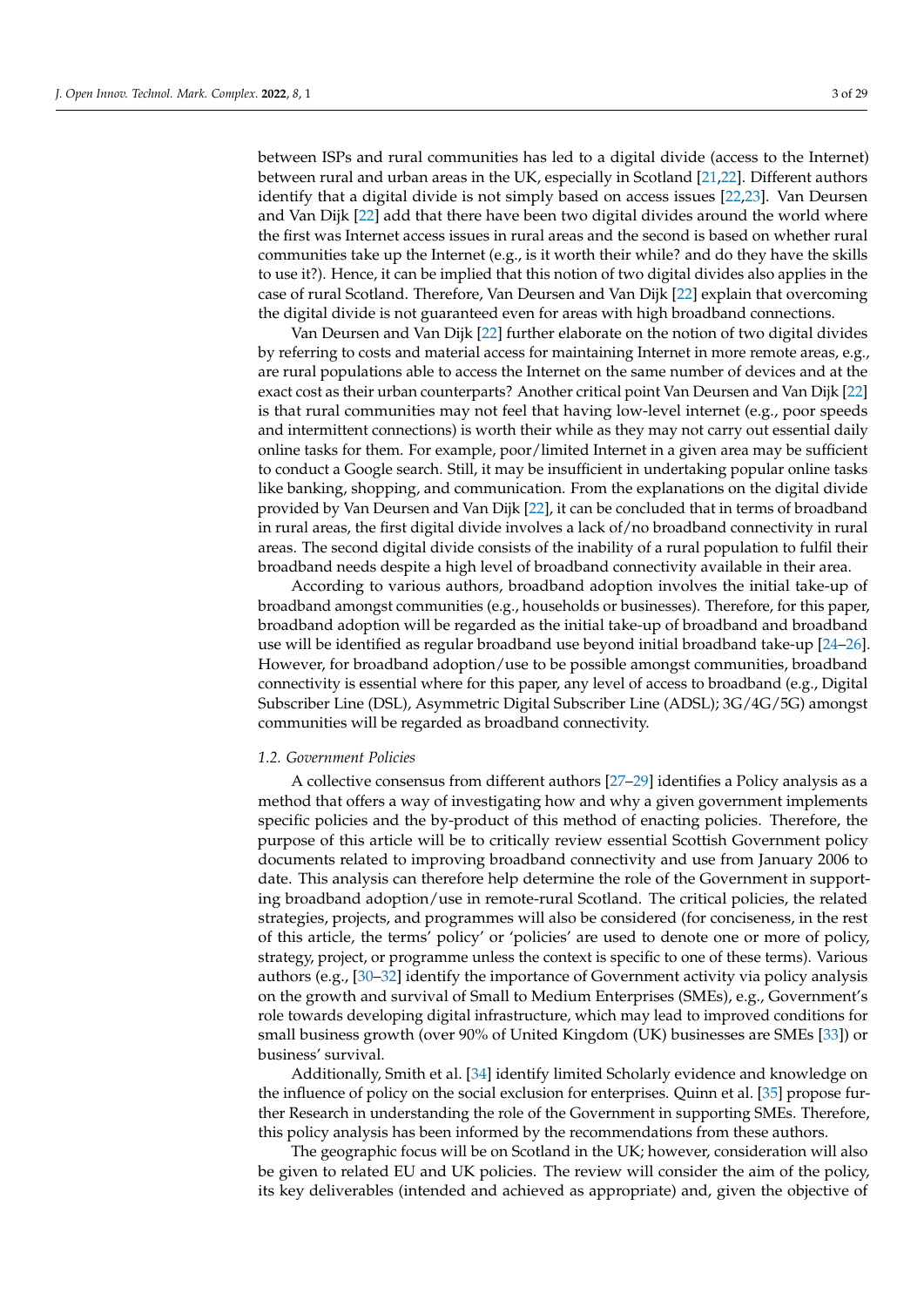this work, the mention of issues relating to rurality, broadband adoption/use, and related drivers and barriers. The rest of this article is structured as follows: the policy review is chronologically based, divided into three time periods, 2006–2010, 2011–2016, and 2017 onwards (Sections [2](#page-5-0)[–4\)](#page-15-0).

From January 2006 to the present (approximately May 2021), policies, programs, and projects are reviewed as broadband was made available to over 99% of Scotland in December 2005, part of the SSI policy [\[36\]](#page-25-16). The following policy for improving broadband connectivity and broadband use in Scotland was the "Scotland's Digital Future: A Strategy for Scotland" policy initiated in 2011 [\[37\]](#page-25-17), therefore leading to the first period of policy analysis being 2006–2010 and then the next period starting from 2011 onwards. The following primary policy in Scotland for improving digital connectivity, which included broadband, was the "Realising Scotland's full potential in a digital world: a digital strategy for Scotland" policy in 2017 [\[38](#page-25-18)[,39\]](#page-25-19). This aspect informed the periods for policy analysis, including policies, programmes, and projects for broadband connectivity, adoption, and use in remote-rural Scotland as 2011–2016 and 2017 onwards. Therefore, policy analysis involved government documents (e.g., policies, programmes, and projects) from 2006–2010, 2011–2016, and 2017 onwards involving broadband connectivity, adoption, and daily broadband use in remote-rural Scotland. It has to be noted that older policies are now embedded in more recent websites, which will therefore lead to a disparity between the dates of the actual policy/programme/strategy and the source, e.g., the source of Superfast Broadband Digital Scotland [\[40\]](#page-25-20) was adopted while discussing the Digital Scotland Superfast Broadband (DSSB) programme initiated in 2013.

The policy analysis will also be paired with relevant successful cases of Scottish companies that survived and strived thanks to the improved broadband infrastructure.

The selection for the three-time periods in the policy analysis is explained in Table [1.](#page-4-0)

<span id="page-4-0"></span>**Table 1.** Policies periods and their rationale.

| <b>Time-Period for Policy Analysis</b> | <b>Reason Behind Time-Period</b>                                                                                   |  |
|----------------------------------------|--------------------------------------------------------------------------------------------------------------------|--|
| 2006–2010                              | SSI policy led to broadband availability in over 98% of Scotland from 2006 onwards.                                |  |
| 2011–2016                              | Scotland's Digital Future: A Strategy for Scotland policy created in 2011.                                         |  |
| 2017–onwards                           | Realising Scotland's full potential in a digital world: a digital strategy for Scotland<br>policy created in 2017. |  |

### *1.3. Research Framework*

1.3.1. Possible Frameworks for Broadband Connectivity and Government Policies

Different frameworks/models (perspectives) have been adopted in past broadband-related studies to aid investigation towards understanding broadband adoption, e.g., Bass Diffusion Model [\[41\]](#page-25-21), Diffusion of Innovations theory (DOI) [\[42\]](#page-25-22), Technological Acceptance Model (T.A.M.) [\[43\]](#page-25-23), and Technological Organisational Environmental (TOE) framework [\[44\]](#page-25-24).

Each of these perspectives has aided understanding of broadband adoption in different ways. Based on the relationship between early adopters and late adopters in a given population group, Boucher [\[45\]](#page-25-25), through the Bass Model, forecasted the level of broadband adoption in a future period for the same population group. The TAM allowed Li et al. [\[43\]](#page-25-23) to investigate broadband adoption while considering social constructs, e.g., why does an owner-manager adopt/not adopt broadband?

The TOE framework gave Hoti [\[44\]](#page-25-24) insight into broadband adoption by analysing technological, organisational, and environmental factors, e.g., business rivals encouraging broadband adoption is categorised under the ecological context.

Initial broadband adoption, as well as broadband use (initial post-adoption), were investigated by using the DOI theory [\[42\]](#page-25-22) through its IDP (Innovation Decision Process) characteristic rather than solely focusing on initial broadband adoption/non-adoption [\[46\]](#page-26-0).

Despite the insight gained on broadband adoption by including the frameworks/models of Bass, DOI, TAM 1/2/3, and TOE in past broadband adoption studies, none of these studies used the term 'drivers and barriers' for broadband adoption and broadband use.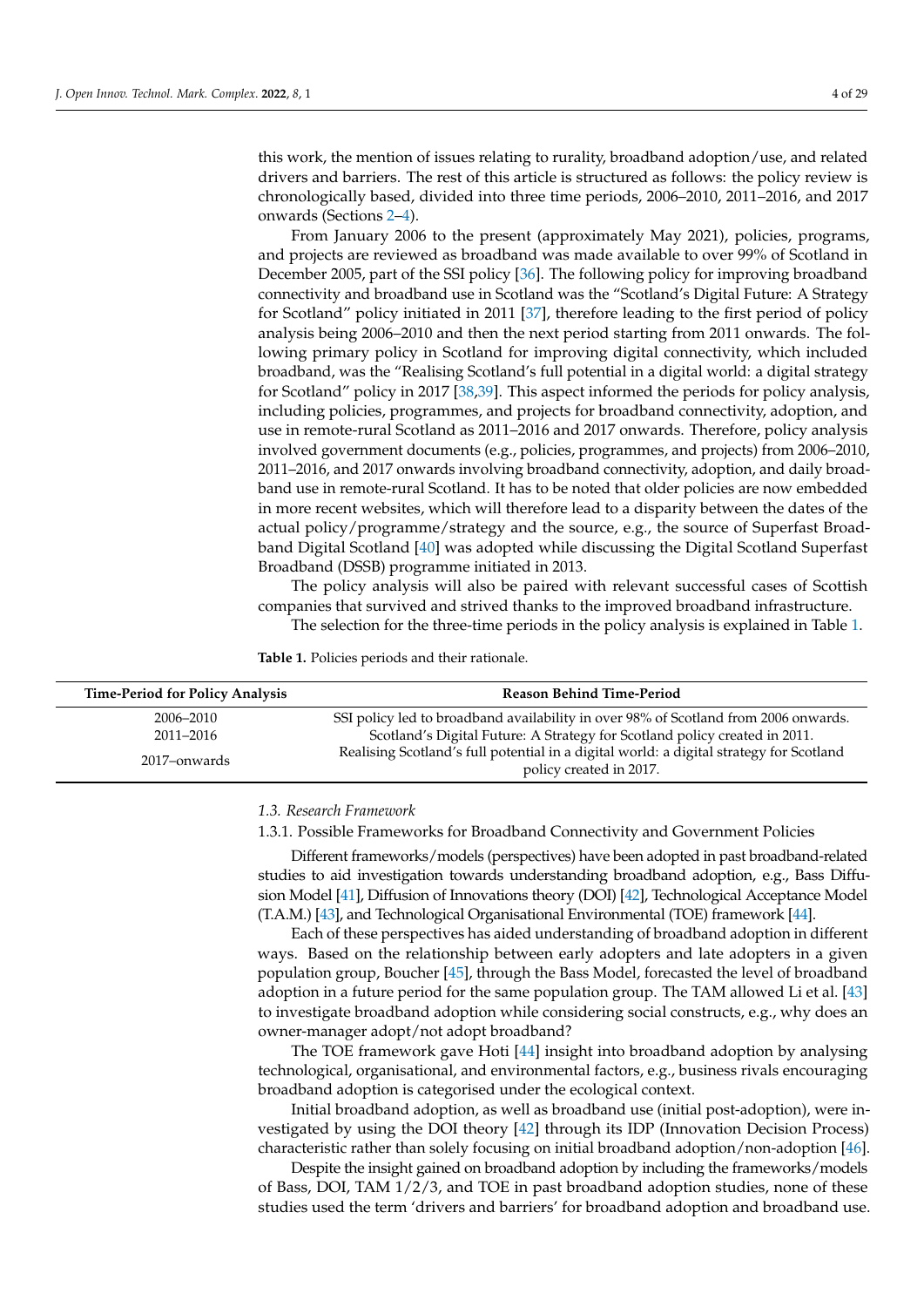There was not a clear explanation of the role of the Government in the broadband adoption/use process related to communities. This identified paucity in existing literature led Gilani [\[47\]](#page-26-1) to formulate the Broadband Adoption Framework (BAF), which investigated external and internal factors related to broadband adoption/use by businesses. However, the clarification on the role of the Government in supporting broadband adoption/use amongst communities was reasonably limited. Therefore, it is highlighted that there is an absence of a framework/model that addresses the role of the Government regarding broadband adoption/use by communities.

### 1.3.2. Open Innovation Framework

Among the various frameworks that can be considered, in Open innovation ecosystems [\[48\]](#page-26-2), technologies and innovations are shared through knowledge co-creation. The decisive contribution provided by the public policies in spreading the broadband infrastructure is considered essential. The Government, in this case, plays an active role in the innovation and technological boost, overcoming market failures and providing support to the infrastructure, therefore reducing gaps among areas [\[49\]](#page-26-3). Moreover, this theoretical framework can be considered relevant to analysing broadband connectivity improvements' impact on the innovations introduced by businesses that helped them survive. The Government becomes an active partner in the open innovation process, favouring the conditions to provide equal and fair opportunities in Scotland.

### 1.3.3. Research Questions

To better identify and address under-researched areas of interest, main research questions have been designed for this Study. Therefore, the contribution of this article is easily paired with a successful answer to the following:

- RQ1: Is it possible to carry out a comprehensive Historical review on the EU/UK/Scottish Government documents on broadband adoption and broadband use? (addressed by Section [3\)](#page-6-0)
- RQ2: Given the Historical Review, what are the primary outcome of a Policy analysis? (addressed by Section [4\)](#page-15-0);
- RQ3: Is the contribution provided by the Government in Scotland valuable from an Open Innovation perspective? (addressed by Sections [5](#page-18-0) and [6\)](#page-20-0).

### <span id="page-5-0"></span>**2. Materials and Methods**

The analysis procedures of Historical review [\[50\]](#page-26-4) and Policy analysis were adopted on EU/UK/Scottish Government documents on broadband (from January 2006 to May 2021).

The Historical review was chosen to ensure comprehensive analysis was performed correctly. It includes many sources to identify and appraise the specified topic. It also helps save time for readers potentially interested in different fields. A historical review is also based on intensely reliable sources that cannot be questioned.

Policy analysis is also implemented because it is essential to help define and outline a proposed policy's goals and identify similarities and differences in expected outcomes and estimated costs competing for alternative approaches. Textual analyses of policies and regulations issued during the considered timeframe were integrated by relevant literature previously identified by the historical review. The period breakdown further helped provide evidence and consistency along with better opportunities to focus on contextualised perspectives.

This approach was adopted to determine the level of EU/UK/Scottish Government activity towards improving broadband adoption, and broadband use in remote-rural Scotland since broadband with a minimum of 512 Kbs was made available to 99% of Scotland in December 2005 [\[51\]](#page-26-5).

This method informed the Research regarding broadband adoption/broadband use in remote-rural Scotland from a government and business perspective. Another contribution provided by this Research is the identification of three main periods.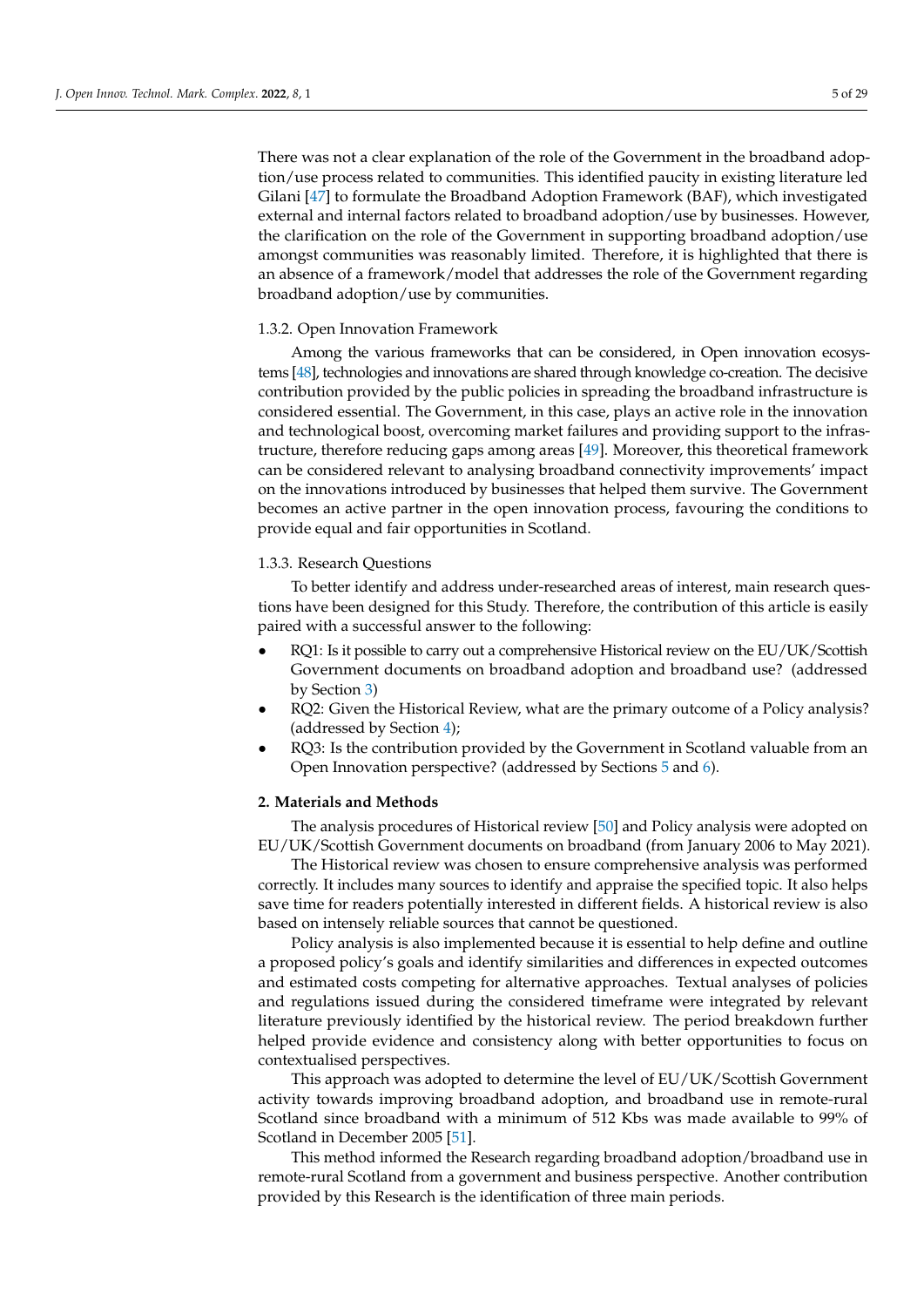Indeed, the policy analysis/review was chronologically structured according to three primary shifts, 2006–2010, 2011–2016, and 2017 onwards (the policy analysis covered January 2006–May 2021).

This division of the policy analysis into three stages was based on the "Broadband for Scotland Rural and Remote Areas Supply-Side Intervention (SSI)" policy (99% broadband availability in Scotland realised in December 2005), the "Scotland's Digital Future: A Strategy for Scotland" policy (initiated in 2011) and the "Realising Scotland's full potential in a digital world: a digital strategy for Scotland" policy (commenced in 2017).

Along with EU/UK/Scottish Government policies, the Policy analysis also reviewed government programmes and projects (e.g., DBBS, R100, and FFTP).

Below is the list of keywords searched in Google and Google Scholar to generate results related to Scottish/U.K. government policy on improving broadband access/use in rural Scotland.

Broadband policy; Broadband adoption; Broadband connectivity; Broadband take up; Government Policies; Internet policy; Open Innovation; Policy analysis; Rural development; Scotland; SMEs.

The analysis procedures of Historical review [\[52\]](#page-26-6) (focuses on examining Research throughout a given period which in this case was January 2006–May 2021) and Policy analysis were adopted on EU/UK/Scottish Government documents on broadband (from January 2006 to May 2021).

Policy analysis is considered by different authors [\[27–](#page-25-9)[29\]](#page-25-10) as a method that investigates how and why a given government implements specific policies and the by-product of enacting policies.

The policy analysis/review was chronologically based, divided into three time periods, 2006–2010, 2011–2016, and 2017 onwards (the policy analysis covered January 2006–May 2021).

The search findings was then generated from the keywords inputted into Google, Google Scholar, and Scopus databases. Therefore, a systematic review approach was adopted for the literature review [\[53,](#page-26-7)[54\]](#page-26-8). It should be noted that a Systematic review is explained as an overview of existing evidence appropriate and relevant to a drawn up/formulated research question. It adopts pre-specified and standardised/systematised methods to recognise and critically appraise relevant research and retrieve, describe/report, and analyse findings from studies in the review [\[55](#page-26-9)[,56\]](#page-26-10).

The division of the policy analysis into three stages was based on the "Broadband for Scotland Rural and Remote Areas Supply-Side Intervention (SSI)" policy (99% broadband availability in Scotland realised in December 2005), the "Scotland's Digital Future: A Strategy for Scotland" policy (initiated in 2011), and the "Realising Scotland's full potential in a digital world: a digital strategy for Scotland" policy (commenced in 2017). Along with EU/UK/Scottish Government policies, the Policy analysis also reviewed government programmes and projects (e.g., DSSB (Digital Scotland Superfast Broadband), R100 (Reaching 100) and FFTP (Fibre To The Premises)).

Bardach's Eightfold Pathway analysis is used (a method that consists of 8 steps developed by Eugene Bardach as a means of problem-solving related to policy analysis [\[57](#page-26-11)[,58\]](#page-26-12)). The methodology was then applied to the results and emerging themes from the policy analysis/review to aid the Research in establishing directions for future steps regarding the Government's role in improving broadband adoption/use in remote-rural Scotland.

### <span id="page-6-0"></span>**3. Historical Review and Policy Analysis**

*3.1. Policies and Strategies, Projects and Programs from 2006 to 2010*

The purpose of this section is to identify and discuss policies/strategies, projects and programmes focusing on broadband connectivity/take up/use from January 2006 to December 2010.

The fulfilment of the "Broadband for Scotland Rural and Remote Areas Supply-Side Intervention (SSI)" policy in December 2005 led to a minimum of affordable and essential broadband (512 kbps) offered to 99% of the Scottish population [\[36,](#page-25-16)[51,](#page-26-5)[59\]](#page-26-13). The realisation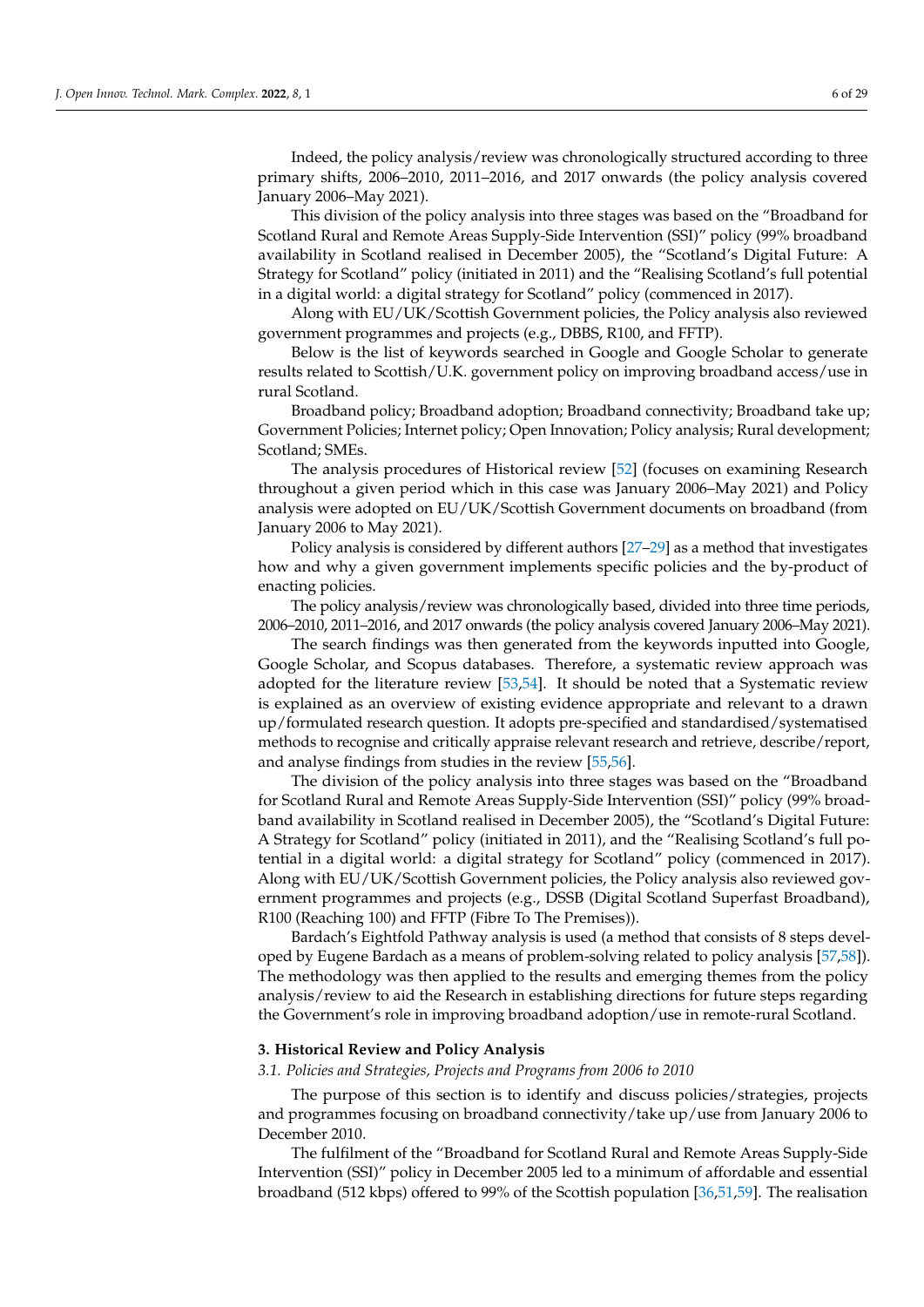of this policy paved the way for other programmes and projects undertaken by BT and the EU/UK/Scottish Government. This section will analyse policies/strategies, projects, and programmes carried out or initiated in 2006–2010.

### 3.1.1. 2006

After fulfilling the SSI policy in December 2005, British Telecom Openreach (BTO) was created as an agreement between BT and the UK government in 2006 [\[60](#page-26-14)[,61\]](#page-26-15). The purpose of BTO was to oversee access of ISPs to BT exchanges to deliver their respective broadband services, e.g., Talk, O2 and Sky broadband needed access to BT exchanges to enable their ADSL broadband service [\[60](#page-26-14)[,61\]](#page-26-15).

Along with the formation of BTO, the Scottish Government initiated an e-procurement project in 2006 to enhance broadband opportunities for Scottish SMEs (e.g., resources and support) [\[62,](#page-26-16)[63\]](#page-26-17). After a critical analysis of this project, Dutra et al. [\[62\]](#page-26-16) identified potential issues of centralisation and skill gaps [\[62\]](#page-26-16). The Scottish Government [\[63\]](#page-26-17) identified over 90% of Scottish businesses as broadband adopters. These businesses adopted broadband for business operation purposes (Scottish Government, 2019). Online sales figures for Scottish SMEs increased faster than larger businesses in Scotland, where this information was retrieved from government studies from 2004 to 2008 [\[63\]](#page-26-17). This document highlights that 26% of UK businesses had access to a maximum speed of 2 megabits per second (Mbps). Only 14% of the companies received broadband speeds of over 10 Mbps [\[63\]](#page-26-17). This information provides evidence to support the overall dissatisfaction of Scottish businesses with broadband [\[63\]](#page-26-17).

### 3.1.2. 2007

In 2007, the European Commission (European Regional Development Fund) allocated just under 43 million Euros for the Lowlands and Uplands project (for example, Lowlands and Uplands area of Scotland) [\[64,](#page-26-18)[65\]](#page-26-19). The European Regional Development Fund allowed the UK government to pledge in 2009 of delivering a minimum of 2 Mbps broadband to 100% of UK premises by 2012 [\[66–](#page-26-20)[68\]](#page-26-21). However, the UK government scrapped this pledge due to continually missing targets (key milestones in achieving the commitment) in 2011 [\[66–](#page-26-20)[68\]](#page-26-21).

### 3.1.3. 2010

In parallel to the pledge made in 2009, the Scottish Government published the "A Digital Ambition for Scotland" policy in October 2010 [\[65\]](#page-26-19). This policy had two main objectives. The first objective consisted of making next-generation broadband available to 100% of the Scottish population by 2020 [\[65\]](#page-26-19). The second objective was to ensure that the rate of broadband uptake by people in Scotland was equal to/above the UK average by 2013. The rate of broadband uptake in Scotland by 2015 was targeted to be the highest amongst the UK nations [\[63,](#page-26-17)[69,](#page-26-22)[70\]](#page-26-23). The first objective has not yet been achieved, as the deadline was in 2020. The second objective of broadband uptake in Scotland equaling/surpassing the UK average by 2013 and being the highest amongst the UK nations by 2015 was not achieved either [\[71\]](#page-26-24).

This policy also initiated a series of projects for improving broadband connectivity in rural areas within the South of Scotland [\[63](#page-26-17)[,65](#page-26-19)[,70\]](#page-26-23). However, the Scottish Government was aware that these projects were alone insufficient to improve connectivity in rural Scotland. The Government is working with partners across Scotland [\[63,](#page-26-17)[65\]](#page-26-19). The Scottish Government was then looking to encourage sustainable community-led initiatives to improve broadband connectivity in rural Scotland [\[65\]](#page-26-19). The Scottish Government allocated one million Euros towards the rural Scotland broadband connectivity improvement project of the LEADER scheme [\[63](#page-26-17)[,65,](#page-26-19)[70\]](#page-26-23). This investment was intended to support small-scale, community-driven projects in rural areas. The Scottish Government aimed to improve connectivity and bring faster broadband to rural communities [\[63](#page-26-17)[,65\]](#page-26-19). However, no projects within the policy focused on improving broadband adoption/use in rural Scotland.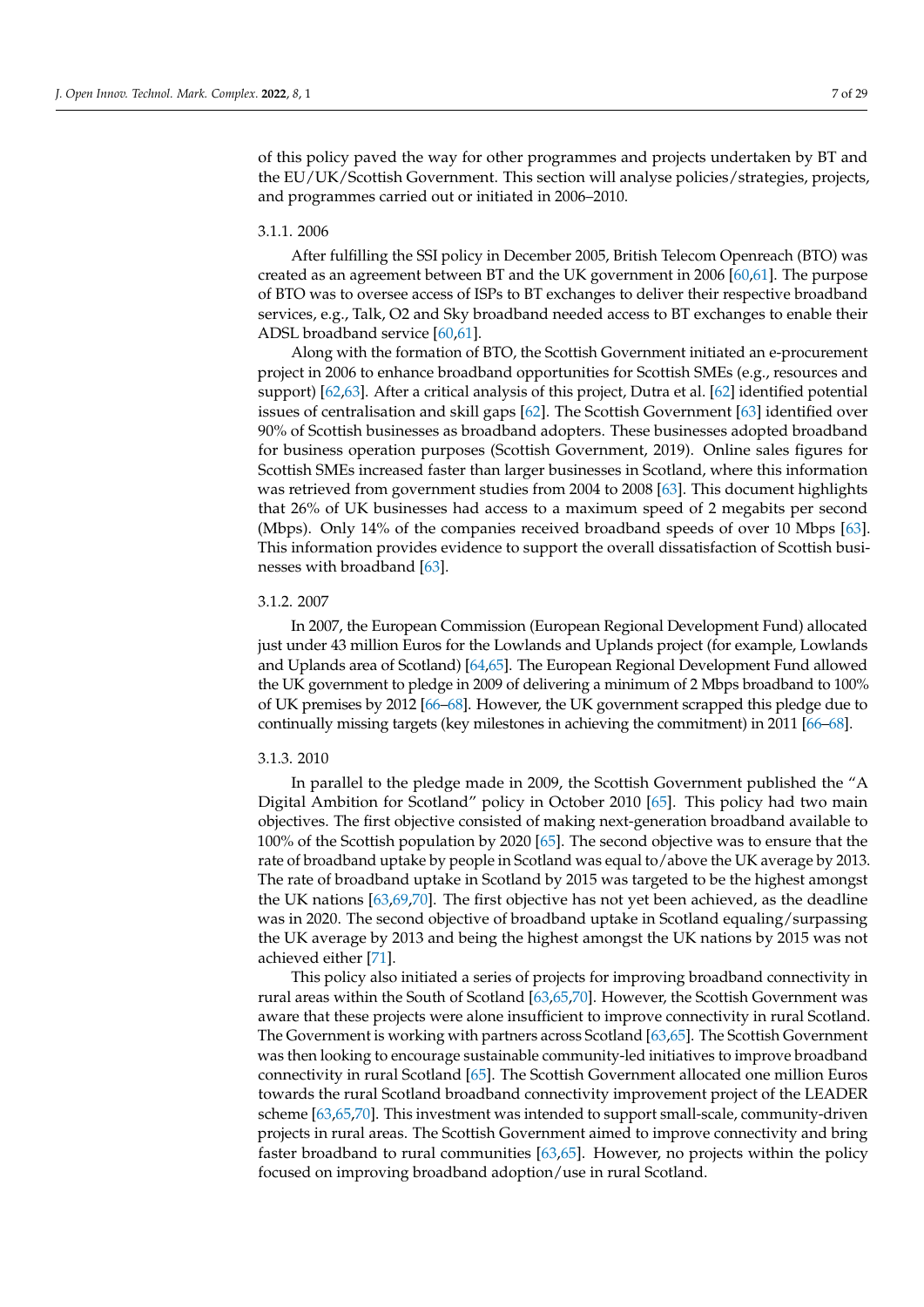### *3.2. Policies and Strategies, Projects and Programs from 2011 to 2016*

Policies/strategies, projects, and programmes focusing on broadband connectivity/take up/use in rural Scotland from January 2011 to December 2016 are identified and discussed below.

### 3.2.1. 2011

During the period of the "A Digital Ambition for Scotland" policy unveiled in 2010, the European Commission [\[72,](#page-26-25)[73\]](#page-26-26) introduced the "Basic broadband for all citizens by 2013" policy in 2011. The purpose of this policy was to deliver a minimum of 2 Mbps broadband at an affordable price to all member states in Europe (including Scotland) [\[72](#page-26-25)[–75\]](#page-27-0).

The 2013 target for the European Commission policy was in line with the 2013 target (increasing broadband adoption/use up to the same level as the UK average) for the "A Digital Ambition for Scotland" policy introduced in 2010 [\[72\]](#page-26-25). This policy achieved its target of delivering basic broadband for all EU citizens by 2013 [\[72](#page-26-25)[–75\]](#page-27-0).

The Scottish policy branching out from the European Commission [\[72\]](#page-26-25) policy of "Basic broadband for all citizens by 2013" was the "Scotland's Digital Future: A Strategy for Scotland" was created in 2011 [\[75\]](#page-27-0). Through this policy, the Scottish Government [\[75\]](#page-27-0) was looking to realise its ambition of Scotland being recognised as world-class for digital technology in a wide variety of areas, e.g., e-health, e-learning, and e-government [\[67,](#page-26-27)[75,](#page-27-0)[76\]](#page-27-1). To achieve this ambition of offering world-class digital services, the Scottish Government [\[75\]](#page-27-0) in this policy acknowledged that the improvement of broadband connectivity across Scotland, especially in more isolated and rural areas, was a prerequisite.

In the "Scotland's Digital Future: A Strategy for Scotland" policy, the Scottish Government recognises that good broadband connectivity enables economic growth in rural areas [\[67](#page-26-27)[,75](#page-27-0)[,76\]](#page-27-1). The policy also identifies that parts of rural Scotland cannot exploit or benefit fully from digital opportunities where the combination of poor connectivity and training to use broadband can lead to digital exclusion for many rural residents [\[67](#page-26-27)[,75](#page-27-0)[,76\]](#page-27-1). Therefore, rural areas lose their competitive advantage, making them less attractive locations for business [\[67](#page-26-27)[,75](#page-27-0)[,76\]](#page-27-1). Despite outlining measures to improve broadband connectivity and acknowledging the challenges of delivering broadband in rural Scotland, the policy does not discuss broadband adoption/use in rural Scotland.

In 2011, as part of the "Scotland's Digital Future: A Strategy for Scotland" policy, BTO pledged broadband with speeds of 100 Mbps being delivered to 2.5 million new households by 2015 [\[67,](#page-26-27)[75,](#page-27-0)[77\]](#page-27-2). However, this pledge was not realised as BTO reached 250,000 homes by 2015 [\[67,](#page-26-27)[76,](#page-27-1)[77\]](#page-27-2).

### 3.2.2. 2012

Along with the failed BTO pledge, the previous failed Scottish Government pledge from 2009 (pledge of a minimum of 2 Mbps broadband to 100% UK premises by 2012) was reinstated by the coalition government in 2012 with a new target of a guaranteed speed of 24 Mbps 'Superfast broadband' to 90% of the UK population by 2015 [\[67,](#page-26-27)[77\]](#page-27-2). However, again, the Government could not deliver on its promise to provide 24 Mbps to 90% of the UK population by 2015. It revised its target of 24 Mbps delivery to 95% of the UK population by 2017 [\[67,](#page-26-27)[77\]](#page-27-2).

During the era of the coalition government in 2012, the Scottish Government proposed a 2020 plan of providing next-generation broadband across Scotland [\[40\]](#page-25-20). This initiative by the Scottish Government collaborated with Visit Scotland and the Highlands and Islands Enterprise [\[40](#page-25-20)[,77\]](#page-27-2). The Government aimed to improve conditions for rural SMEs adopting broadband [\[67,](#page-26-27)[77](#page-27-2)[,78\]](#page-27-3). In this 2020 plan, considerable attention by the Scottish Government was given to the development of infrastructure in rural areas over urban areas, where there were calls for the installation of Fibre and 4G networks in rural Scotland [\[67,](#page-26-27)[77,](#page-27-2)[78\]](#page-27-3). The implementation of the 2020 plan led to the availability of an improved broadband service around Scotland [\[67,](#page-26-27)[77\]](#page-27-2), therefore making broadband adoption/use more attractive to rural SMEs in Scotland [\[67](#page-26-27)[,78\]](#page-27-3).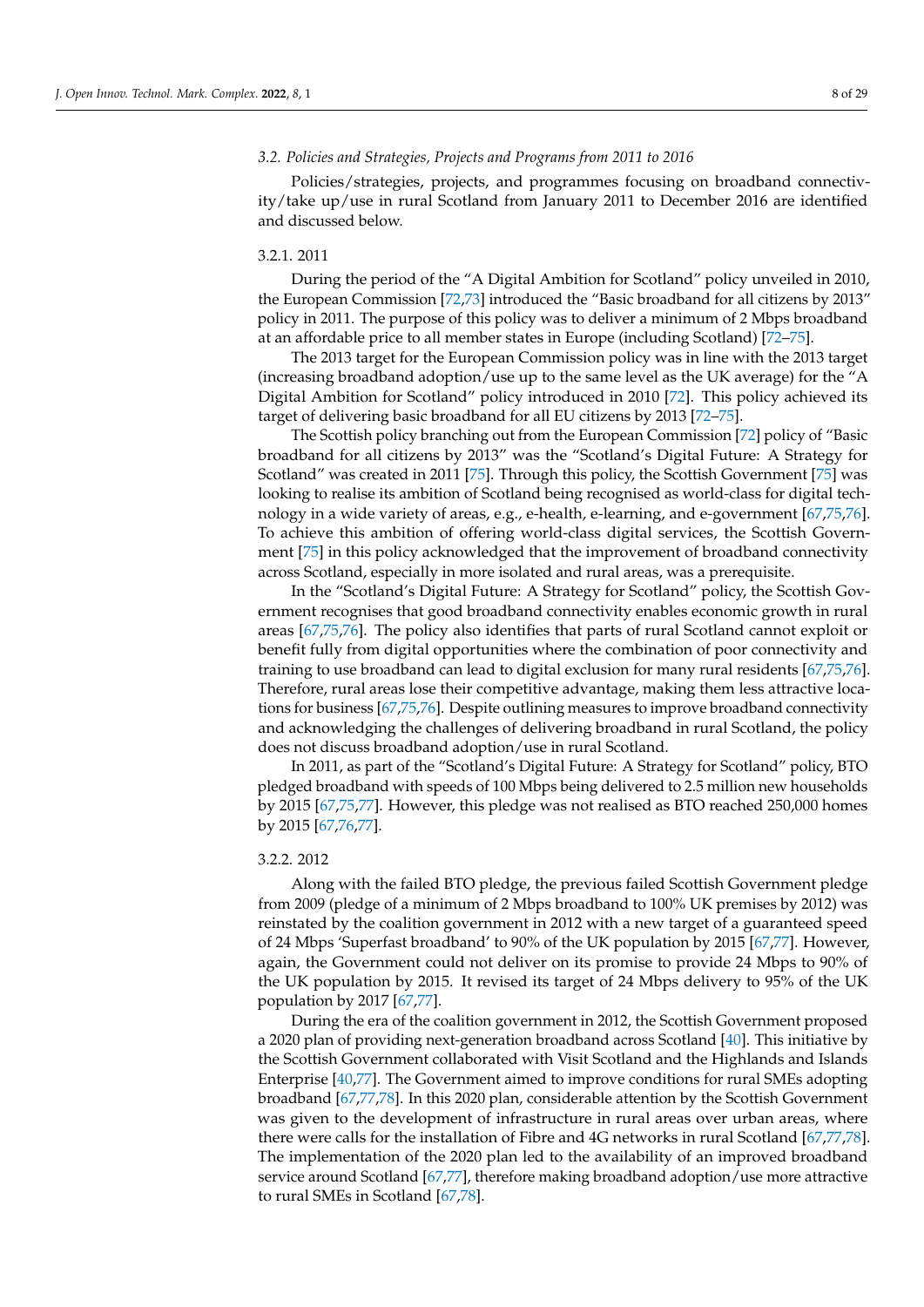### 3.2.3. 2013

After the success of the 2020 plan, the Scottish Government invested £410 million into the Digital Scotland Superfast Broadband (DSSB) programme in 2013 [\[40,](#page-25-20)[67\]](#page-26-27). The purpose of the DSSB programme was to install and set up the infrastructure necessary and required to deliver faster broadband speeds to as much of the population as possible in areas that were not targeted for the commercial rollout of fibre broadband [\[40,](#page-25-20)[67\]](#page-26-27). The DSSB programme was a crucial part of the Scottish Government's aim of ensuring that Scotland achieved a reputation as a world-class digital nation by 2020, e.g., "Scotland's Digital Future: A Strategy for Scotland" policy [\[75\]](#page-27-0).

The DSSB programme was initiated through two separate projects: the Highlands and Islands programme and the Rest of Scotland programme [\[62\]](#page-26-16) (Superfast Broadband Digital Scotland, 2019). Contracts were signed between the Scottish Government and BT to activate these projects in 2013 [\[40\]](#page-25-20). The Digital Scotland Superfast Broadband programme aimed to bring "fibre broadband" to 95% of Scottish premises by the end of 2017 [\[40](#page-25-20)[,67\]](#page-26-27). Audit Scotland asserted the realisation of this target [\[40\]](#page-25-20). The DSSB programme led to 890,000 premises in Scotland being connected, which was 34% of premises in Scotland [\[40,](#page-25-20)[67\]](#page-26-27). The DSSB programme was re-initiated in September 2019, whereby the overall expenditure on the programme was estimated to be around £442 million [\[40](#page-25-20)[,67,](#page-26-27)[78\]](#page-27-3).

### 3.2.4. 2015

During the running of the DSSB Programme, the then UK Prime Minister David Cameron in 2015 made it a legal requirement for the whole UK population to have access to affordable and reasonable quality broadband [\[79\]](#page-27-4). Therefore, the Universal Service Obligation (USO) was created to ensure access for all UK residents by 2020 [\[67](#page-26-27)[,80\]](#page-27-5). The USO also acted as a primary policy for delivering "decent broadband" connections to those properties that could not be reached by the commercial or public-funded rollout of superfast broadband, e.g., areas in rural Scotland [\[67](#page-26-27)[,79\]](#page-27-4). The minimum quality parameters for the broadband service rollout associated with this USO-driven initiative were 10 Mbps, 1 Mbps upload speed, and an allowance of 50 users to share one bandwidth [\[79](#page-27-4)[,80\]](#page-27-5). The USO was made available to UK premises without access to connections that met the minimum quality parameters [\[79,](#page-27-4)[80\]](#page-27-5). Home/business owners must register under the scheme to receive a broadband connection [\[67](#page-26-27)[,79](#page-27-4)[,81\]](#page-27-6) to benefit from the USO service.

During the reign of David Cameron in 2015, the UK government played a significant role in initiating discussions to separate BT and BTO to ensure a more level playing field for other ISPs looking to deliver their service through BTO controlled exchanges [\[82\]](#page-27-7). The separation between BT and BTO was completed in 2016 [\[67,](#page-26-27)[82\]](#page-27-7). This separation improved broadband activation times for ISPs using BTO exchanges and ISPs needing access to deals to resolve technical issues, e.g., broadband speed and quality issues [\[67](#page-26-27)[,82\]](#page-27-7). These improvements led to an improved experience for broadband adopters in the UK in terms of initial broadband take-up (faster broadband activation) and consistent broadband use (speedier resolution of technical issues) [\[67,](#page-26-27)[82\]](#page-27-7).

In 2015, the UK government introduced "the Better Broadband" scheme, a UK-wide voucher scheme initiated in 2015 [\[67](#page-26-27)[,83\]](#page-27-8). The purpose of this scheme was to provide an affordable and basic broadband installation to homes/businesses that were unable to access a broadband service with a speed of at least 2 Mbps [\[67,](#page-26-27)[83\]](#page-27-8). This scheme defined an affordable broadband connection as one that costs the customer no more than  $£400$  in the first year [\[67,](#page-26-27)[83\]](#page-27-8). This included hardware, installation, and monthly fees [\[83\]](#page-27-8). This scheme was typically used to access a satellite or wireless broadband connection and support community fibre projects [\[67\]](#page-26-27). The Better Broadband Scheme has been extended till 31st December 2019 [\[67,](#page-26-27)[83\]](#page-27-8). This scheme represents the UK government's commitment to ensuring that every property in the UK has access to broadband connections with a minimum speed of 2 Mbps [\[67](#page-26-27)[,83\]](#page-27-8). However, in January 2018, Ofcom reported that 0.5% of UK businesses/homes (155,000 business/homes) did not have broadband speeds of 2 Mbps [\[67](#page-26-27)[,83\]](#page-27-8).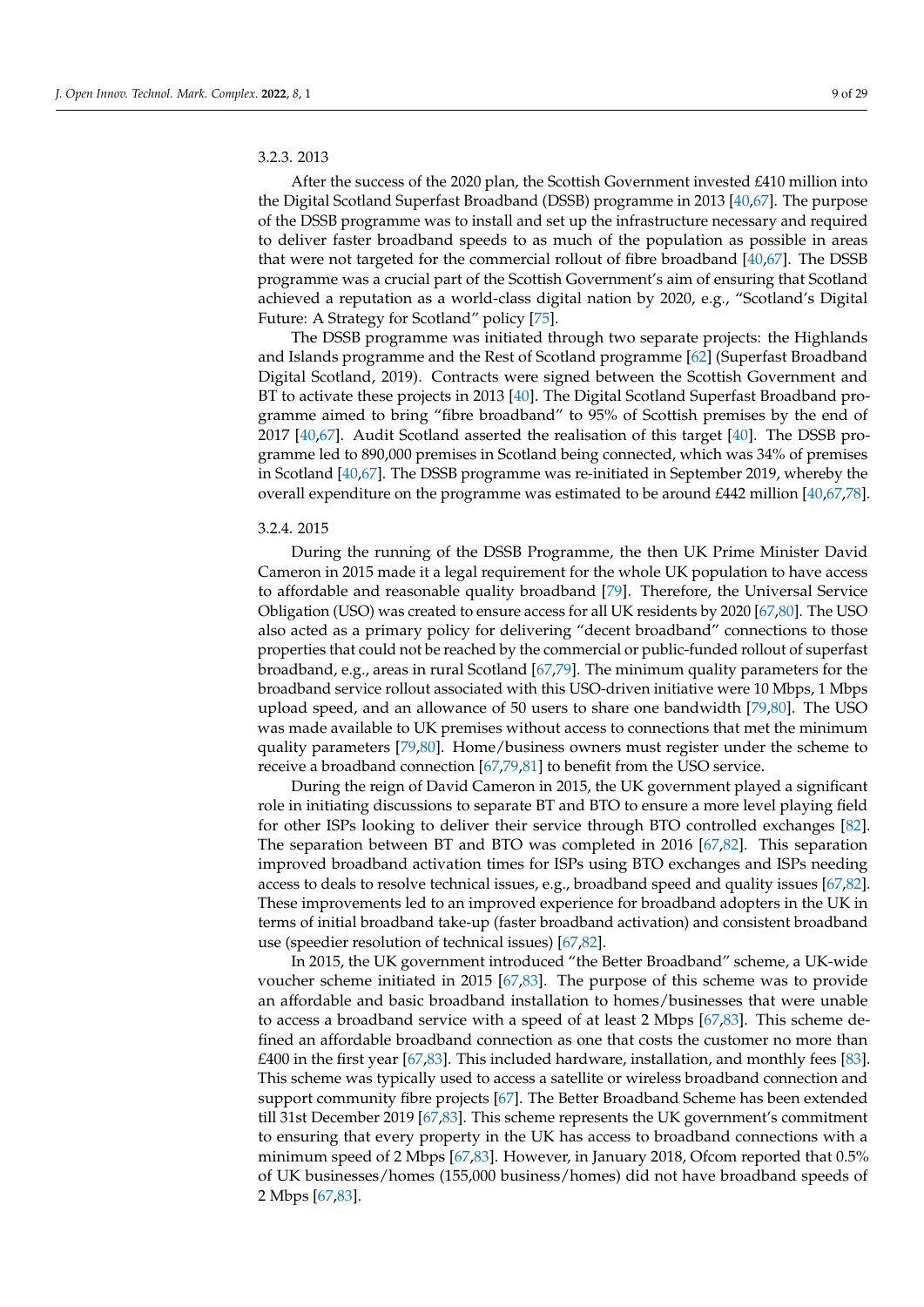Despite steps taken by the UK government in 2015 to improve broadband connectivity in the UK, the UK government acknowledged in 2016 that 5.7 million UK customers were not receiving broadband that met Ofcom's 10 Mbps minimum speed criteria [\[15\]](#page-24-14). In response to this, government officials revealed a £400 million full-fibre infrastructure fund, where they guaranteed that a further 2 million homes and businesses would have access to fibre broadband [\[15,](#page-24-14)[67\]](#page-26-27). They also pledged another £700 million to develop 5G (5th Generation) and further rollout of fibre connections [\[15,](#page-24-14)[67\]](#page-26-27). The UK government asserted that rural areas with broadband access issues would not automatically receive the broadband infrastructure rollout. Instead, homes/businesses can request the USO to obtain essential and affordable 2 Mbps broadband [\[67](#page-26-27)[,77\]](#page-27-2). The USO pledge made by David Cameron in 2015 was then abandoned as the Government claimed that some rural communities do not want a broadband connection [\[67](#page-26-27)[,77\]](#page-27-2).

### 3.2.5. 2016

In September 2016, the European Commission [\[73\]](#page-26-26) unveiled the policy of "Connectivity for a European Gigabit Society". This policy addressed the availability and take-up of high capacity networks, which enabled the widespread use of new products, services, and applications in the Digital Single Market [\[73](#page-26-26)[,84](#page-27-9)[,85\]](#page-27-10). The deadline for this policy is 2025 [\[73](#page-26-26)[,84,](#page-27-9)[85\]](#page-27-10), where the three main objectives are access to 1 Gigabyte per second (Gbps) for all schools, transport hubs, and primary providers of public services and digitally intensive enterprises [\[72\]](#page-26-25). Access to speeds of at least 100 Mbps to be upgraded to 1 Gbps for all European homes [\[73,](#page-26-26)[84,](#page-27-9)[85\]](#page-27-10). Consistent and uninterrupted 5G wireless broadband coverage for all urban areas and major roads and railways [\[72\]](#page-26-25).

While the European Commission [\[72\]](#page-26-25) was promoting its "Connectivity for a European Gigabit Society" policy during 2016, in Scotland, the DSSB project reported its success in achieving its initial target of delivering access to fibre broadband to 85% of Scottish premises by March 2016 [\[75\]](#page-27-0). The DSSB project also claimed its status for being on track to deliver access to 95% of Scottish premises by the end of 2017 (Scottish Government, 2019). Due to this programme, over 750,000 homes and businesses across Scotland now have fibre broadband [\[75\]](#page-27-0).

The DSSB project provided £7.5 million in funding and support towards the Highlands and Islands Enterprise in launching the Community Broadband Scotland (CBS) project to develop superfast broadband solutions for areas where DSSB could not provide coverage [\[75\]](#page-27-0). An investment of £80,000 was made by Community Broadband Scotland (CBS) in 2016 to enable an upgrade to the current Tiree broadband network [\[79](#page-27-4)[,80\]](#page-27-5). This situation led to broadband availability with up to 30 Mbps in Tiree [\[75](#page-27-0)[,79](#page-27-4)[,80\]](#page-27-5). Eventually, the total cost incurred by this project for improving broadband in Tiree went up to £91,000 [\[79\]](#page-27-4). The additional funding of £11,000 came from the Tiree Community Development Trust (CDT) [\[79](#page-27-4)[,80\]](#page-27-5). Due to a lack of U.K./Scottish Government focus on improving broadband infrastructure in Tiree, Tiree CDT took it upon themselves to improve broadband infrastructure [\[75\]](#page-27-0). This step led to an increase in broadband take-up by businesses in Tiree and eventually led to the rise in the number of companies in Tiree [\[79,](#page-27-4)[80\]](#page-27-5). However, through their case study research, Gerli and Whalley [\[21\]](#page-25-4) explain that public–private partnerships do not always guarantee success in improving broadband adoption and regular broadband use in a given area.

In 2016, the DSSB also supported Scotland's "Mobile Action Plan" project [\[75\]](#page-27-0). The purpose of this project was widespread mobile connectivity to support superfast broadband for a world-class digital Scotland [\[75\]](#page-27-0). A Mobile Action Plan was agreed upon between DSSB and four leading mobile operators from the UK in June 2016 [\[75\]](#page-27-0). This collaboration between Government and industry was the first to improve widespread mobile connectivity [\[75\]](#page-27-0).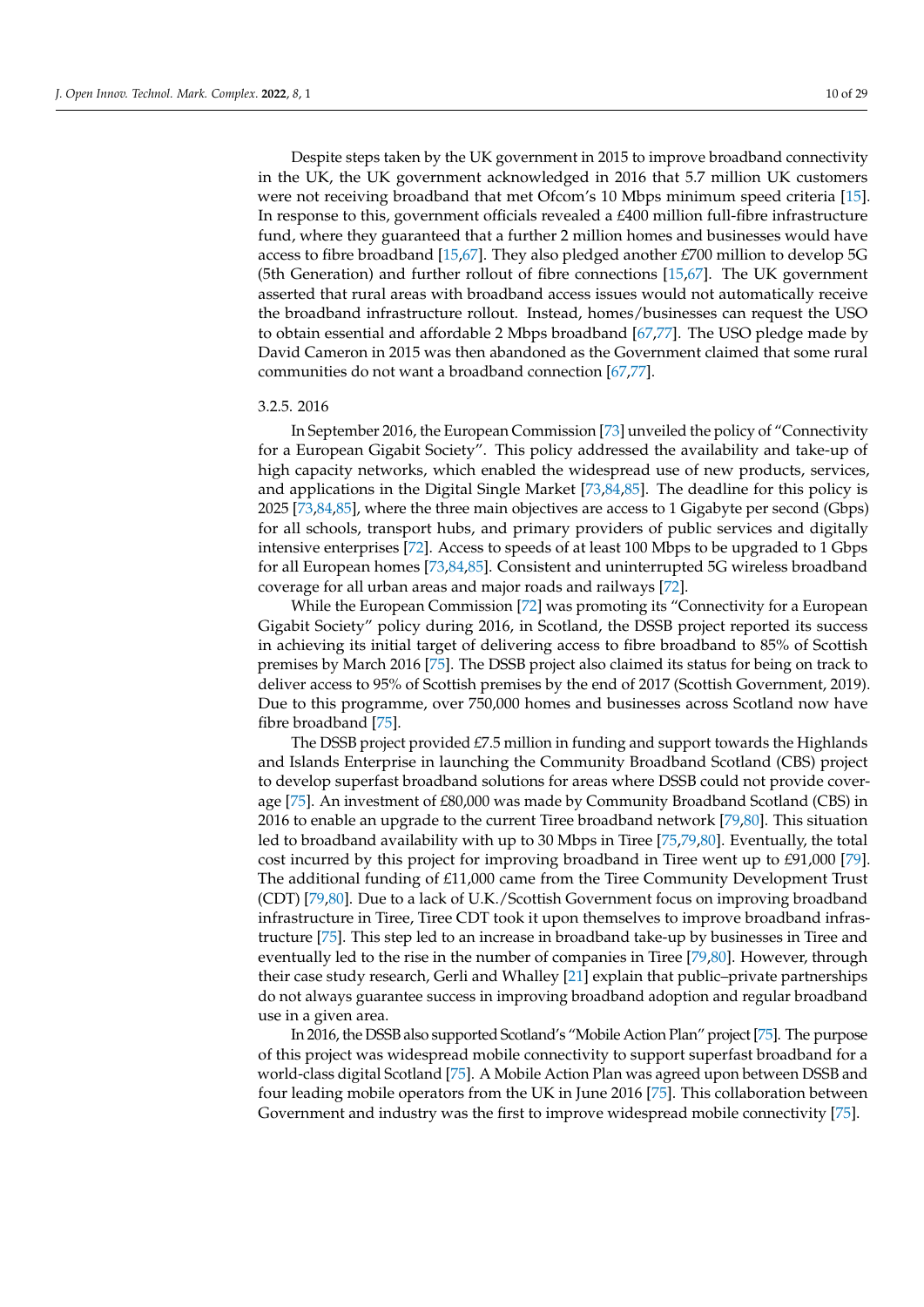### *3.3. Policies and Strategies, Projects and Programs from 2017 onwards* 3.3.1. 2017

In 2017, the European Commission unveiled the policies of "Coverage of Next Generation Networks (NGN): 30 Mbps or more for all citizens by 2020" and "Use of Next Generation Networks (NGN): 100 Mbps or more by 50% of households by 2020" [\[72\]](#page-26-25). The purpose of these two policies was to ensure the delivery of NGN so that a minimum of 30 Mbps broadband speeds were available to 100% of the EU premises (which included rural Scotland) and 100 Mbps broadband speeds were open to at least 50% of the EU population [\[72\]](#page-26-25). In these two policies, the idea of "Smart Villages" was promoted to eliminate the digital divide [\[21,](#page-25-4)[67,](#page-26-27)[72\]](#page-26-25). This result was achieved through fast broadband, which led to the revitalisation of rural areas and boosting links between urban and rural populations on a personal and business level [\[67,](#page-26-27)[72,](#page-26-25)[86\]](#page-27-11).

After the European Commission [\[72\]](#page-26-25) unveiled the two NGN policies in 2017, BT invested £3 billion to roll out 100 Mbps broadband to 3 million premises by the end of 2020 [\[67,](#page-26-27)[87\]](#page-27-12). This situation was initiated through two pilots fibre-to-the-premises (FTTP) projects funded by BT [\[67](#page-26-27)[,87\]](#page-27-12). These consisted of building Fibre from new nodes off central fibre spines within the local exchange direct to local properties [\[67,](#page-26-27)[87\]](#page-27-12). Additionally, the UK government worked with BT on a project consisting of 4G drones and balloons, leading to improved broadband connectivity within all rural areas in the UK [\[67](#page-26-27)[,84\]](#page-27-9).

During the activity through policies and projects run by the European Commission and the UK government, the Scottish Government introduced the "Realising Scotland's full potential in a digital world: a digital strategy for Scotland" policy in 2017 [\[88\]](#page-27-13). The "Scotland's Digital Future: A Strategy for Scotland" policy from 2011 focused on improving broadband connectivity [\[75\]](#page-27-0). However, the "Realising Scotland's full potential in a digital world: a digital strategy for Scotland" policy from 2017 focused on having a more digital philosophy, highlighting the Scottish Government's focus directed away from improving broadband connectivity [\[88\]](#page-27-13). Despite this change in direction between 2011 and 2017, through the "Realising Scotland's full potential in a digital world: a digital strategy for Scotland" policy, the Scottish Government invested £10.3 billion to deliver 30 Mbps broadband to 100% of premises in Scotland by 2021 [\[88\]](#page-27-13).

In the "Realising Scotland's full potential in a digital world: a digital strategy for Scotland" policy, Scottish Government officials acknowledge "Economic success demands that our ability to benefit from digital is not limited by where we choose to live or work." [\[88\]](#page-27-13). The Scottish Government reported a target of superfast broadband (30 Mbps) being delivered to a minimum of 43% of Scottish rural premises and delivering an average speed of 15 Mbps in rural Scotland by 2021 [\[88\]](#page-27-13). Despite acknowledging the policy towards improving broadband connectivity in rural Scotland, no project solely focuses on improving broadband adoption/use in rural Scotland.

This target of 30 Mbps broadband speeds to 100% Scottish premises by 2021 was also echoed by BT. Openreach [\[89](#page-27-14)[,90\]](#page-27-15). The BTO team was looking to achieve this through re-using and extending the current network to reach more isolated villages [\[67](#page-26-27)[,89\]](#page-27-14). This was made possible through BT's £600 million investment [\[89\]](#page-27-14). Through Ofcom figures, BT highlighted the inability of 1.4 million Scottish households in getting broadband speeds of 10 Mbps, and BT was planning to resolve this problem through a £600 million investment [\[67](#page-26-27)[,91\]](#page-27-16). However, a group of U.K./Scottish Members of Parliament (MPs) disputed these broadband speeds and availability figures. They believed that a further 5.3 million households were not motivated to take up faster broadband [\[89\]](#page-27-14). These MPs added that some of these households may still not have speeds of 10 Mbps even after the "Realising Scotland's full potential in a digital world: a digital strategy for Scotland" policy [\[88,](#page-27-13)[89\]](#page-27-14).

Therefore, the "Realising Scotland's full potential in a digital world is expressed. A digital strategy for Scotland" policy involved DSSB led projects in Scotland like the Balquhidder broadband community project [\[90](#page-27-15)[,92\]](#page-27-17). This project was a combination of local Government, consumer initiatives, and investment [\[92\]](#page-27-17). This step by the population of Balquhidder highlighted that the initial government policy ("Realising Scotland's full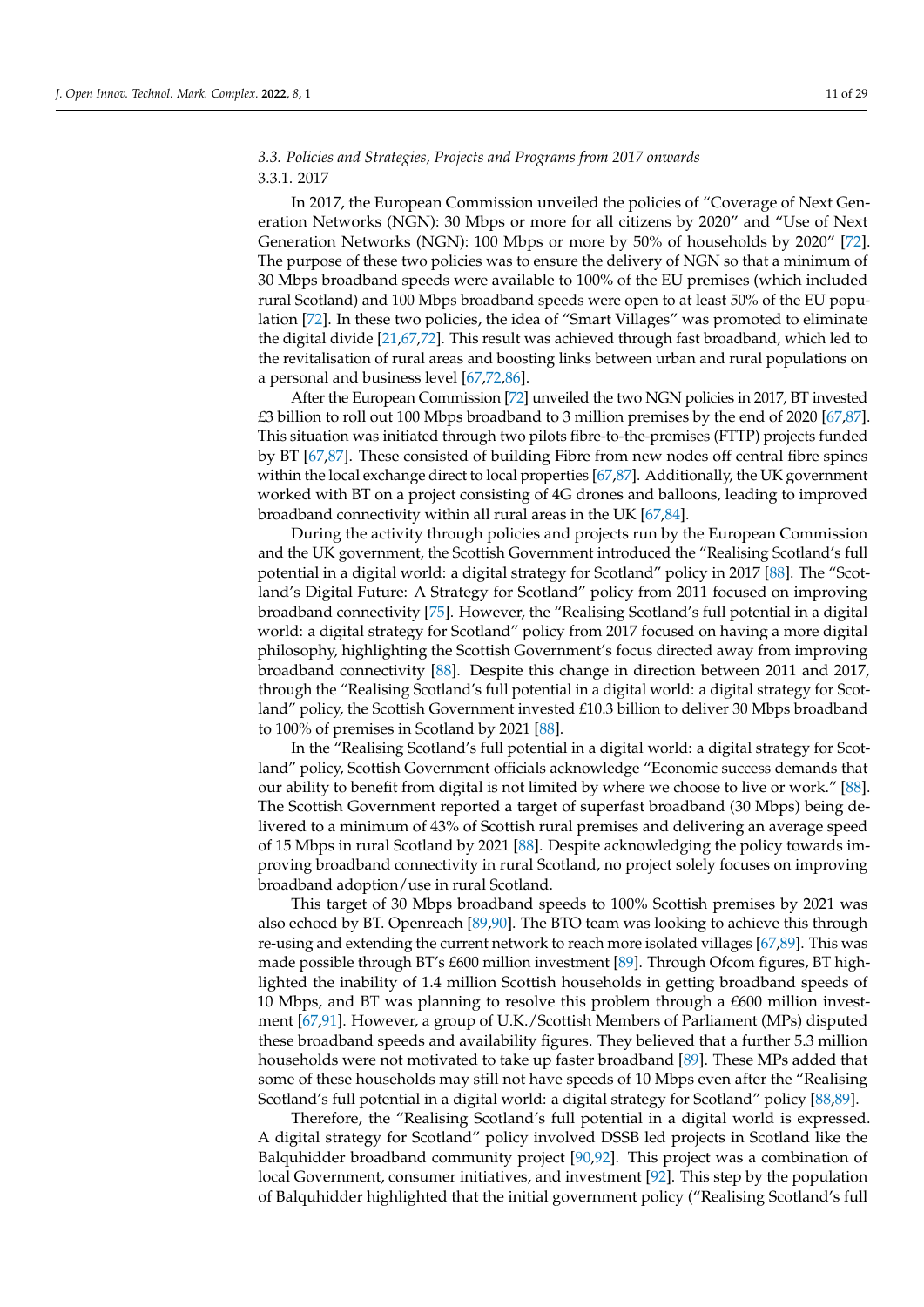potential in a digital world: a digital strategy for Scotland") for the area was insufficient in improving broadband infrastructure and adoption [\[90,](#page-27-15)[92\]](#page-27-17). The project connected 200 households and businesses in Balquhidder to an enhanced broadband standard [\[67,](#page-26-27)[90,](#page-27-15)[92\]](#page-27-17).

As part of the "Realising Scotland's full potential in a digital world: a digital strategy for Scotland" policy, the DSSB unveiled the "Choose Digital First" project in 2017 [\[90\]](#page-27-15). The Choose Digital First aimed to increase businesses' and individuals' use of digital technology and raise demand for services, helping to improve the commercial case for investment and delivering better outcomes for Scotland [\[90\]](#page-27-15). The Scottish Government then launched the R100 project as part of the DSSB programme in mid-2017 [\[90,](#page-27-15)[93\]](#page-27-18). At the end of 2017, the Scottish Government announced an investment of £600 million for the initial phase of the R100 programme [\[67](#page-26-27)[,93\]](#page-27-18). The initial procurement under the R100 programme was divided into three areas (North, Central, and South), where the first phase focused on rural Scotland [\[67](#page-26-27)[,93\]](#page-27-18). The programme targeted 226,933 homes/businesses [\[67,](#page-26-27)[93\]](#page-27-18). In August 2017, the DSSB programme launched the "Scottish 4G Infill" (S4GI) project, which was a result of a collaboration between the Scottish Futures Trust and the mobile industry [\[93\]](#page-27-18). The Scottish Government invested £25 million into the S4GI project to deliver future-proofed mobile infrastructure and services to 50 to 60 complete mobile 'not spots' by 2022 [\[90\]](#page-27-15).

Outside of the "Realising Scotland's full potential in a digital world: a digital strategy for Scotland" policy, the communities in Altnaharra and Skerray within Sutherland took the initiative in creating their broadband infrastructure by digging up and installing approximately 4800 metres of cable [\[67,](#page-26-27)[87\]](#page-27-12). This improvement led to a broadband service with up to 330 Mbps which accommodated 130 people [\[87\]](#page-27-12). These speeds significantly improved from the original speeds of 0.5 Mbps [\[67\]](#page-26-27). Initially, BTO was doing nothing to improve the 0.5 Mbps broadband speed as the community was too small for an infrastructure upgrade [\[87](#page-27-12)[,90\]](#page-27-15). Through this project, the community and businesses in Altnaharra gained a strategic alliance with BTO [\[67,](#page-26-27)[87\]](#page-27-12).

The BDUK (Broadband Delivery UK) is an initiative under the UK government department of media and culture that has worked alongside the "Scotland's Digital Future: A Strategy for Scotland" and "Realising Scotland's full potential in a digital world: a digital strategy for Scotland" policies to improve broadband connectivity in Scotland [\[94\]](#page-27-19). The BDUK, up to 2018, has had  $£1.7$  billion in public funding, where through this initiative, 4.8 million UK premises have gained access to superfast broadband (30 Mbps) by the end of March 2018 [\[94\]](#page-27-19). The BDUK initiative has given UK businesses an estimated £12.28 benefit for every £1 invested, leading to a total of  $E9$  billion increase in turnover due to improved broadband connections [\[94,](#page-27-19)[95\]](#page-27-20).

Through the Broadband Delivery UK (BDUK) initiative in partnership with BT, the UK government announced a 440 million pounds investment (DSSB programme) towards improving broadband infrastructure [\[94](#page-27-19)[,96\]](#page-27-21). This investment led to broadband with speeds of 24 Mbps being made available to 95% of all UK businesses/homes by the end of 2017 [\[89](#page-27-14)[,94\]](#page-27-19). The long-term plan for the BDUK initiative was to reach 97% Scottish homes by 2020 [\[94](#page-27-19)[,96\]](#page-27-21). As part of the BDUK initiative, £18 million was invested in Scotland to improve broadband speed and quality in rural areas [\[97,](#page-27-22)[98\]](#page-27-23). The UK Cultural Secretary Karen Bradley has highlighted that the BDUK initiative has led to broadband availability in 670,000 Scottish homes within isolated areas [\[98\]](#page-27-23). She added that this improved broadband availability in isolated areas would improve broadband take-up in rural Scotland [\[97](#page-27-22)[,98\]](#page-27-23). Scottish Cabinet Secretary for Rural Economic and Connectivity Fergus Ewing has claimed that the Scottish Government aims to deliver broadband coverage to 100% of all households in Scotland [\[97](#page-27-22)[,98\]](#page-27-23).

### 3.3.2. 2018

In July 2018, an agreement was made between the UK government and BT regarding the Ultra-fast broadband rollout [\[68](#page-26-21)[,99](#page-27-24)[,100\]](#page-27-25). Ultra-fast broadband is defined as a broadband connection with a download speed ranging from 300 Mbps to 1 gigabit per second (gbps). There is solely a fibre line connection between the premises and local exchange [\[68,](#page-26-21)[99\]](#page-27-24).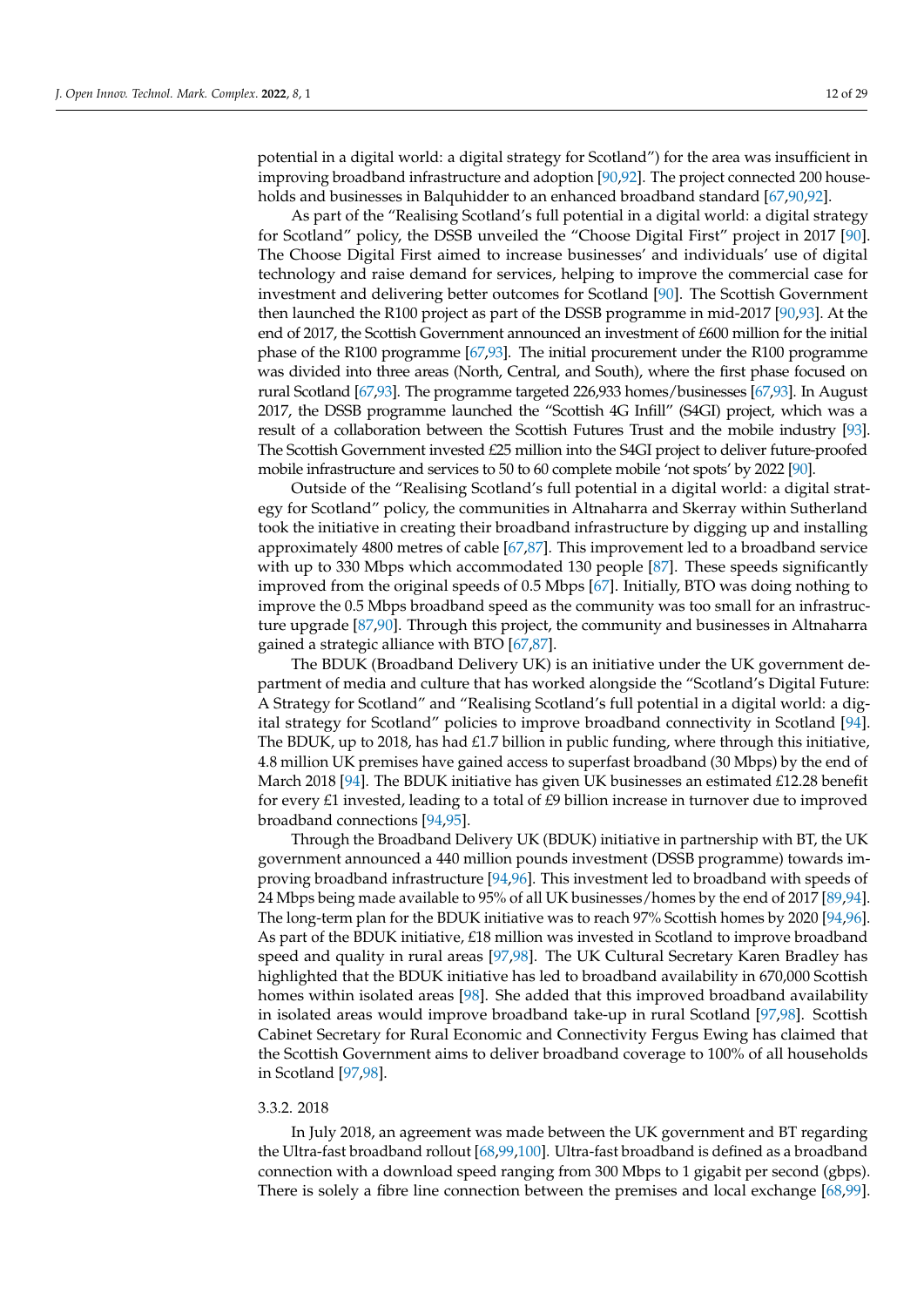The investment in this project was £12 billion, where 20 million UK households were targeted for Ultra-fast broadband connectivity by 2030 [\[100\]](#page-27-25). However, it should be noted that areas like rural Scotland are not the main focus of the Ultra-fast broadband programme where the UK and Scottish governments are relying on the Fibre to the Premises (FTTP) programme to fulfil the broadband connectivity requirements amongst households and businesses in rural Scotland [\[68](#page-26-21)[,99,](#page-27-24)[100\]](#page-27-25).

In the autumn of 2018, the UK government introduced the Autumn 2018 Budget, from which £200 million was put forward for investment towards piloting innovative methods involving the installation of full-fibre broadband through the Rural Gigabit Connectivity Programme [\[101\]](#page-28-0). The purpose of the Rural Gigabit Connectivity programme was to deliver gigabit-capable broadband connections to crucial businesses and public buildings, including institutions like schools [\[68](#page-26-21)[,99–](#page-27-24)[101\]](#page-28-0). Additionally, this programme encouraged broadband providers to create additional connections to local homes/businesses [\[101\]](#page-28-0).

### 3.3.3. 2019

It is reported by Ofcom [\[101\]](#page-28-0) that at the start of 2019, 20 per cent of Scotland's premises had no access to 4th Generation (4G), where these premises were predominantly in rural areas. Additionally, 0.2% of Scottish premises were reported to have no access to either 10 Mbps broadband or 4G broadband [\[101,](#page-28-0)[102\]](#page-28-1). From October 2019, giant telecommunications providers like Vodafone, Three, and EE have begun to offer 5th Generation (5G) broadband to customers. However, this service is not widely available in rural Scotland [\[101](#page-28-0)[,102\]](#page-28-1).

In May 2019, the UK government introduced the Rural Gigabit Connectivity (RGC) programme [\[101\]](#page-28-0). The purpose of the RGC programme was to deliver gigabit broadband connectivity to isolated/remote areas in the UK, which were unlikely to benefit from commercial development, e.g., Vodafone investing in fibre-optic infrastructure in rural Scotland  $[101,102]$  $[101,102]$ . The UK government allocated £5 billion to ensure broadband connectivity in areas hard to reach by ISPs or current broadband rollout programmes like the R100 [\[101\]](#page-28-0). This programme prioritised improving connectivity in schools and hospitals in rural areas. The RGC programme initiated the Local Full Fibre Network Programme (LFFN) in rural Scotland from May 2019 onwards [\[101\]](#page-28-0). The LFFN programme has allocated over £200 million to local projects in rural Scotland dedicated to improving broadband connectivity, and it has also allocated £67 million towards a Gigabit Voucher Scheme [\[101\]](#page-28-0). This scheme aimed to support rural-based SMEs (small to medium enterprises) and local communities to improve broadband connectivity in the area, e.g., the Balquhidder project [\[101\]](#page-28-0).

As of August 2019, the Scottish Government has allocated a further £600 million towards ensuring improved coverage of superfast broadband (minimum speed of 30 Mbps) across premises in Scotland, especially premises in rural Scotland, to achieve 100% superfast broadband availability in Scotland as part of the R100 programme initiative [\[101\]](#page-28-0).

### 3.3.4. 2020

As of March 2020, the universal broadband service was implemented by the UK government, where households/premises with a download speed of fewer than 10 Mbps and upload speed less than 1 Mbps became entitled to request an upgrade in the broadband infrastructure for the property [\[101\]](#page-28-0). The broadband universal service initiative was especially relevant to ensuring that the broadband needs of households and businesses in rural Scotland were met, e.g., the availability of consistent broadband service in terms of speed and quality [\[101,](#page-28-0)[102\]](#page-28-1). Despite the expansion of 4G broadband connectivity till the end of 2020 by the Scottish Government, Ofcom [\[101\]](#page-28-0) reported in their Connected Nations 2020 report that 40,000 premises in Scotland are still unable to access 10 Mbps speed broadband, where the vast majority of these 40,000 premises are based in rural Scotland.

### 3.3.5. 2021

Currently, superfast broadband (defined as broadband with a minimum speed of 30 Mbps) is available to over 92% of premises in Scotland. However, the availability of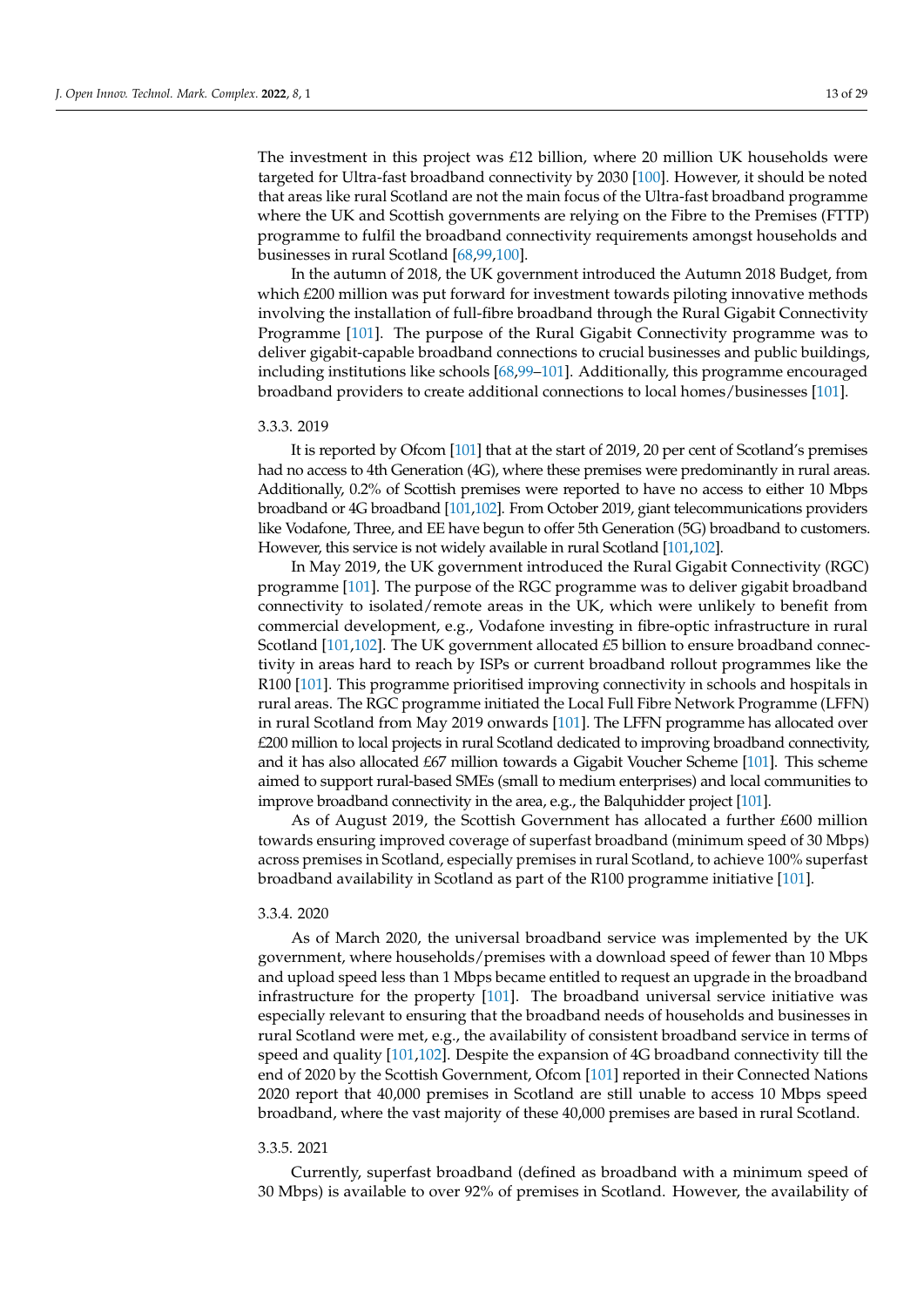superfast broadband for businesses in Scotland is lower at 83% [\[101](#page-28-0)[,102\]](#page-28-1). Additionally, there is a big difference in access to superfast broadband between urban and rural-based premises, where there is 97% availability for urban premises compared to 67% for ruralbased premises. Therefore, despite the overall high availability of superfast broadband in Scotland, there is scope for improvement in rural Scotland, especially businesses in rural Scotland [\[101,](#page-28-0)[102\]](#page-28-1). The last year (2020–2021) has seen substantial growth in the availability of superfast broadband in rural areas like the Highlands and Islands. However, the growth in the availability of superfast broadband in areas like Orkney and the Outer Hebrides is lagging [\[101](#page-28-0)[,102\]](#page-28-1).

The keywords inputted into Google/Google Scholar each year for government policy for improving broadband access/use in rural Scotland during the January 2006–May 2021 period, and the related sources are presented in the Table [2](#page-14-0) below.

<span id="page-14-0"></span>**Table 2.** Google Scholar Input Words—Government Policies on improvement Broadband Access/Use in Rural Scotland along with the generated sources.

| Google Scholar Input Words                                                   | <b>Time-Period</b> | <b>Scottish Policy</b>                                                                     | <b>Sources</b>  |
|------------------------------------------------------------------------------|--------------------|--------------------------------------------------------------------------------------------|-----------------|
| Policy on improving broadband infrastructure<br>in Scotland                  | 2006-2009          | SSI policy                                                                                 | [36, 51, 61]    |
| Policy on improving broadband accessibility<br>in Scotland                   | 2010-2016          | A Digital Ambition for Scotland                                                            | $[71]$          |
| Policy on improving broadband use in<br>rural Scotland                       | 2011-2016          | Scotland's Digital Future: A Strategy for Scotland                                         | [67, 77]        |
| Government policy on improving broadband use<br>in rural Scotland            | 2017               | Realising Scotland's full potential in a digital<br>world: a digital strategy for Scotland | [38, 88, 92]    |
| Government policy on improving broadband<br>access and use in rural Scotland | 2018               | Ultra-fast broadband policy                                                                | [63,68,103,104] |
| Government policy on improving broadband<br>access and use in rural Scotland | 2019               | Rural Gigabit Connectivity (RGC) programme                                                 | $[101]$         |
| Government policy on improving broadband<br>access and use in rural Scotland | 2020               | Broadband Universal Service Initiative                                                     | [101]           |

### *3.4. Conflicting Progress Reports on Broadband Roll out between English and Scottish Governments*

Different political figures have varying opinions regarding the progress on superfast broadband allocation in Scotland. For example, in September 2017, Matt Hancock, the UK Government's then Digital Minister, commented that Scotland's progress on the rollout of superfast broadband was behind the rest of the UK [\[67](#page-26-27)[,105\]](#page-28-4). In October 2017, the Scottish Government's Cabinet Secretary for Rural Economy and Connectivity, Fergus Ewing, explained that progress in Scotland in 2016 was faster than any other part of the UK where he added that we are on track to meet our target of 95% coverage by the end of 2017 [\[105\]](#page-28-4). However, the UK. Digital Minister Matt Hancock stated that UK Government funding for full-fibre networks would go directly to local authorities in Scotland rather than the Scottish Government [\[40\]](#page-25-20).

Matt Hancock explained that the Scottish Government had had more than three years to use the previously allocated £20 million of UK taxpayers' money, which could have improved broadband coverage in Scotland [\[67\]](#page-26-27). Therefore, he justified the decision to allocate funding for the Next Generation of broadband technology of entire Fibre to local authorities across Scotland, which has already been carried out in England [\[67](#page-26-27)[,68\]](#page-26-21). There is an inconsistency between the UK and Scottish Government's reports on progress made in improving broadband services in Scotland [\[106\]](#page-28-5). For example, the Scottish Government and BT state that they are ahead of the targets set in the R100 policy [\[106\]](#page-28-5). However, the UK government disagrees with this statement and identifies the broadband rollout in Scotland as three years behind other areas in the UK [\[106](#page-28-5)[,107\]](#page-28-6). This highlighted contradiction between governments needs to be clarified through further research.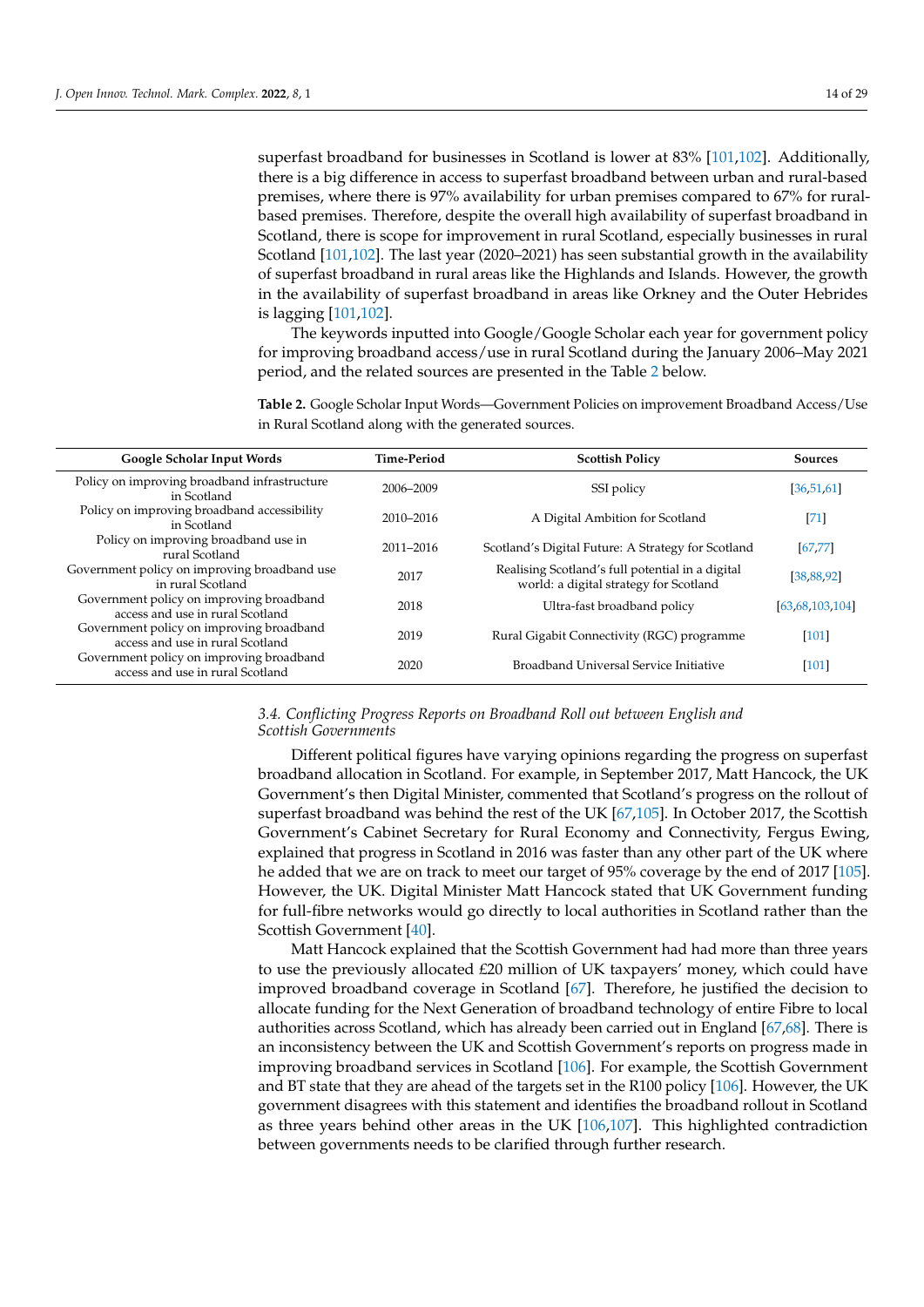### <span id="page-15-0"></span>**4. Policy Analysis**

### *4.1. Government Policies*

All European, UK, and Scottish policies and their respective projects, dates and status (e.g., complete or incomplete) during the post-January 2006 era (after activating a minimum of 512 kbps broadband availability to 99% of Scotland in December 2005) are presented in Table [3.](#page-15-1)

<span id="page-15-1"></span>**Table 3.** Policies on improving broadband connectivity/adoption/use in remote-rural Scotland (Jan 2006–May 2021).

| <b>Time-Period</b> | <b>European Policy</b>                                                                     | <b>Scottish Policy</b>                                                                     | Projects                                                                                                             |
|--------------------|--------------------------------------------------------------------------------------------|--------------------------------------------------------------------------------------------|----------------------------------------------------------------------------------------------------------------------|
| 2006-2009          |                                                                                            | S.S.I. policy                                                                              | B.T.O. established                                                                                                   |
| 2010-2016          |                                                                                            | A Digital Ambition for Scotland                                                            |                                                                                                                      |
| 2011-2016          | Basic broadband for all citizens by 2013                                                   | Scotland's Digital Future: A Strategy<br>for Scotland                                      | 2020 plan<br><b>DSSB</b><br>Highlands and Islands Rest<br>of Scotland<br><b>U.S.O.</b><br>Mobile Action Plan<br>CBS. |
| 2016               | Connectivity for a European Gigabit Society                                                |                                                                                            |                                                                                                                      |
| 2017               | Coverage of Next Generation Networks<br>(NGN): 30 mbps or more for all citizens<br>by 2020 | Realising Scotland's full potential in a digital<br>world: a digital strategy for Scotland | <b>DSSB</b><br><b>FTTP</b><br>R <sub>100</sub><br>Balquhidder project<br>Choose Digital First<br>S <sub>4</sub> GI   |
| 2017               | Use of Next Generation Networks (NGN):<br>100 Mbps or more by 50% of households<br>by 2020 |                                                                                            |                                                                                                                      |
| 2018               |                                                                                            | Ultra-fast broadband policy                                                                | Fibre to the Premises (FTTP)<br>programme                                                                            |
| 2019               |                                                                                            | Rural Gigabit Connectivity (RGC)<br>programme                                              | Gigabit Voucher Scheme                                                                                               |
| 2020               |                                                                                            | Broadband Universal Service Initiative                                                     |                                                                                                                      |

Since the success of the Broadband for Scotland Rural and Remote Areas (SSI) policy in December 2005, there have been policies and projects unveiled on a European/U.K./Scottish level to improve broadband connectivity in Scotland [\[90\]](#page-27-15). These policies and projects have played a significant role in improving broadband connectivity in Scotland. For example, 30 Mbps broadband is available to over 90% [\[90\]](#page-27-15). The BDUK initiative on a UK government level along with the DSSB programme on a Scottish level has been crucial in improving broadband availability (over 99% broadband availability with a minimum of 2 Mbps) along with raising the overall quality of available broadband in Scotland (30 Mbps speed broadband available to over 90% of Scotland) [\[90\]](#page-27-15). However, there have been no policies or projects that have directly focused on improving broadband adoption/use in rural Scotland (Theme 1), which is essential as broadband non-adoption by rural residents can lead to rural Scotland being digitally excluded from the modern world, for example, broadband takes up in rural Scotland is lower than urban areas [\[51\]](#page-26-5).

Another theme identified from the policy analysis in this article was the change in direction from the "Scotland's Digital Future: A Strategy for Scotland" policy from 2011, which focused on improving broadband connectivity in Scotland to the promotion of a more digitally-driven lifestyle amongst residents within the "Realising Scotland's full potential in a digital world: a digital strategy for Scotland" policy from 2017 [\[90\]](#page-27-15). This change in focus highlighted that the Scottish Government was satisfied with broadband connectivity compared to 2011. However, even during the "Realising Scotland's full potential in a digital world: a digital strategy for Scotland" policy, community-led projects have been unveiled to improve broadband connectivity in rural areas in Scotland, which could not be covered by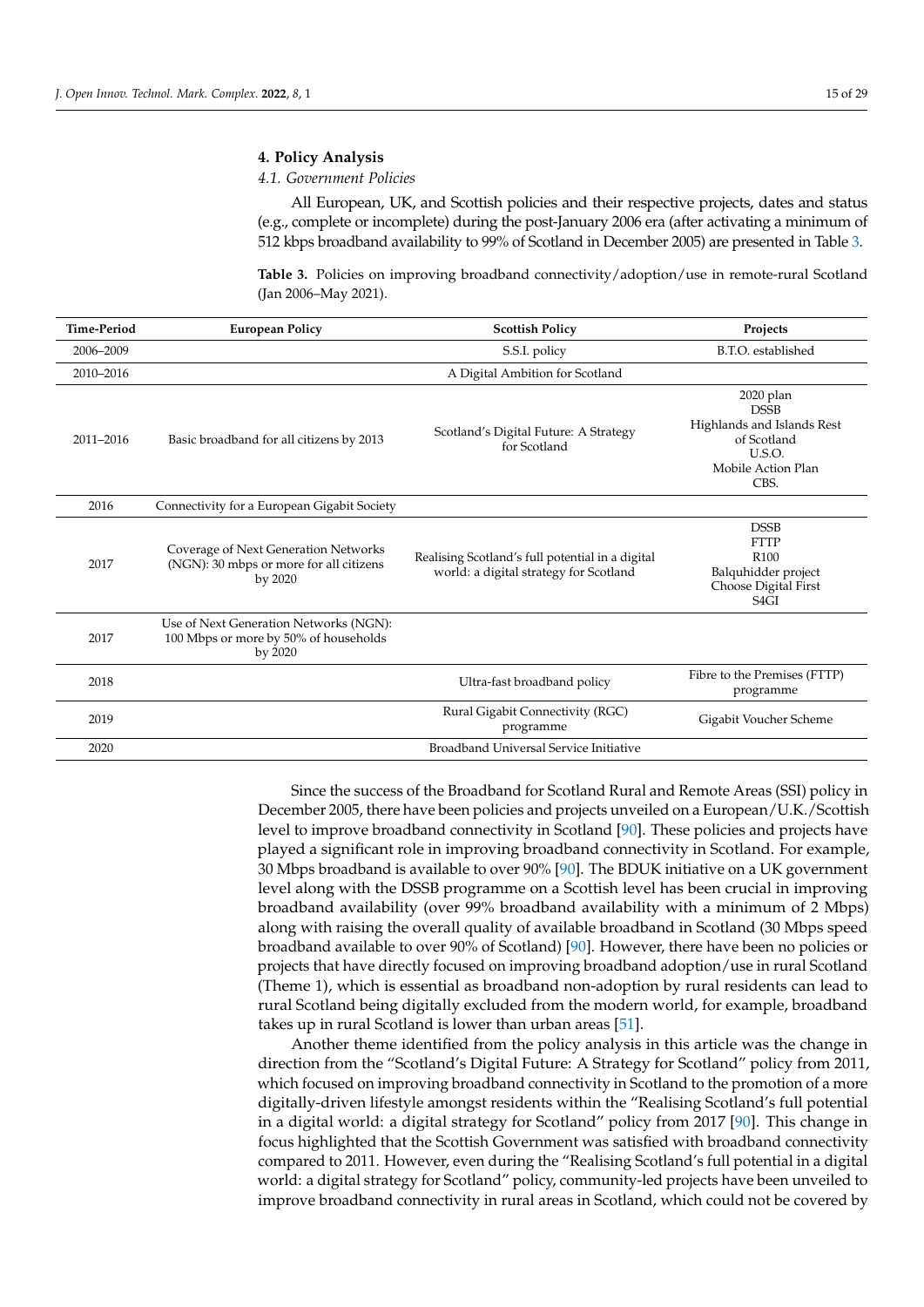government policy or projects [\[90\]](#page-27-15). The emergence of community-led projects to improve broadband connectivity questions the Scottish Government's contentment towards overall broadband connectivity in Scotland.

The third theme identified from the policy analysis was the disagreement between the UK and Scottish Government officials regarding broadband rollout. Scottish officials claimed that the projects are ahead of schedule [\[106,](#page-28-5)[107\]](#page-28-6). However, UK government officials claimed that the projects were behind schedule [\[106](#page-28-5)[,107\]](#page-28-6). Officials from the UK government also assert that there will be a change in how funds for improving broadband connectivity in Scotland are allocated. They will be distributed amongst local councils rather than the Scottish Government [\[106,](#page-28-5)[107\]](#page-28-6).

This conflict between the UK and Scotland governments, and past failed pledges by the UK government, raise concerns over the accuracy of the information provided regarding the progress of broadband rollout in Scotland. Additionally, the Scottish Parliament is allocated approximately 40 billion pounds per annum by the UK government (based in Westminster) to manage its spending on different resources found in Scotland, for example, broadband internet infrastructure, emergency services, and public transport [\[108\]](#page-28-7). The Scottish Government controls 60% of the public spending in Scotland, where the UK government holds the remaining 40% [\[90,](#page-27-15)[108\]](#page-28-7). Therefore, the review of broadband connectivity/take up related policy in a rural Scotland context in this article highlights that the UK government (Westminster) has the responsibility and authority regarding the improvement of broadband infrastructure and authorising broadband rollout in Scotland, for example, the Digital Scotland Superfast Broadband and R100 projects [\[109\]](#page-28-8). However, the Scottish Government (Holyrood), with monies and authority allocated by Westminster, has the role of overseeing/managing each policy/project till its conclusion to ensure improved broadband connectivity/take-up in rural Scotland. For example, with the funds authorised by Westminster, the Scottish Government has targeted improving broadband connectivity and use in remote rural areas through the Digital Scotland Superfast Broadband and R100 projects [\[106](#page-28-5)[,107](#page-28-6)[,109,](#page-28-8)[110\]](#page-28-9). In other words, all the broadband-related projects have been authorised by the UK government through Westminster, releasing the appropriate and required funds; however, the Scottish Government oversees each project's day-to-day running and reports/has reported progress back to Westminster.

As identified in the methodology section, Bardach's Eightfold Pathway analysis was applied to the results and emerging themes from the policy analysis in this article. This analysis method consists of the steps of: (1) Define the problem; (2) Assemble some evidence (e.g., find information/data that can allow you to analyse the problem); (3) Construct alternatives (for example, identify possible methods available to resolve the problem); (4) Select the criteria (for example, prerequisites/key indicators to make a decision); (5) Project the outcomes (possible outcomes to each suggested method are predicted); (6) Confront the trade-offs (e.g., how did the possible outcomes compare to each other?); (7) Decide (for example, this step is taken based on the best option identified in step 6); (8) Tell your story (e.g., when you need to convince someone else in addition to yourself regarding the decision made) [\[58\]](#page-26-12).

Bardach's analysis was applied to the policy analysis in this research as it can be used as a guideline/road map to identifying solutions for problems identified in a policy analysis while allowing flexibility for users to personalise it to suit the requirements of their research studies [\[58\]](#page-26-12). For example, Bardach's analysis can be customised for social science and science research [\[58\]](#page-26-12). Therefore, Bardach's analysis was applied in this research study to aid the researcher in establishing a direction for future steps based on the problems identified from the policy analysis. The results from Bardach's research application are presented in Table [4.](#page-17-0)

The results from Bardach's analysis of the policy analysis/review findings in Table [4](#page-17-0) encourage the need for further research to eliminate the confusion created by the conflicting views from the UK and Scottish Governments on broadband connectivity progress in Scotland. Bardach's analysis also promotes further Research to determine the role of the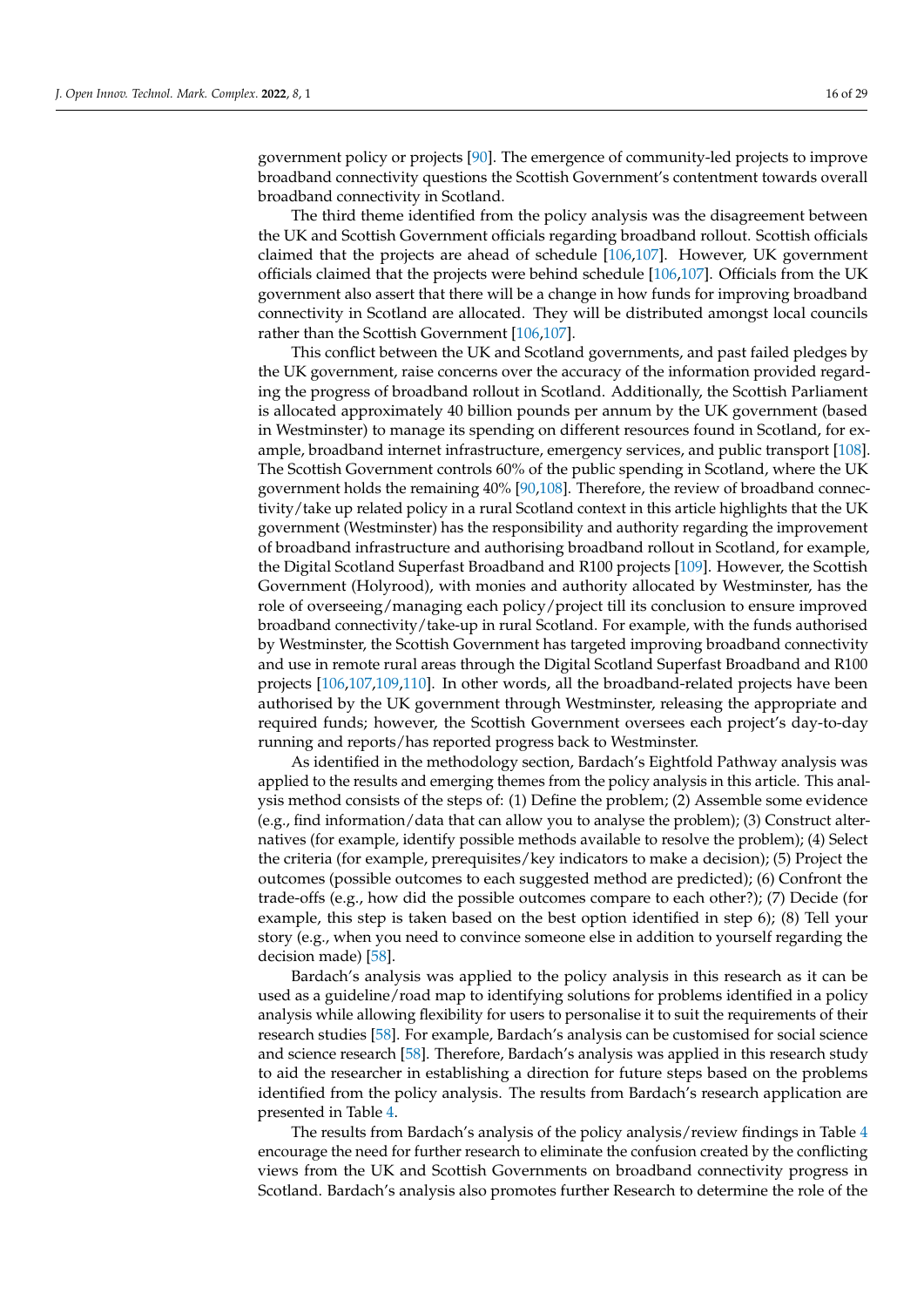Scottish Government in improving broadband adoption and broadband use within remoterural Scotland as there is no content in this area within policy documents for the period January 2006–Current (May 2021).

<span id="page-17-0"></span>**Table 4.** Policy Analysis of EU/UK/Scottish Government documents on broadband (January 2006–May 2021).

| <b>Bardach's Pathway Steps</b> | Explanation                                                                                                                                                                                                                                                                                                                                                                                                                                                                                                                    |  |
|--------------------------------|--------------------------------------------------------------------------------------------------------------------------------------------------------------------------------------------------------------------------------------------------------------------------------------------------------------------------------------------------------------------------------------------------------------------------------------------------------------------------------------------------------------------------------|--|
| Define the problem             | A minimum of 512 kbps broadband was made available to 99% of Scotland in December 2005. However, the<br>guaranteed 512 kbps is insufficient for rural businesses in running daily operations.                                                                                                                                                                                                                                                                                                                                  |  |
| Assemble some evidence         | Policy documents from January 2006 to Current (May 2021) were reviewed to identify steps taken by the<br>Government to improve broadband connectivity in remote-rural Scotland, e.g., has the minimum guaranteed<br>speed improved from 512 kbps since December 2005.                                                                                                                                                                                                                                                          |  |
| Construct the alternatives     | Various policies have been created and initiated to improve broadband connectivity in remote-rural Scotland,<br>reviewed in Table 2.                                                                                                                                                                                                                                                                                                                                                                                           |  |
| Select the criteria            | Policies created and initiated during January 2006–Current (May 2021). Additionally, the policies covered<br>connectivity in remote-rural Scotland.                                                                                                                                                                                                                                                                                                                                                                            |  |
| Project the outcomes           | All policies (in Table 2) have outlined projected targets and outcomes regarding when faster broadband will<br>be offered in Scotland (including remote-rural Scotland), e.g., the Scottish Government in the 'Realising<br>Scotland's full potential in a digital world: a digital strategy for Scotland' policy in 2017 reported a target of<br>superfast broadband (30 Mbps) being delivered to a minimum of 43% of Scottish rural premises and<br>providing an average speed of 15 Mbps in rural Scotland by 2021 [39,63]. |  |
| Confront the trade-offs        | Through EU, UK, and Scottish policies, Scotland has reported a significant improvement in broadband<br>connectivity. However, no direct policy focuses on improving broadband adoption/use in remote-rural<br>Scotland. Additionally, the Scottish and UK governments are giving conflicting reports on Scotland's rollout<br>of broadband progress.                                                                                                                                                                           |  |
| Decide                         | The UK and Scottish Governments need to agree on facts associated with the progress made on broadband<br>connectivity in remote-rural Scotland before reports on broadband upgrade delivery are released to<br>the public.                                                                                                                                                                                                                                                                                                     |  |
| Tell your story                | The emergence of the three themes, which involve no policy or project focusing on broadband adoption/use,<br>along with the confusion on progress made by the Scottish Government regarding improving broadband<br>connectivity and quality, highlights the requirement of Research to gain further clarification on these areas.                                                                                                                                                                                              |  |

### *4.2. Innovative Companies in Scotland*

The Scottish Government launched the Scottish Enterprise Open Innovation programme in 2016. The programme's focus was to increase the demand for innovative solutions to solve a range of business problems, especially crucial for businesses in isolated areas within Scotland. For the context of this paper, the innovative solution for communities (businesses/households) based in rural Scotland may involve promoting products via website/social media and communicating with customers/suppliers/stakeholders via email/social media, which is reliant on a reliable and fast broadband service (e.g., consistent connectivity and no lagging in service) [\[10,](#page-24-9)[14,](#page-24-13)[23\]](#page-25-6).

It should be noted that through this programme, the Scottish Government [\[111\]](#page-28-10) was initially looking to support/aid 13 private businesses and public sector organisations through collaboratively working on designing and then launching a series of 'Innovation Challenges' for SMEs in Scotland. This initiative involved business owner-managers sharing their expertise, knowledge, insight, and ideas with the government and other fellow businesses on the programme [\[111\]](#page-28-10). The Scottish Government [\[111\]](#page-28-10) encouraged large (50 or over employees as per the European Commission [\[86\]](#page-27-11) definition) as well as smaller businesses (0–49 employees as per the European Commission [\[86\]](#page-27-11) purpose) based in Scotland to engage with this programme. However, SMEs were the majority of the businesses that participated.

Through this programme, the Scottish Government [\[111\]](#page-28-10) aimed for participant businesses to share risk and reward, collaborate, make connections, improve profits, and gain a competitive edge in their respective markets. Based on discussions by authors identifying the readiness of smaller businesses in comparison to their larger counterparts to engage in initiatives involving innovative solutions for their operations, it can be highlighted that such a programme would be crucial for the growth and survival of SMEs in rural Scotland, therefore leading to an increase in the overall rural economy of Scotland [\[21,](#page-25-4)[22\]](#page-25-5). However,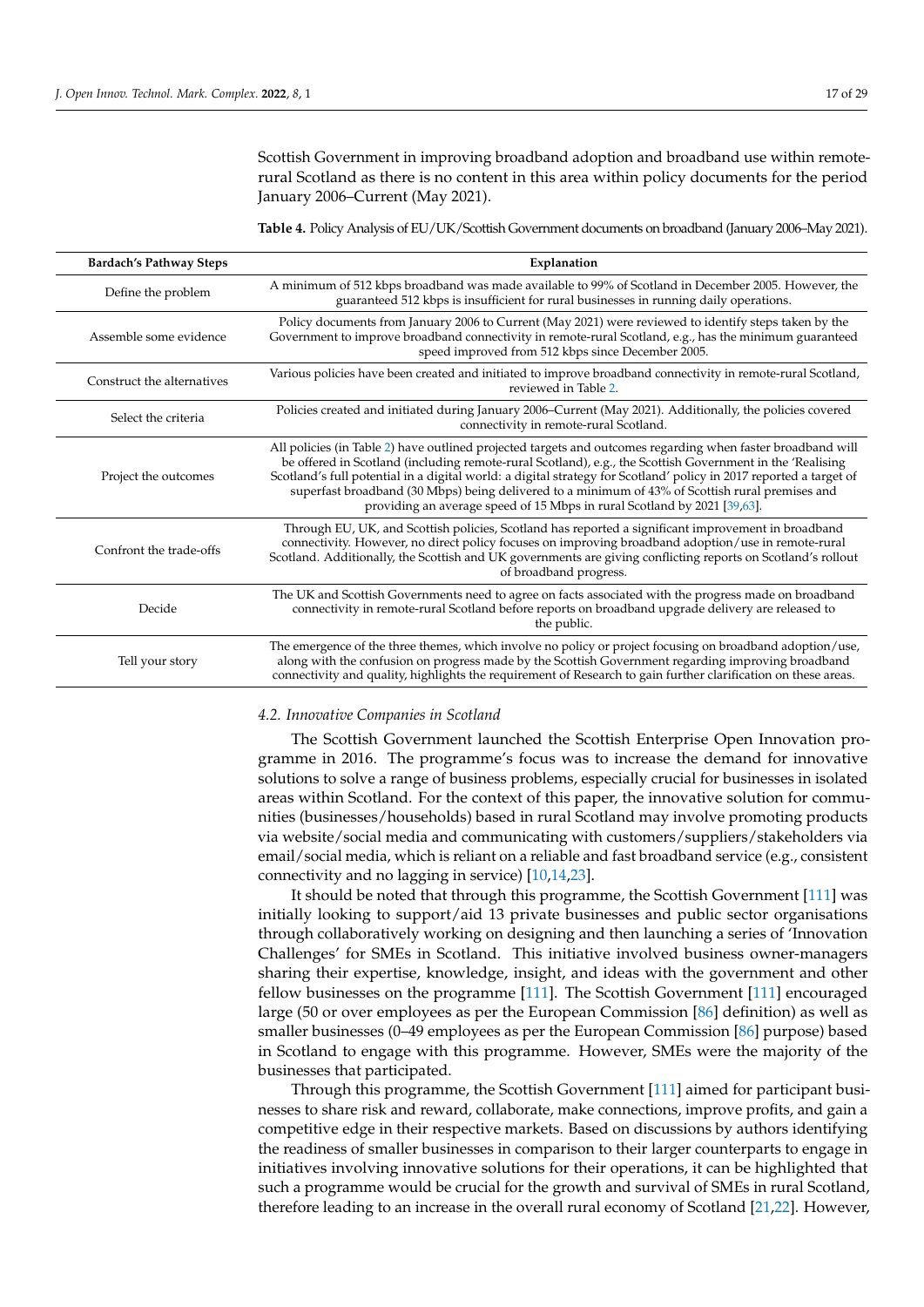such participation can only be supported by an appropriate level of broadband coverage in terms of speed and consistent connection in rural Scotland. Otherwise, participation from rural-based businesses will be none/limited [\[14\]](#page-24-13).

Dekkers et al. [\[112\]](#page-28-11) agree with previous sources (e.g., Scotland Can Do [\[113\]](#page-28-12) and Scottish Enterprise [\[114\]](#page-28-13)) on points regarding the importance of open innovation amongst individuals/businesses for the greater good, e.g., health and wellbeing, along with national economic growth leading to business survival and job creation. However, as highlighted earlier by the Scottish Government [\[111\]](#page-28-10), Dekkers et al. [\[112\]](#page-28-11) explain that the implementation of an open innovation system is easy application into the operations of small to medium enterprises than larger businesses due to a lack of established or rigid systems and philosophies amongst management. This is a crucial finding as over 90% of the companies in rural Scotland are classified as micro-businesses. The openness of owner-managers of smaller businesses can only be accommodated with appropriate broadband coverage (e.g., consistent speeds and quality throughout rural Scotland) [\[111\]](#page-28-10).

In terms of innovative companies in Scotland, there is currently a project (Remote Rehabilitation Service for Isolated Areas (ROSIA)) planned for execution in isolated areas within Scotland that will deliver a comprehensive service to patients in need of rehabilitation, new care pathways, and community support [\[113\]](#page-28-12). This project is crucial to ensuring the health and wellbeing of patients based in remote-rural Scotland; however, it is reliant on an appropriate level of broadband connectivity and broadband adoption/use in rural Scotland, e.g., the broadband service needs to be fast and consistent in quality (no regular disconnections or lagging service) to ensure that patients' needs are accommodated in an efficient and timely manner as dragging, or inconsistent broadband coverage may lead to severe consequences for patients requiring attention (critical condition or death) [\[113\]](#page-28-12).

Scottish Enterprise [\[114\]](#page-28-13) aims to improve the Scottish national economy and promote innovation amongst businesses/individuals, especially in isolated/rural areas, using broadband-driven technologies and applications. Additionally, as part of the "Innovative Challenges" programme delivered by the Scottish Government [\[115\]](#page-28-14) in 2016, the Scottish Enterprise is currently working in partnership with Innovate UK and a range of other public sector institutions to support a series of innovation challenges presently faced by the business sector which will involve smaller businesses based in rural areas looking to expand their operations as well as survive in the long term. However, as mentioned earlier for the ROSIA project, fast and consistent broadband is crucial for engaging the population-based in rural Scotland where rural areas make up the majority of the landmass in Scotland, e.g., urban areas are the minority in terms of rural/urban classification of areas in Scotland [\[63](#page-26-17)[,116\]](#page-28-15).

Similar to the Scottish Enterprise [\[115\]](#page-28-14), the Scottish Government [\[116\]](#page-28-15), through partnerships amongst departments/companies like Business Gateway, Skills Development Scotland, and Scottish Enterprise, offer businesses support in innovative solutions through collaboration opportunities with other companies and funding from the government/private institutions. As identified by various sources, most innovative solutions for businesses are linked to the availability and adoption/use of broadband of an appropriate speed and quality [\[10,](#page-24-9)[14,](#page-24-13)[23\]](#page-25-6).

### <span id="page-18-0"></span>**5. Open Innovation in Scotland**

Historical review and policy analyses cannot be fully exploited unless considered under the lens of innovation frameworks. Innovation plays an increasingly important role in our economy. It benefits both consumers and workers. It is essential to create better jobs, build a greener society, improve our life quality, and safeguard the countries' competitiveness on the world market. Innovation policy represents the link between research and technological development policy and industrial policy, and it aims to create a favourable environment for ideas to reach the market.

Even if the demand can be one of the significant sources of innovation, only in recent years have public policies been developed that use demand as a driver of innovative processes.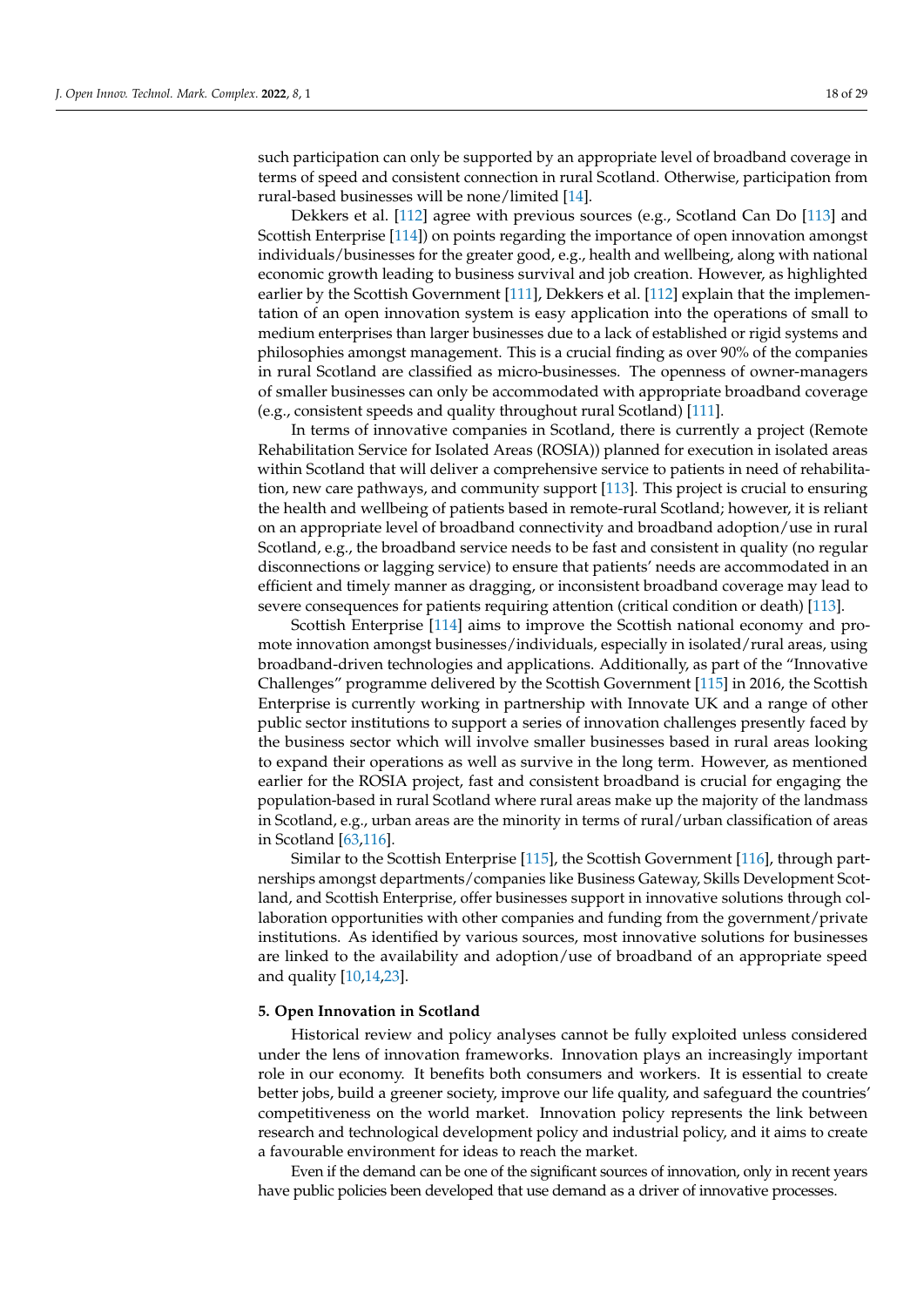It is possible to define a demand-oriented innovation policy when referring to all public measures to stimulate innovation or accelerate the diffusion of innovations by increasing the demand for innovation, defining new functional requirements for products and services and the best articulation of the demand itself.

This very general definition highlights the two possible dimensions of this policy: promoting both the generation of innovations and the diffusion of innovations. It also assumes a broad concept of innovation: creating something new in absolute terms on a global scale and for a single company or a single territory.

The following considerations justify the use of innovation policies focused on the demand side:

(a) Overcoming the failure of market mechanisms;

(b) Respond effectively to the needs of society;

(c) Promote the modernization of the production system;

(d) Promote the technological competitiveness of local production systems and create "lead markets".

Some economists have always supported "state entrepreneurship" [\[117\]](#page-28-16). Others ask for new nationalizations [\[118,](#page-28-17)[119\]](#page-28-18) but still advocate a more decisive role for the state in some sectors, such as those where market failures occur [\[120\]](#page-28-19).

Many economists have already highlighted how the return to a heavy role in the countries' economic life would have prohibitive costs [\[121](#page-28-20)[–123\]](#page-28-21). However, the most relevant question is whether the state can directly manage entrepreneurial activities in today's complex economic context and, above all, whether it can directly manage the critical processes for the technological modernisation of the production system.

Efficiency issues might arise, including risks associated with corruption, political exploitation, and clientelism [\[124,](#page-28-22)[125\]](#page-28-23), which unfortunately have characterized many significant state holdings in the past. There are still considerations on the intrinsic slowness [\[126\]](#page-28-24) that state organizations have in responding to the challenges of a highly dynamic environment where technological innovation is critical. In these contexts, it is necessary to know how to identify and seize opportunities in real-time, hire the best scientists globally, divest or retrain skills that are no longer adequate, and quickly connect and redefine alliances, projects, and investments. Public structures are often unable to guarantee this reactivity. The production chains—or "value chains"—are increasingly fragmented, globalised, and witness a growing mix between manufacturing and services [\[127\]](#page-28-25). Value chains are increasingly global in scope. The fragmentation of production along domestic and international value chains means that investments in technological innovation in the 1950s and 1960s [\[128\]](#page-28-26), centralized in large vertically integrated manufacturing companies, are increasingly segmented between the multiple players in the production chains, from minor to medium-sized enterprises supplying intermediate goods to downstream users of intermediate goods, to enterprises providing logistics, communication, and marketing services to the supply chains. In recent years, the decentralisation of innovative processes [\[129\]](#page-28-27) has also involved sophisticated research and development projects: companies increasingly feel the need to delegate research and development to the partners in the supply chain most in contact with foreign markets and who are therefore better able to grasp changes in their consumption and production needs in local markets. The very nature of innovations has changed radically within the supply chains that increasingly involve production and organisational processes and managerial practices sewn around the individual players in the value chain. The old linear innovation models have entirely disappeared, even for some time. It is no coincidence that many large private companies avoid directly conducting all research and development activities related to their sector: it is no longer efficient to do so, while it is more convenient to rely on decentralised or open innovation models. Recent research shows that companies with more decentralised research activities have the best performance and most significant market value [\[130](#page-28-28)[,131\]](#page-29-0).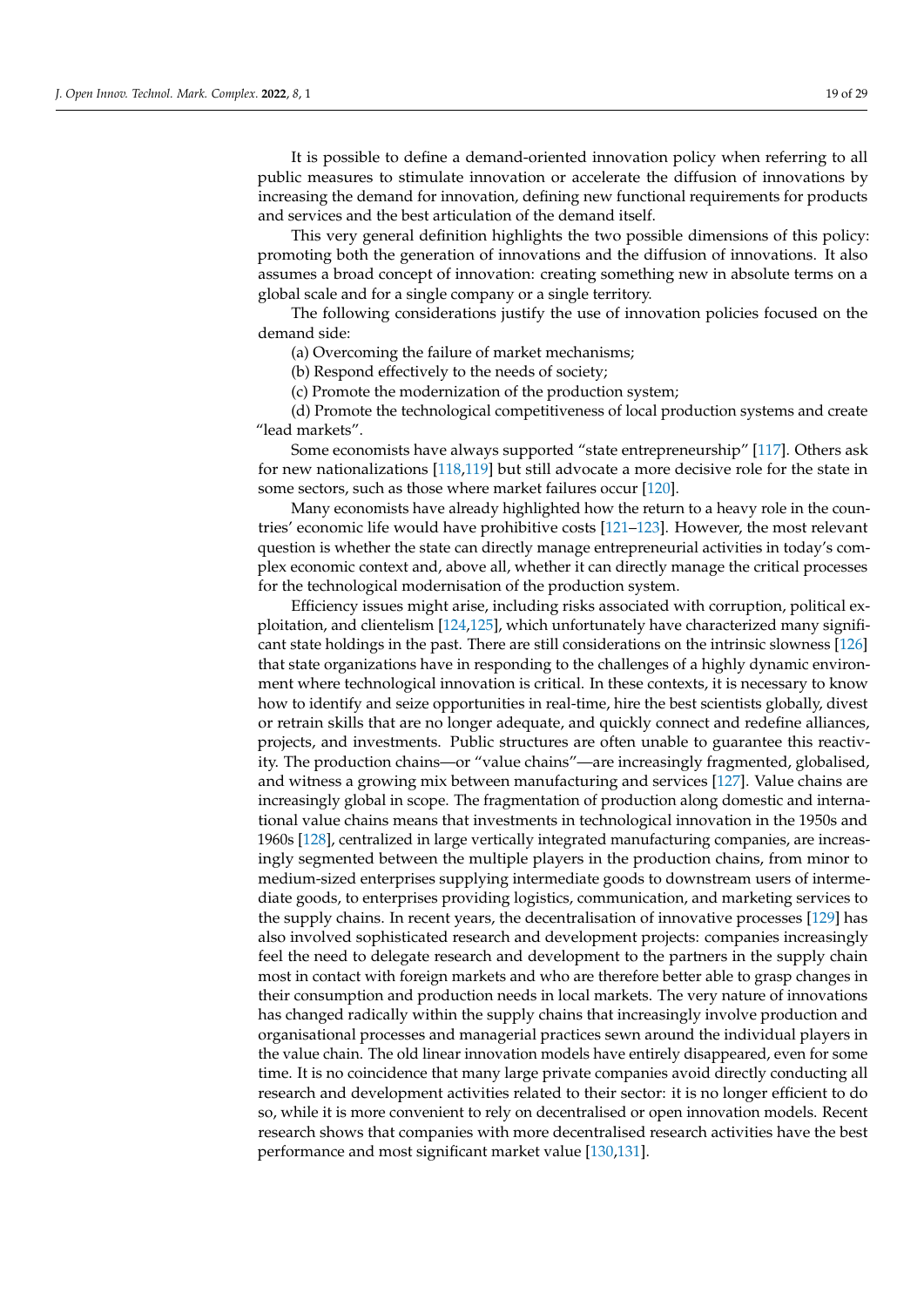The Government can and indeed must play a fundamental role in creating the conditions for these processes and markets to function in the best way, without distortion and as efficiently as possible.

First of all, by forming human capital of excellence in critical sectors for innovation, a task that private companies are not able to perform on their own.

Secondly, by helping small and medium-sized enterprises to enter value chains and absorb know-how within the supply chains, with network contracts in favour of the supply chains, measures that support the creation of fluid and accessible capital markets for companies. Who wants to invest in innovation and actors who wish to propose themselves as financial incubators (venture capital/business angel).

Third, by promoting partnerships between upstream and downstream businesses, including insurance instruments for small and medium-sized companies investing in risky innovation activities. Finally, by ensuring the modernization of the tangible and intangible infrastructure network in which the production chains operate.

These fundamental tasks for the state can effectively facilitate the technological and productive transformations of the contemporary economy, more than nostalgia for an ancient past as an entrepreneur state. These policies should constitute proposals for innovation within a political program that wants to go beyond catchy and reassuring slogans and knows how to face the challenges of the modern economy with competence and courage. With our heads turned to the future, and not to a past that—who knows why—we always tend to see much more brilliant than it was.

Scotland improved a range of direct strategies to support open innovation, including "Support and funding for open innovation" [\[132\]](#page-29-1) and "Open Innovation Marketplace" [\[133\]](#page-29-2). However, one of the critical actions that contributed to turning the Scottish Government into an active player in the open innovation ecosystem is its strategic role in the broadband deployment that ensured fair competition and business survival in any country area. The previous sections of this research have demonstrated that this approach contributed to the private citizens' wellbeing and the businesses' survival and success, regardless of whether they were adopting closed or open innovation strategies. In Scotland, market failures have been addressed not only in a purely "welfare state" approach but a more comprehensive and strategic Open Innovation strategy. This plan included coordinated policies to target innovative businesses.

This support is powerful as it is targeted at overcoming market failures where the TLC providers had no incentives in creating adequate infrastructures. Smart cities cannot be developed without proper infrastructure, and the areas that are served by broadband, previously abandoned, can flourish again.

### <span id="page-20-0"></span>**6. Government Policy, IT Infrastructure, and Open Innovation**

In the last decade, the innovative processes of companies have undergone profound changes. The worsening of the economic crisis, the intensification of global competition, the reduction in the life cycle of new products and the consequent difficulty in supporting the growing expenses in research and development (R&D) are just some of the causes of the change that has taken place in innovative enterprises processes and R&D departments. In this turbulent environment, Open Innovation (OI) dynamics have begun to develop [\[48](#page-26-2)[,134\]](#page-29-3), flanked by a growing propensity to create collaborations for innovation with external parties such as companies, technology suppliers, but also competitors [\[135\]](#page-29-4), universities and research centres [\[136,](#page-29-5)[137\]](#page-29-6), and up to the involvement of consumers and lead users [\[138\]](#page-29-7), as well as policy-makers.

In this panorama, two lines of research have firmly streamlined and attracted particular interest from business management scholars: (a) Open Innovation [\[48](#page-26-2)[,134\]](#page-29-3) and (b) Innovation networks [\[139,](#page-29-8)[140\]](#page-29-9).

In the early 2000s, Chesbrough's contribution [\[48\]](#page-26-2) to Open Innovation developed exponentially, becoming a significant subject of study in management and innovation [\[141](#page-29-10)[,142\]](#page-29-11). Moreover, this theme is still attracting significant interest in more recent management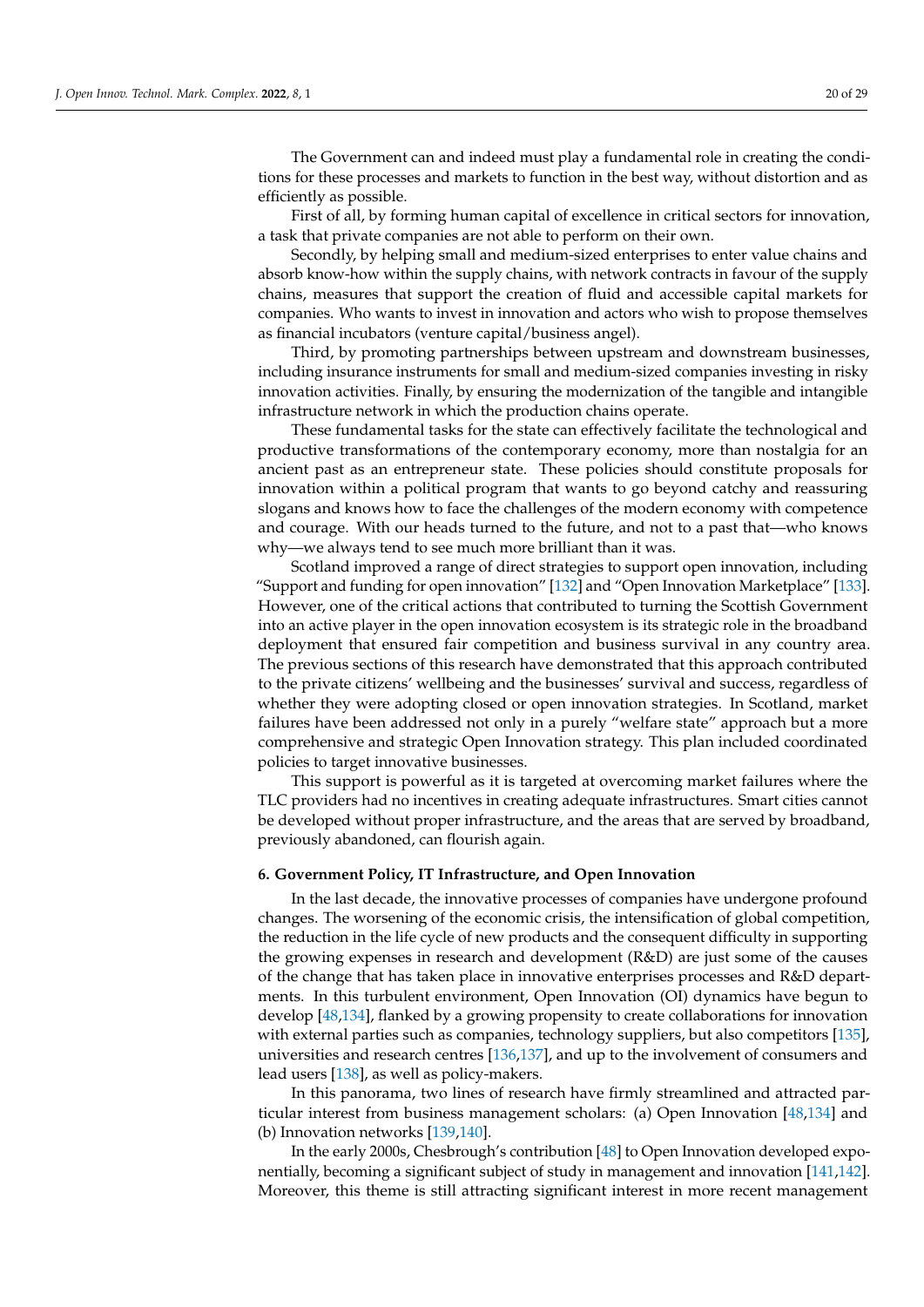studies [\[143–](#page-29-12)[146\]](#page-29-13). Open Innovation is increasingly integrated into business strategy studies [\[147](#page-29-14)[,148\]](#page-29-15). Numerous scholars have recently focused on Innovation Networks by increasingly highlighting the relevance of external innovation processes and, in particular, on the development of partnerships, networks, and alliances for innovation [\[149–](#page-29-16)[151\]](#page-29-17).

Governments must assume the role of promoter of research and innovation [\[152\]](#page-29-18), whose increase must be considered a significant objective for the growth of the countrysystem, as there is a close correlation between the lack of productivity of this and the low capacity for innovation that characterizes it. Tax credits [\[153\]](#page-29-19) usually represent the main actions of government policies for investments in new CAPEX as part of signing innovation agreements and development contracts. Within the public contracts market, a mature public demand can be used as a tool to select a competitive offer both in terms of costs and in innovative content, thus favouring the conversion of research and development into productive assets.

Public tenders procedures are traditionally aimed at guaranteeing only the economy and efficiency in using public resources [\[154\]](#page-29-20). The general mistrust [\[155\]](#page-29-21) of the public administration's ability to escape possible corruption has led the legislator to adopt detailed and binding legislation that minimises discretion.

Scotland capitalism still appears family type oriented [\[156\]](#page-29-22). Most companies are micro, small, or medium-sized, not active on the technological frontier, with a low propensity to risk [\[157\]](#page-29-23).

In general, administrative complexity and the constant decrease in public investments are usually considered elements that directly hinder support for research and innovation. This aspect proves essential when referring to IT infrastructure. IT infrastructure comprises hardware, software, and networking, which are needed to run and manage enterprise IT environments. It can be deployed within a cloud computing system or an organization's structure.

The first phase for developing broadband or ultra-broadband, an essential prerequisite for developing 5G [\[158\]](#page-29-24), is currently underway, and concern the areas where public intervention is required. In the case of Scotland, as demonstrated in this article, several regulatory provisions have been introduced to facilitate the deployment of broadband networks.

Throughout Europe, large TLC networks were built by public companies or private state concessionary companies in the first half of the 1900s. TLC networks then used copper cables. At that time, the choice of this model (public company or private company assignee of a public concession) was due to:

- (a) Ensure that, by imposing specific investment obligations on the concessionaire (network coverage), an essential service such as the telephone connection was deployed even where there was no market convenience to create the infrastructure (universal service, as in the case of the electricity network);
- (b) Avoid the risk of inefficient duplication of investments in the construction of an infrastructural network that was essentially a natural monopoly (such as rail, road, and electricity networks);
- (c) Facilitate the mobilisation of the significant long-term capital (equity and debt) necessary for the construction of an infrastructure that would have guaranteed a return on the investments only after its construction, and would have allowed the cost of the investment to be depreciated only in the long term (and provided that it is used by a high percentage of potential end-users reached by the infrastructure network);
- (d) Use the technical and organizational skills of companies, public or private, which traditional administrative systems (public bureaucracies) often did not have.

In many cases, later, the private concessionaires were acquired and aggregated into a state-controlled public concessionaire. The predominant role of the State, in the case of IT and TLC infrastructures, as well as in the case of transport infrastructures (railways, roads, highways, airports, and ports), usually responds to a precise reason: the State is, by its nature, a long-term patient investor. The Government is also interested in the positive externalities that network infrastructures, if well planned and well-conceived,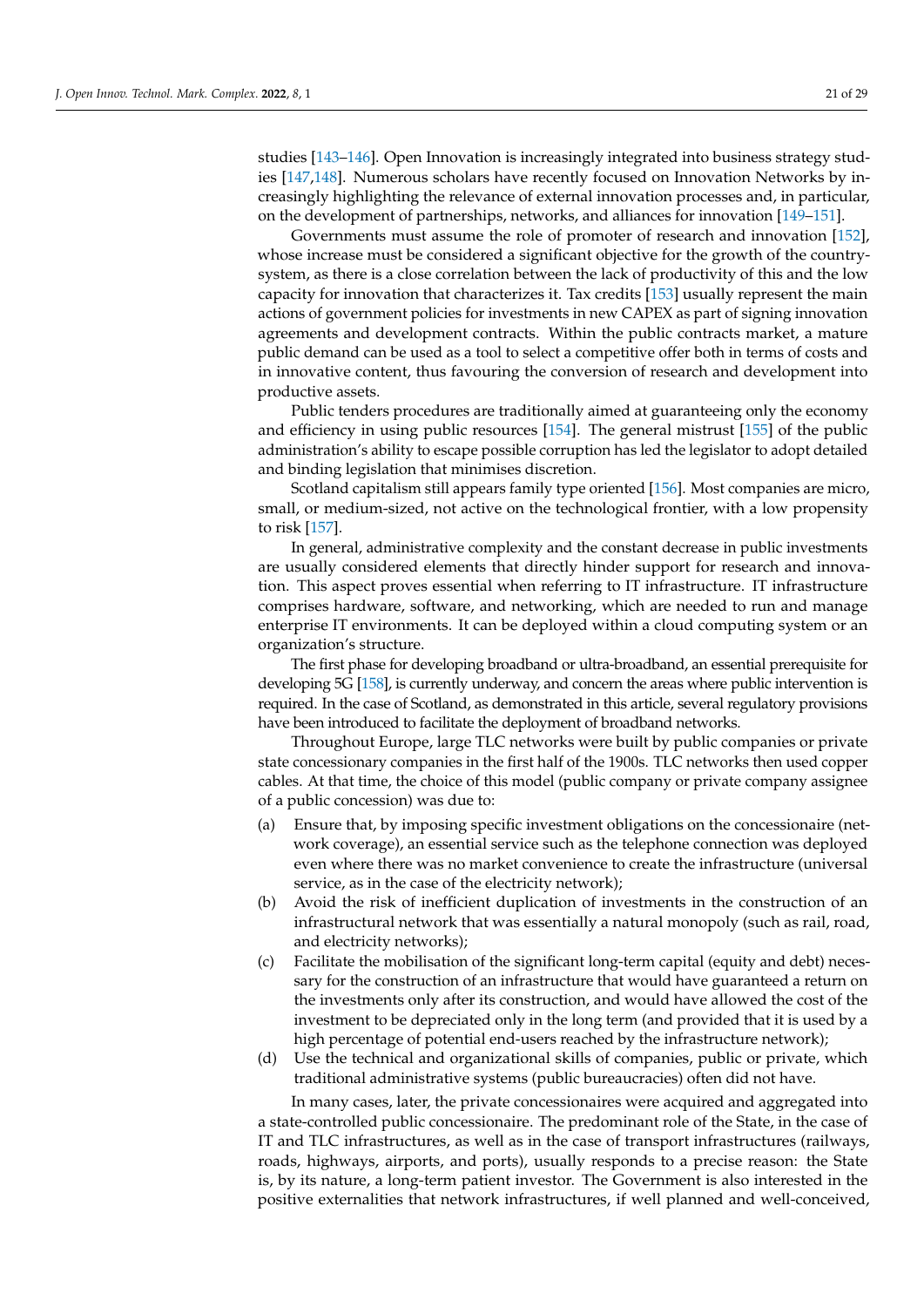produce (economic growth, social cohesion, quality of life, tourist attractiveness, etc.) [\[159\]](#page-29-25). Moreover, it is ultimately up to the Government to guarantee citizens' universal rights, everyday goods, and essential public services.

In the latter part of the twentieth century, the large public companies that owned and managed the TLC networks (still in copper, even if there was talk of optical fibre) were fully or partially privatised. In several European countries (such as France, Germany, Norway, and Sweden), the Governments nevertheless remained (and remains) the controlling shareholder (directly or through publicly-financed companies). In others (such as the UK, Spain, and Italy), the State has instead shifted the control to private individuals (although sometimes retaining some powers of intervention on strategic decisions or the shareholding of privatised companies through the so-called "golden share" or "golden power" [\[160\]](#page-29-26)).

In the meantime, however, the business model of these companies had changed substantially. The large infrastructural networks had by now been built all over the country, and the long-term investments made to build them had been entirely or almost completely depreciated. The fundamental business of these companies had therefore become no longer the construction from scratch, but the network management, the provision of IT and TLC services, marketing (acquisition of new subscribers), and billing (billing of subscriptions and calls). Indeed, it is still necessary to invest in maintenance, completion (connection with new housing developments), and modernisation of the network. Nevertheless, it is no longer a significant "greenfield investment" [\[161\]](#page-29-27); it has become a brownfield infrastructure investment [\[162\]](#page-29-28), financed with a share of the revenues generated by the management of the network and the sale of services.

Therefore, the weight of short-term shareholders (in the forefront of international investment funds), interested in short-term returns and short-term capital gains, increased; the weight of these shareholders soon has become prevalent, except in those countries (France, Germany, Sweden, above all) in which the State had retained the role of controlling or reference shareholder.

In most OECD countries, privatisation policies were generally accompanied by liberalisation policies: opening the service market to new entrants; they were guaranteed the right to access the existing infrastructure owned by the ex-monopolist operator (incumbent) [\[163\]](#page-29-29).

The digital revolution that has taken place in recent years (Digital economy, Internet of things, Artificial intelligence, social networks, Blockchain, Industry 4.0, smart cities, smart homes, smart grids, telemedicine, e-government, e-education, and assisted driving cars) is also imposing a radical break concerning IT and TLC infrastructures. IT and TLC increasingly constitute the decisive infrastructures for each country's competitiveness, employment, and social cohesion, and therefore lasting, inclusive, balanced and sustainable growth. Only infrastructure networks entirely in optical fibre (FTTH) with decentralised architecture (and therefore equipped with local data processing devices, such as edge cloud computing or fog computing) will have the technical requirements necessary to use, Gigabit Society's products, services, and applications.

Therefore, the quality level of the universal connectivity service that should be ensured to citizens and businesses is changing again, overcoming the old minimum limits built based on obsolete economic and technological logic. Moreover, the business model changes again and radically. An Open Innovation approach Government-led policies prove critical.

It is not only a matter of managing existing infrastructural networks but also providing for their maintenance and completion and encouraging competition within the infrastructural typology of the incumbent. Building essentially new infrastructure networks is also necessary. Compared to the copper-TLC development, the modernisation of the broadband network includes constructing a new infrastructure (fibre) that replaces the copper one. This requires huge investments, which private operators are unable (or unwilling to) make. After so many decades, the need for long-term "greenfield investment" returns.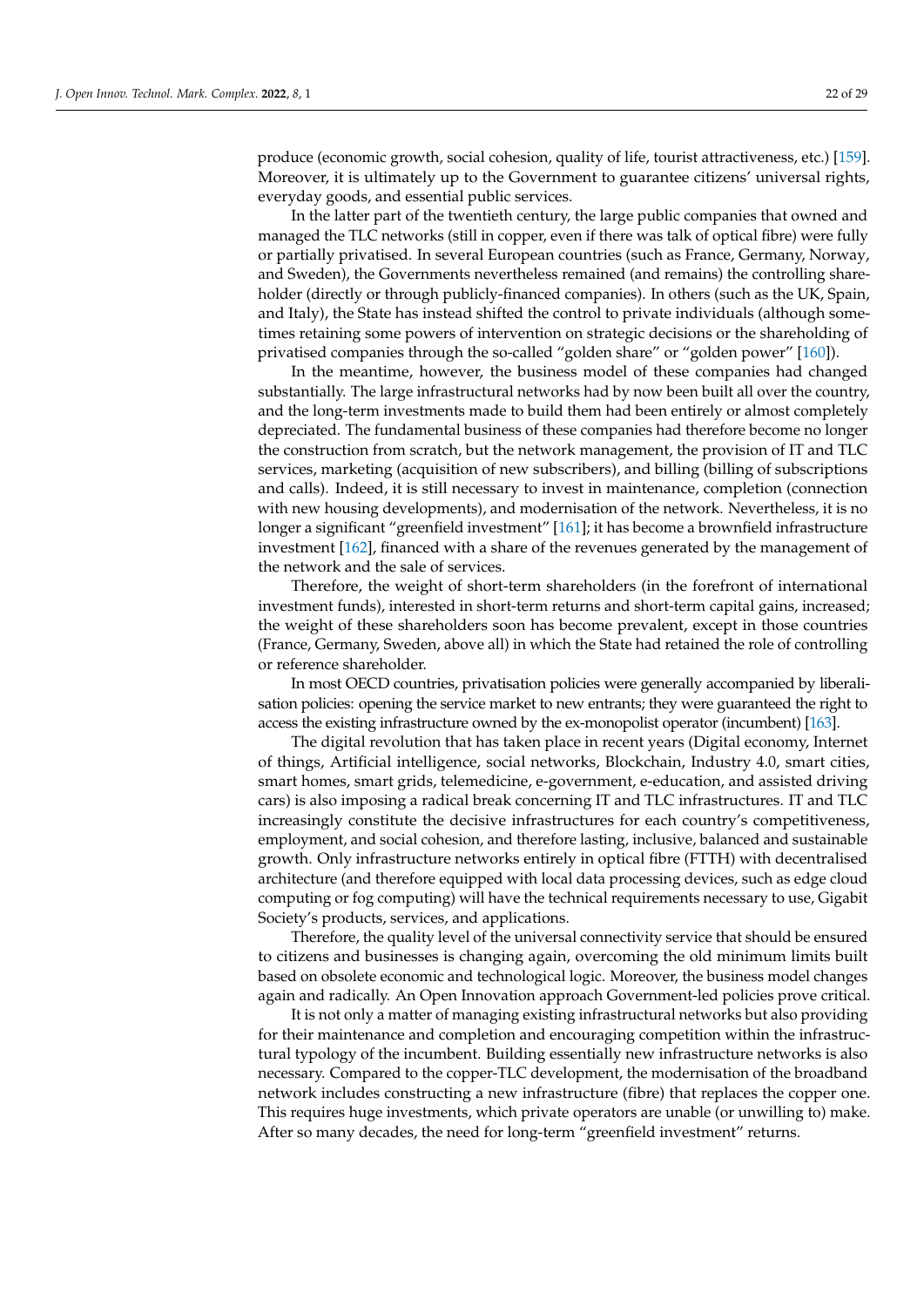### **7. Discussion and Conclusions**

The purpose of this article was to critically review the important Scottish Government policy regarding broadband connectivity and use from January 2006 until the present day to determine the role of the Government in supporting broadband adoption and broadband use in remote-rural Scotland. The starting point of January 2006 was chosen as in April 2005. An agreement was signed between the Scottish Government and British Telecom to activate 378 telephone exchanges, finally achieved in December 2005 [\[36\]](#page-25-16). This agreement was a part of the "Broadband for Scotland Rural and Remote Areas Supply-Side Intervention (SSI)" policy initiated in 2001 [\[36](#page-25-16)[,51](#page-26-5)[,59\]](#page-26-13); the critical policies, the related strategies, projects, and programmes, were also considered. This policy analysis focused on Scotland (where the empirical work was conducted). However, EU and UK policies were also considered. The analysis considered the aim of each policy, its key deliverables (intended and achieved as appropriate) and, given the aim of this work, the mention of issues relating to rurality, broadband adoption/use, and related drivers and barriers.

The review of policies like "A Digital Ambition for Scotland" from 2010, "Scotland's Digital Future: A Strategy for Scotland", and "Realising Scotland's full potential in a digital world: a digital strategy for Scotland" throughout January 2006–May 2021, identified clear targets for delivering broadband connectivity in Scotland. All policies acknowledged the additional challenges of providing broadband connectivity or upgrades in rural Scotland. However, these policies have no straightforward projects that focus on improving broadband adoption/use in rural Scotland.

After reviewing the various policies during January 2006–May 2021, it can be noted that the development of broadband infrastructure in rural Scotland has been driven by feedback from the local rural populations (e.g., households/businesses) throughout Scotland [\[67](#page-26-27)[,105\]](#page-28-4). The Scottish and UK government's have been supportive in improving broadband infrastructure to improve broadband adoption/take up amongst rural Scottish communities [\[67,](#page-26-27)[105\]](#page-28-4). However, this policy analysis has also identified that due to conflicting views between the Scottish and UK governments, there has been a reluctance on a government level to further focus on broadband infrastructure development, which has been demonstrated by a more limited allocation of funds and focus/time by the UK/Scottish government from the execution of the Ultra-fast broadband policy (2018) onwards [\[106](#page-28-5)[,107\]](#page-28-6). Therefore, rural populations have always welcomed improvement of broadband infrastructure in their local area, but the Scottish/UK government have over time became an obstacle against the improvement of broadband infrastructure due to an underlying belief that further developments may be counter-productive or surplus to requirements [\[106,](#page-28-5)[107\]](#page-28-6).

The themes and associated problems that emerged from the policy analysis are reviewed in Table [5.](#page-23-0)

| <b>Theme</b> | Theme 1                                                                                                                               | Theme 2                                                                                                                                                                                                                                                                                                                                                                     | Theme 3                                                                                                                                                                                                                     |
|--------------|---------------------------------------------------------------------------------------------------------------------------------------|-----------------------------------------------------------------------------------------------------------------------------------------------------------------------------------------------------------------------------------------------------------------------------------------------------------------------------------------------------------------------------|-----------------------------------------------------------------------------------------------------------------------------------------------------------------------------------------------------------------------------|
| Explanation  | No policies exclusively focusing<br>on improving broadband<br>adoption/use in rural Scotland.                                         | The Scottish Government focuses less on<br>improving broadband coverage in the<br>latest policy (e.g., Realising Scotland's full<br>potential in a digital world: a digital<br>strategy for Scotland and Digital Charter<br>policies). The focus of the Government has<br>changed to the direction of promoting<br>digital connectivity amongst the<br>Scottish population. | Conflicting information between the UK<br>and Scottish Governments regarding the<br>progress of the delivery of improved<br>broadband (e.g., connectivity, consistency,<br>and average speeds) in<br>remote-rural Scotland. |
| Problem      | Problem 1                                                                                                                             | Problem 2                                                                                                                                                                                                                                                                                                                                                                   | Problem 3                                                                                                                                                                                                                   |
| Explanation  | Lack of broadband adoption/use<br>in rural communities can create a<br>further digital divide between<br>rural and urban communities. | The emergence of new community-led<br>projects to improve broadband in rural<br>Scotland raises questions against the<br>Government's contentment on<br>broadband connectivity.                                                                                                                                                                                             | This conflict in information regarding<br>rollout progress creates doubt and<br>confusion regarding any progress being<br>made, especially after failed government<br>pledges in the past.                                  |

<span id="page-23-0"></span>**Table 5.** Themes and problems emerge from the Policy Analysis (January 2006–May 2021).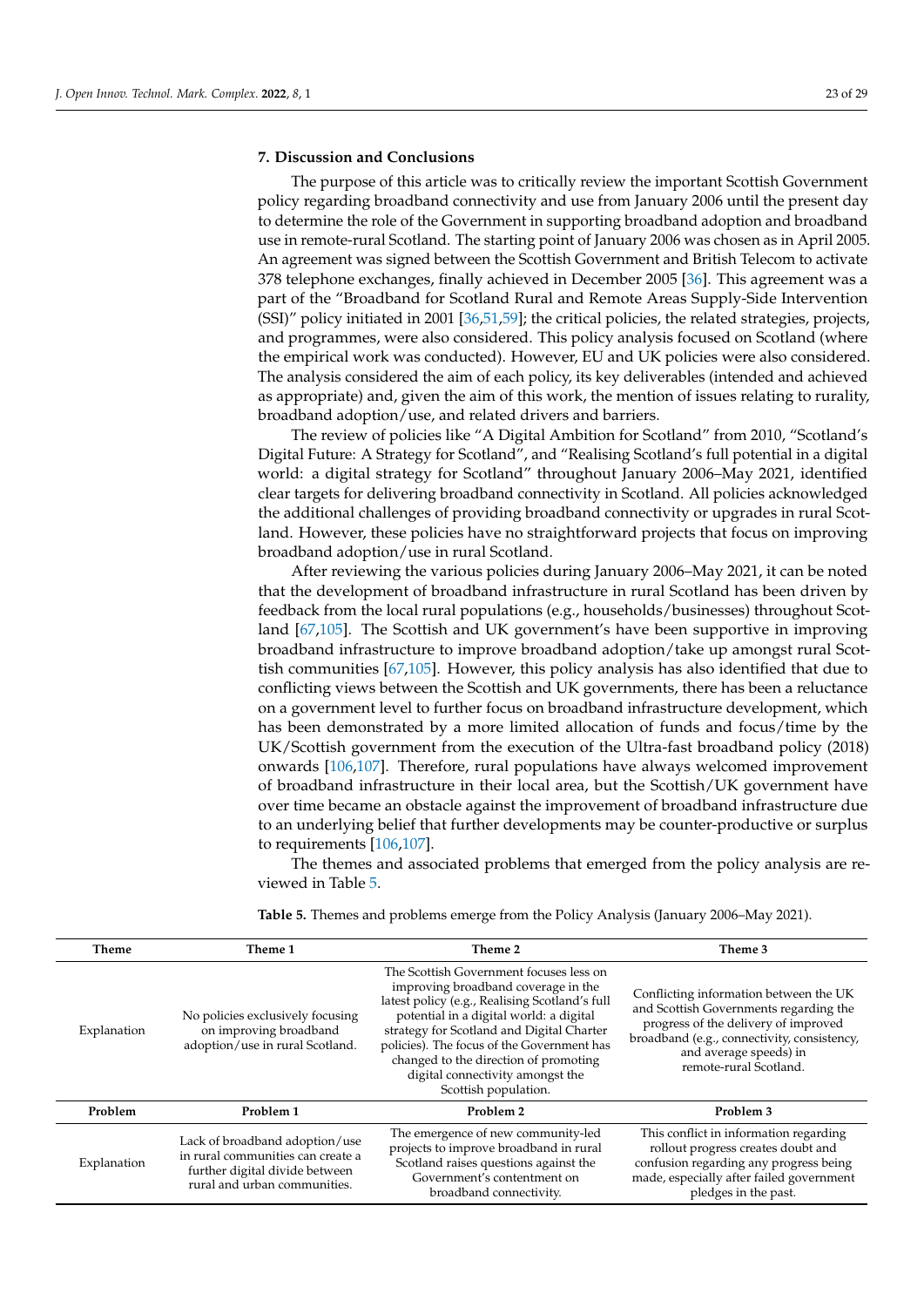The emergence of these three themes and problems from the policy analysis may have policy implications, highlighting a need for further research to clarify this confusion regarding the overall progress and status of broadband connectivity and take up in Scotland, especially remote-rural Scotland.

This article has achieved its purpose in critically reviewing the important Scottish Government policies involving broadband connectivity and use from January 2006 until the present (May 2021) by identifying themes and the associated problems. It further highlighted the benefits of broadband deployment in terms of the open innovation contribution provided by the Scottish Government. However, Bardach's analysis of policy review findings (Table [4\)](#page-17-0) from this article encourages further research to clarify broadband adoption and broadband use in rural Scotland and clarify the reason behind conflicting views between the Scottish and UK governments regarding progress made on a broadband rollout in Scotland. From an Open Innovation perspective, the critical role played by the Scottish government was considered and proved successful.

**Author Contributions:** Conceptualization, S.A.M.G. and A.F.; data curation, S.A.M.G.; formal analysis, S.A.M.G.; investigation, S.A.M.G. and A.F.; methodology, S.A.M.G.; project administration, S.A.M.G.; resources, S.A.M.G.; supervision, S.A.M.G.; validation, A.F.; visualization, S.A.M.G.; writing—original draft, S.A.M.G.; writing—review and editing, S.A.M.G. and A.F. All authors have read and agreed to the published version of the manuscript.

**Funding:** This research received no external funding.

**Institutional Review Board Statement:** Not applicable.

**Informed Consent Statement:** Not applicable.

**Conflicts of Interest:** The authors declare no conflict of interest.

### **References**

- <span id="page-24-0"></span>1. Webster, F. *Theories of the Information Society*; Routledge: London, UK, 2014.
- <span id="page-24-1"></span>2. Hanafizadeh, M.R.; Saghaei, A.; Hanafizadeh, P. An index for cross-country analysis of ICT infrastructure and access. *Telecommun. Policy* **2009**, *33*, 385–405. [\[CrossRef\]](http://doi.org/10.1016/j.telpol.2009.03.008)
- <span id="page-24-2"></span>3. Antonelli, C. The network of networks: Localized technological change in telecommunications and productivity growth. *Inf. Econ. Policy* **1996**, *8*, 317–335. [\[CrossRef\]](http://doi.org/10.1016/S0167-6245(96)00015-7)
- <span id="page-24-3"></span>4. Slater, W.F., III. *Internet History and Growth*; Internet Society: Chicago, IL, USA, 2002.
- <span id="page-24-4"></span>5. Del Bo, C.; Florio, M. *Infrastructure and Growth in the European Union: An Empirical Analysis at the Regional Level in a Spatial Framework*; Working Paper n. 2008-37; Department of Economics, Business and Statistics, University of Milan: Milan, Italy, 2008; pp. 1–31.
- <span id="page-24-5"></span>6. Hulsink, W. *Privatisation and Liberalisation in European Telecommunications: Comparing Britain, the Netherlands and France*; Routledge: London, UK, 2012.
- <span id="page-24-6"></span>7. Craig, W. The History of the Internet in a Nutshell. 2019. Available online: [https://www.webfx.com/blog/web-design/the](https://www.webfx.com/blog/web-design/the-history-of-the-internet-in-a-nutshell/)[history-of-the-internet-in-a-nutshell/](https://www.webfx.com/blog/web-design/the-history-of-the-internet-in-a-nutshell/) (accessed on 3 July 2019).
- <span id="page-24-7"></span>8. Kwach, J. Importance of Internet in Our Life. 2018. Available online: [https://www.tuko.co.ke/263579-importance-internet-our](https://www.tuko.co.ke/263579-importance-internet-our-life.html)[life.html](https://www.tuko.co.ke/263579-importance-internet-our-life.html) (accessed on 11 July 2020).
- <span id="page-24-8"></span>9. Fitzpatrick, T. A Brief History of the Internet. 2017. Available online: [https://sciencenode.org/feature/a-brief-history-of-the](https://sciencenode.org/feature/a-brief-history-of-the-internet-.php)[internet-.php](https://sciencenode.org/feature/a-brief-history-of-the-internet-.php) (accessed on 9 July 2019).
- <span id="page-24-9"></span>10. Balmer, J.; Yen, D. The Internet of total corporate communications, quaternary corporate communications and the corporate marketing Internet revolution. *J. Mark. Manag.* **2016**, *33*, 131–144. [\[CrossRef\]](http://doi.org/10.1080/0267257X.2016.1255440)
- <span id="page-24-10"></span>11. Chung, S.; Lee, J.; Lee, H. Personal Factors, Internet Characteristics, and Environmental Factors Contributing to Adolescent Internet Addiction: A Public Health Perspective. 2019. Available online: <https://www.mdpi.com/1660-4601/16/23/4635> (accessed on 1 July 2020).
- <span id="page-24-11"></span>12. BBC. How Does the Internetwork? 2019. Available online: <https://www.bbc.com/bitesize/articles/z3tbgk7> (accessed on 10 July 2019).
- <span id="page-24-12"></span>13. Mitchell, B. DSL vs. Cable: Broadband Internet Speed Comparison. 2019. Available online: [https://www.lifewire.com/dsl-vs](https://www.lifewire.com/dsl-vs-cable-broadband-internet-speed-comparison-817539)[cable-broadband-internet-speed-comparison-817539](https://www.lifewire.com/dsl-vs-cable-broadband-internet-speed-comparison-817539) (accessed on 21 June 2019).
- <span id="page-24-13"></span>14. Albiges, L. Standard ADSL Broadband vs. Fibre Broadband. 2019. Available online: [https://www.cable.co.uk/broadband/](https://www.cable.co.uk/broadband/guides/standard-vs-fibre/) [guides/standard-vs-fibre/](https://www.cable.co.uk/broadband/guides/standard-vs-fibre/) (accessed on 29 June 2019).
- <span id="page-24-14"></span>15. Ofcom. Broadband Speeds Boost for UK Homes. 2019. Available online: [https://www.ofcom.org.uk/about-ofcom/latest/](https://www.ofcom.org.uk/about-ofcom/latest/media/media-releases/2019/broadband-speeds-boost-for-uk-homes) [media/media-releases/2019/broadband-speeds-boost-for-uk-homes](https://www.ofcom.org.uk/about-ofcom/latest/media/media-releases/2019/broadband-speeds-boost-for-uk-homes) (accessed on 6 July 2019).
- <span id="page-24-15"></span>16. Middleton, C. Broadband Is the Key Infrastructure for the 21st Century. 2015. Available online: [http://theconversation.com/](http://theconversation.com/broadband-is-the-key-infrastructure-for-the-21st-century-47946) [broadband-is-the-key-infrastructure-for-the-21st-century-47946](http://theconversation.com/broadband-is-the-key-infrastructure-for-the-21st-century-47946) (accessed on 2 July 2019).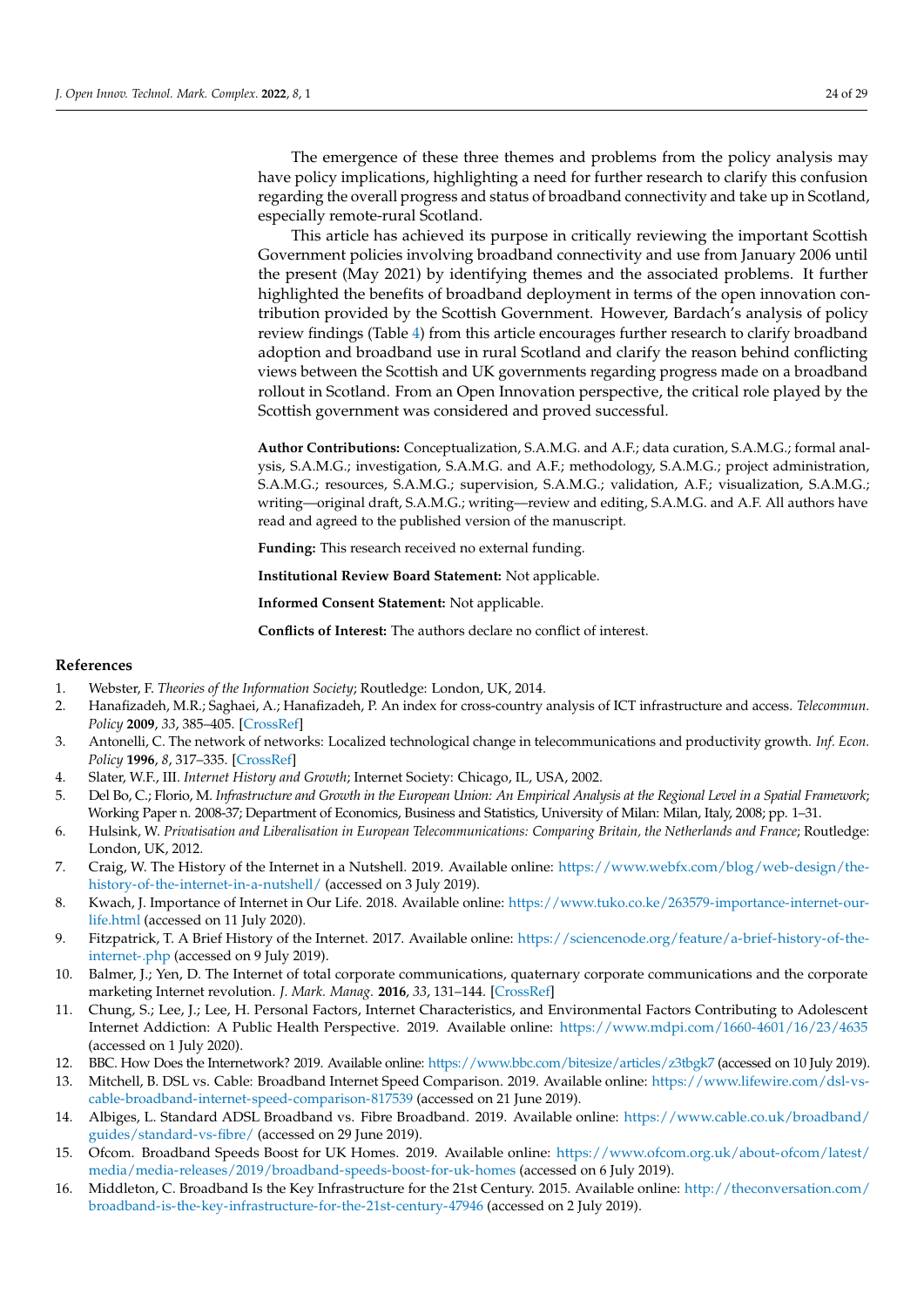- <span id="page-25-0"></span>17. Highlands and Islands Enterprise. Full Speed Ahead for Tiree after Community Broadband Scotland Approves Funding Injection. 2019. Available online: [http://news.hie.co.uk/all-news/full-speed-ahead-for-tiree-after-community-broadband-Scotland](http://news.hie.co.uk/all-news/full-speed-ahead-for-tiree-after-community-broadband-Scotland-approves-funding-injection/)[approves-funding-injection/](http://news.hie.co.uk/all-news/full-speed-ahead-for-tiree-after-community-broadband-Scotland-approves-funding-injection/) (accessed on 4 May 2019).
- <span id="page-25-1"></span>18. International Telecommunications Union. Measuring the Information Society Report 2018 Volume 1. 2018. Available online: [https:](https://www.itu.int/en/ITU-D/Statistics/Documents/publications/misr2018/MISR-2018-Vol-1-E.pdf) [//www.itu.int/en/ITU-D/Statistics/Documents/publications/misr2018/MISR-2018-Vol-1-E.pdf](https://www.itu.int/en/ITU-D/Statistics/Documents/publications/misr2018/MISR-2018-Vol-1-E.pdf) (accessed on 15 July 2019).
- <span id="page-25-2"></span>19. Philip, L.; Cottrill, C.; Farrington, J.; Williams, F.; Ashmore, F. The Digital Divide: Patterns, Policy and Scenarios for Connecting the 'Final Few' in Rural Communities across Great Britain. 2017. Available online: [http://www.sciencedirect.com/science/](http://www.sciencedirect.com/science/article/pii/S0743016716306799) [article/pii/S0743016716306799](http://www.sciencedirect.com/science/article/pii/S0743016716306799) (accessed on 4 May 2017).
- <span id="page-25-3"></span>20. Philip, L.; Williams, F. Remote-rural home-based businesses and digital inequalities: Understanding needs and expectations in a digitally underserved community. *J. Rural. Stud.* **2019**, *68*, 306–318. [\[CrossRef\]](http://doi.org/10.1016/j.jrurstud.2018.09.011)
- <span id="page-25-4"></span>21. Gerli, P.; Whalley, J. Conference Paper: Fibre to the Countryside: A Comparison of Public and Community Initiatives in the UK. 2018. Available online: <https://www.econstor.eu/bitstream/10419/184941/1/Gerli-Whalley.pdf> (accessed on 11 November 2019).
- <span id="page-25-5"></span>22. Van Deursen, A.; Van Dijk, J. The first-level digital divide shifts from inequalities in physical access to inequalities in material access. *New Media Soc.* **2018**, *21*, 354–375. [\[CrossRef\]](http://doi.org/10.1177/1461444818797082)
- <span id="page-25-6"></span>23. Blankson, A. The Coming of The Second Digital Divide and What We Can Do About It. 2018. Available online: [https://www.forbes.com/sites/amyblankson/2018/11/06/the-coming-of-the-second-digital-divide-and-what-we-can](https://www.forbes.com/sites/amyblankson/2018/11/06/the-coming-of-the-second-digital-divide-and-what-we-can-do-about-it/#6b16d8d42261)[do-about-it/#6b16d8d42261](https://www.forbes.com/sites/amyblankson/2018/11/06/the-coming-of-the-second-digital-divide-and-what-we-can-do-about-it/#6b16d8d42261) (accessed on 29 September 2019).
- <span id="page-25-7"></span>24. Dearing, A. Sustainable Innovation: Drivers and Barriers. Available online: <https://www.oecd.org/innovation/inno/2105727.pdf> (accessed on 11 October 2018).
- 25. Horberry, T.; Regan, M.; Stevens, A. *Driver Acceptance of New Technology: Theory, Measurement and Optimisation*; Routledge: London, UK, 2014; pp. 111–114.
- <span id="page-25-8"></span>26. Lima, E.; Hopkins, T.; Gurney, E.; Shortall, O.; Lovatt, F.; Davies, P.; Williamson, G.; Kaler, J. Drivers for Precision Livestock Technology Adoption: A Study of Factors Associated with the Adoption of Electronic Identification Technology by Commercial Sheep Farmers in England and Wales. 2018. Available online: [https://journals.plos.org/plosone/article?id=10.1371/journal.](https://journals.plos.org/plosone/article?id=10.1371/journal.pone.0190489) [pone.0190489](https://journals.plos.org/plosone/article?id=10.1371/journal.pone.0190489) (accessed on 20 October 2018).
- <span id="page-25-9"></span>27. Bacchi, C.; Goodwin, S. *Poststructural Policy Analysis*; Palgrave Macmillan: New York, NY, USA, 2016; pp. 58–59.
- 28. Kraft, M.; Furlong, S. *Public Policy: Politics, Analysis and Alternatives*, 6th ed.; Sage: London, UK, 2018; pp. 118–119.
- <span id="page-25-10"></span>29. Weimer, D.; Vining, A. *Policy Analysis: Concepts and Practice*, 6th ed.; Routledge: New York, NY, USA, 2017; pp. 30–31.
- <span id="page-25-11"></span>30. Kraus, S.; Kailer, N.; Dorfer, J.; Jones, P. Open innovation in (young) SMEs. *Int. J. Entrep. Innov.* **2019**, *21*, 47–59. [\[CrossRef\]](http://doi.org/10.1177/1465750319840778)
- 31. Loader, K. Supporting SMEs through Government Purchasing Activity. *Int. J. Entrep. Innov.* **2005**, *6*, 17–26. [\[CrossRef\]](http://doi.org/10.5367/0000000053026383)
- <span id="page-25-12"></span>32. Nyarku, K.; Oduro, S. Effect of legal and regulatory framework on SMEs growth in the Accra Metropolis of Ghana. *Int. J. Entrep. Innov.* **2017**, *19*, 207–217. [\[CrossRef\]](http://doi.org/10.1177/1465750317742842)
- <span id="page-25-13"></span>33. National Federation of Self Employed & Small Businesses. UK Small Business Statistics: Business Population Estimates for the UK and Regions in 2020. 2021. Available online: <https://www.fsb.org.uk/uk-small-business-statistics.html> (accessed on 9 June 2021).
- <span id="page-25-14"></span>34. Smith, A.; Galloway, L.; Jackman, L.; Danson, M.; Whittam, G. Poverty, social exclusion and enterprise policy: A study of UK policies' effectiveness over 40 years. *Int. J. Entrep. Innov.* **2019**, *20*, 107–118. [\[CrossRef\]](http://doi.org/10.1177/1465750318809803)
- <span id="page-25-15"></span>35. Quinn, B.; McKitterick, L.; McAdam, R.; Dunn, A. Barriers to Micro Food Enterprise Engagement in Business Support Programmes. *Int. J. Entrep. Innov.* **2014**, *15*, 205–217. [\[CrossRef\]](http://doi.org/10.5367/ijei.2014.0154)
- <span id="page-25-16"></span>36. Primrose, D.; Fawcett, J. Evaluation of the Scottish Executive's "Broadband for Scotland" Intervention. 2007. Available online: <https://www2.gov.scot/resource/doc/212800/0056576.pdf> (accessed on 9 July 2019).
- <span id="page-25-17"></span>37. Scottish Government. Official Report: Meeting of the Parliament 30 June 2011. 2011. Available online: [https://archive2021.](https://archive2021.parliament.scot/parliamentarybusiness/report.aspx?r=6578&mode=html) [parliament.scot/parliamentarybusiness/report.aspx?r=6578&mode=html](https://archive2021.parliament.scot/parliamentarybusiness/report.aspx?r=6578&mode=html) (accessed on 30 October 2021).
- <span id="page-25-18"></span>38. Scottish Government. Reaching 100%: Superfast Broadband for All. 2017. Available online: [https://www.gov.scot/publications/](https://www.gov.scot/publications/reaching-100-superfast-broadband/) [reaching-100-superfast-broadband/](https://www.gov.scot/publications/reaching-100-superfast-broadband/) (accessed on 3 July 2019).
- <span id="page-25-19"></span>39. Scottish Government. Defining Scotland by Rurality. 2019. Available online: [https://www2.gov.scot/Topics/Statistics/About/](https://www2.gov.scot/Topics/Statistics/About/Methodology/UrbanRuralClassification) [Methodology/UrbanRuralClassification](https://www2.gov.scot/Topics/Statistics/About/Methodology/UrbanRuralClassification) (accessed on 1 July 2019).
- <span id="page-25-20"></span>40. Superfast Broadband Digital Scotland. The DSSB Programme. 2019. Available online: <https://www.scotlandsuperfast.com/> (accessed on 1 July 2019).
- <span id="page-25-21"></span>41. Meade, N.; Islam, T. Forecasting in telecommunications and ICT—A review. *Int. J. Forecast.* **2015**, *31*, 1105–1126. [\[CrossRef\]](http://doi.org/10.1016/j.ijforecast.2014.09.003)
- <span id="page-25-22"></span>42. Lavassani, K.; Movahedi, B.; Parry, G. Broadband Internet adoption challenge: An investigation of broadband utilisation in the United States. *Transform. Gov. People Process Policy* **2014**, *8*, 620–644. [\[CrossRef\]](http://doi.org/10.1108/TG-11-2013-0050)
- <span id="page-25-23"></span>43. Li, R.; Chung, T.; Fiore, A. Factors affecting current users' attitude towards e-auctions in China: An extended TAM study. *J. Retail. Consum. Serv.* **2016**, *34*, 19–29. [\[CrossRef\]](http://doi.org/10.1016/j.jretconser.2016.09.003)
- <span id="page-25-24"></span>44. Hoti, E. The Technological Organisational Environmental Framework of IS Innovation Adaption in Small and Medium Enterprises. Evidence from Research over the last 10 years. *Int. J. Bus. Manag.* **2015**, *3*, 1–14. [\[CrossRef\]](http://doi.org/10.20472/BM.2015.3.4.001)
- <span id="page-25-25"></span>45. Boucher, B. The Bass Diffusion Model for Communication Technology Globally and the Economic Factors that Influence it. 2019. Available online: [https://scholar.sun.ac.za/bitstream/handle/10019.1/106166/boucher\\_bass\\_2019.pdf?sequence=2&isAllowed=](https://scholar.sun.ac.za/bitstream/handle/10019.1/106166/boucher_bass_2019.pdf?sequence=2&isAllowed=y) [y](https://scholar.sun.ac.za/bitstream/handle/10019.1/106166/boucher_bass_2019.pdf?sequence=2&isAllowed=y) (accessed on 3 July 2019).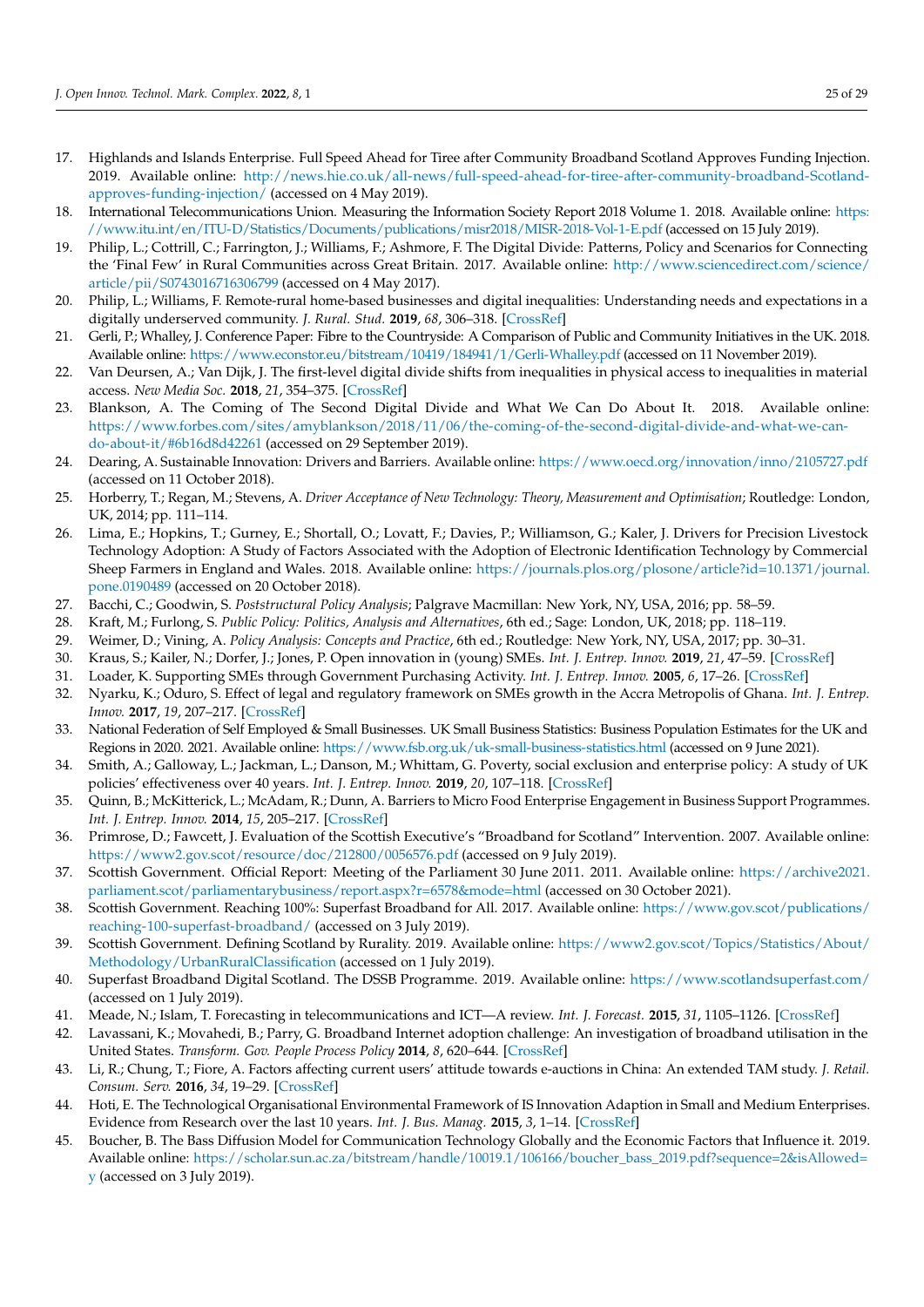- <span id="page-26-0"></span>46. Koichu, B.; Keller, M. Implementation Enterprise through the Lens of a Theory of Diffusion of Innovations: A Case of Online Problem-Solving Forums. 2017. Available online: <https://hal.archives-ouvertes.fr/hal-01950521/> (accessed on 10 July 2019).
- <span id="page-26-1"></span>47. Gilani, S.A.M. Drivers and Barriers for Broadband Adoption and Broadband Use by Food and Drink Micro-Business Owner-Managers Based in Remote-Rural Scotland. 2021. Available online: <https://www.gcu.ac.uk/library/onlineresources/theses/> (accessed on 10 November 2021).
- <span id="page-26-2"></span>48. Chesbrough, H.; Vanhaverbeke, W.; West, J. Open innovation. *New Imp. Creat. Profit. Technol.* **2006**, *1*, 1–11. Available online: <https://doc1.bibliothek.li/aas/FLMF016763.pdf> (accessed on 23 December 2021).
- <span id="page-26-3"></span>49. Lee, S.M.; Hwang, T.; Choi, D. Open innovation in the public sector of leading countries. *Manag. Decis.* **2012**, *50*, 147–162. [\[CrossRef\]](http://doi.org/10.1108/00251741211194921)
- <span id="page-26-4"></span>50. Cronin, P.; Ryan, F.; Coughlan, M. Undertaking a Literature Review: A Step-by-Step Approach. 2013. Available online: <https://www.magonlinelibrary.com/doi/abs/10.12968/bjon.2008.17.1.28059> (accessed on 29 July 2021).
- <span id="page-26-5"></span>51. Tookey, A.; Whalley, J.; Howick, S. Broadband diffusion in remote and rural Scotland. *Telecommun. Policy* **2006**, *30*, 481–495. [\[CrossRef\]](http://doi.org/10.1016/j.telpol.2006.06.001)
- <span id="page-26-6"></span>52. Efron, S.; Ravid, R. *Writing the Literature Review: A Practical Guide*; The Guilford Press: New York, NY, USA, 2019; pp. 1–2.
- <span id="page-26-7"></span>53. Gough, D.; Oliver, S.; Thomas, J. *An Introduction to Systematic Reviews*, 2nd ed.; Sage: New York, NY, USA, 2019; pp. 2–3.
- <span id="page-26-8"></span>54. Moher, D.; Liberati, A.; Tetzlaff, J.; Altman, D. Preferred Reporting Items for Systematic Reviews and Meta-Analyses: The PRISMA Statement. *PLoS Med.* **2009**, *6*, e1000097. [\[CrossRef\]](http://doi.org/10.1371/journal.pmed.1000097)
- <span id="page-26-9"></span>55. Galvan, J. *Writing Literature Reviews*, 6th ed.; Routledge: London, UK, 2017; pp. 4–6.
- <span id="page-26-10"></span>56. The University of South Carolina. How to Conduct a Literature Review: Types of Literature Reviews. 2019. Available online: <https://guides.lib.ua.edu/c.php?g=39963&p=253698> (accessed on 22 July 2019).
- <span id="page-26-11"></span>57. Clark, I. Bardach's Eightfold Path to More Effective Problem Solving. 2017. Available online: [http://www.atlas101.ca/pm/](http://www.atlas101.ca/pm/concepts/bardachs-eightfold-path-to-more-effective-problem-solving/) [concepts/bardachs-eightfold-path-to-more-effective-problem-solving/](http://www.atlas101.ca/pm/concepts/bardachs-eightfold-path-to-more-effective-problem-solving/) (accessed on 10 July 2019).
- <span id="page-26-12"></span>58. Erdman, J. An 8-Step Process to Making Well-Informed Decisions and Opinions. 2018. Available online: [https://medium.com/](https://medium.com/the-post-grad-survival-guide/an-8-step-process-to-making-well-informed-decisions-and-opinions-42d4d94d1476) [the-post-grad-survival-guide/an-8-step-process-to-making-well-informed-decisions-and-opinions-42d4d94d1476](https://medium.com/the-post-grad-survival-guide/an-8-step-process-to-making-well-informed-decisions-and-opinions-42d4d94d1476) (accessed on 11 July 2019).
- <span id="page-26-13"></span>59. Whalley, J.; Howick, S. Broadband in Rural and Remote Areas: The Impact of Scottish Policy Initiatives. 2008. Available online: <https://pureportal.strath.ac.uk/files-asset/65077726/strathprints007457.pdf> (accessed on 30 June 2019).
- <span id="page-26-14"></span>60. British Telecommunications. A History of Openreach. 2019. Available online: [https://www.openreach.com/about-us/our](https://www.openreach.com/about-us/our-history)[history](https://www.openreach.com/about-us/our-history) (accessed on 2 July 2019).
- <span id="page-26-15"></span>61. Grabham, D. What Is BT Openreach? *Everything you Need to Know.* 2017. Available online: [https://www.techradar.com/uk/](https://www.techradar.com/uk/news/what-is-bt-openreach-everything-you-need-to-know) [news/what-is-bt-openreach-everything-you-need-to-know](https://www.techradar.com/uk/news/what-is-bt-openreach-everything-you-need-to-know) (accessed on 1 July 2019).
- <span id="page-26-16"></span>62. Dutra, I.; Findlay, C.; McGregor, M.; McEwan, T. E-Procurement & the SME: Challenges for Scotland. 2006. Available online: <http://researchrepository.napier.ac.uk/3703/> (accessed on 9 January 2015).
- <span id="page-26-17"></span>63. Broadband and Mobile. Available online: <https://www.gov.scot/policies/digital/broadband-and-mobile/> (accessed on 30 October 2021).
- <span id="page-26-18"></span>64. European Commission. Lowlands and Uplands: Eligible Area under the Convergence Objective and the Regional Competitiveness and Employment Objective. 2018. Available online: [https://ec.europa.eu/regional\\_policy/archive/atlas2007/uk/ukm6\\_en.htm](https://ec.europa.eu/regional_policy/archive/atlas2007/uk/ukm6_en.htm) (accessed on 2 July 2019).
- <span id="page-26-19"></span>65. Scottish Government. A Digital Ambition for Scotland. 2010. Available online: [https://www.webarchive.org.uk/wayback/](https://www.webarchive.org.uk/wayback/archive/20180517200920/http://www.gov.scot/Publications/2010/10/Digital/Digital-Ambition) [archive/20180517200920/http://www.gov.scot/Publications/2010/10/Digital/Digital-Ambition](https://www.webarchive.org.uk/wayback/archive/20180517200920/http://www.gov.scot/Publications/2010/10/Digital/Digital-Ambition) (accessed on 1 July 2019).
- <span id="page-26-20"></span>66. BBC. UK Homes to Get Faster Broadband by 2020. 2017. Available online: <https://www.bbc.co.uk/news/business-42423047> (accessed on 29 June 2019).
- <span id="page-26-27"></span>67. Mercer-Myers, C. A History of UK Broadband Roll out: BT, Openreach and Other Major Milestones. 2018. Available online: [https:](https://www.computerworlduk.com/galleries/infrastructure/history-of-uk-broadband-2000-now-3629899/) [//www.computerworlduk.com/galleries/infrastructure/history-of-uk-broadband-2000-now-3629899/](https://www.computerworlduk.com/galleries/infrastructure/history-of-uk-broadband-2000-now-3629899/) (accessed on 2 July 2019).
- <span id="page-26-21"></span>68. Hutton, G. Gigabit-Broadband in the UK: Government Targets and Policy. 2021. Available online: [https://researchbriefings.files.](https://researchbriefings.files.parliament.uk/documents/CBP-8392/CBP-8392.pdf) [parliament.uk/documents/CBP-8392/CBP-8392.pdf](https://researchbriefings.files.parliament.uk/documents/CBP-8392/CBP-8392.pdf) (accessed on 25 June 2021).
- <span id="page-26-22"></span>69. Scottish Government. Lowlands and Uplands Scotland: European Regional Development Fund 2007–2013: Operational Programme: Version 2—September 2009. 2010. Available online: [https://www.webarchive.org.uk/wayback/archive/20171002](https://www.webarchive.org.uk/wayback/archive/20171002001613/http://www.gov.scot/Publications/2010/05/25142835/0) [001613/http://www.gov.scot/Publications/2010/05/25142835/0](https://www.webarchive.org.uk/wayback/archive/20171002001613/http://www.gov.scot/Publications/2010/05/25142835/0) (accessed on 3 July 2019).
- <span id="page-26-23"></span>70. Wilson, R.; Hopkins, J. The Changing Shape of Scotland's Digital Divide. *Eur. Countrys.* **2019**, *11*, 563–583. [\[CrossRef\]](http://doi.org/10.2478/euco-2019-0031)
- <span id="page-26-24"></span>71. Sutherland, E. Broadband in Scotland: Broader, Faster, Poorer, Remoter. 2017. Available online: [http://strathprints.strath.ac.uk/](http://strathprints.strath.ac.uk/60284/) [60284/](http://strathprints.strath.ac.uk/60284/) (accessed on 20 April 2017).
- <span id="page-26-25"></span>72. European Commission. Broadband Strategy and Policy. 2019. Available online: [https://ec.europa.eu/digital-single-market/en/](https://ec.europa.eu/digital-single-market/en/broadband-strategy-policy) [broadband-strategy-policy](https://ec.europa.eu/digital-single-market/en/broadband-strategy-policy) (accessed on 7 July 2019).
- <span id="page-26-26"></span>73. European Commission. What Is an SME? 2019. Available online: [https://ec.europa.eu/growth/SMEs/business-friendly](https://ec.europa.eu/growth/SMEs/business-friendly-environment/sme-definition_en)[environment/sme-definition\\_en](https://ec.europa.eu/growth/SMEs/business-friendly-environment/sme-definition_en) (accessed on 28 June 2019).
- 74. Docherty, C. Glasgow Economic Commission: Final Report. 2011. Available online: [http://glasgoweconomicleadership.com/](http://glasgoweconomicleadership.com/wp-content/uploads/document-3.pdf) [wp-content/uploads/document-3.pdf](http://glasgoweconomicleadership.com/wp-content/uploads/document-3.pdf) (accessed on 30 October 2021).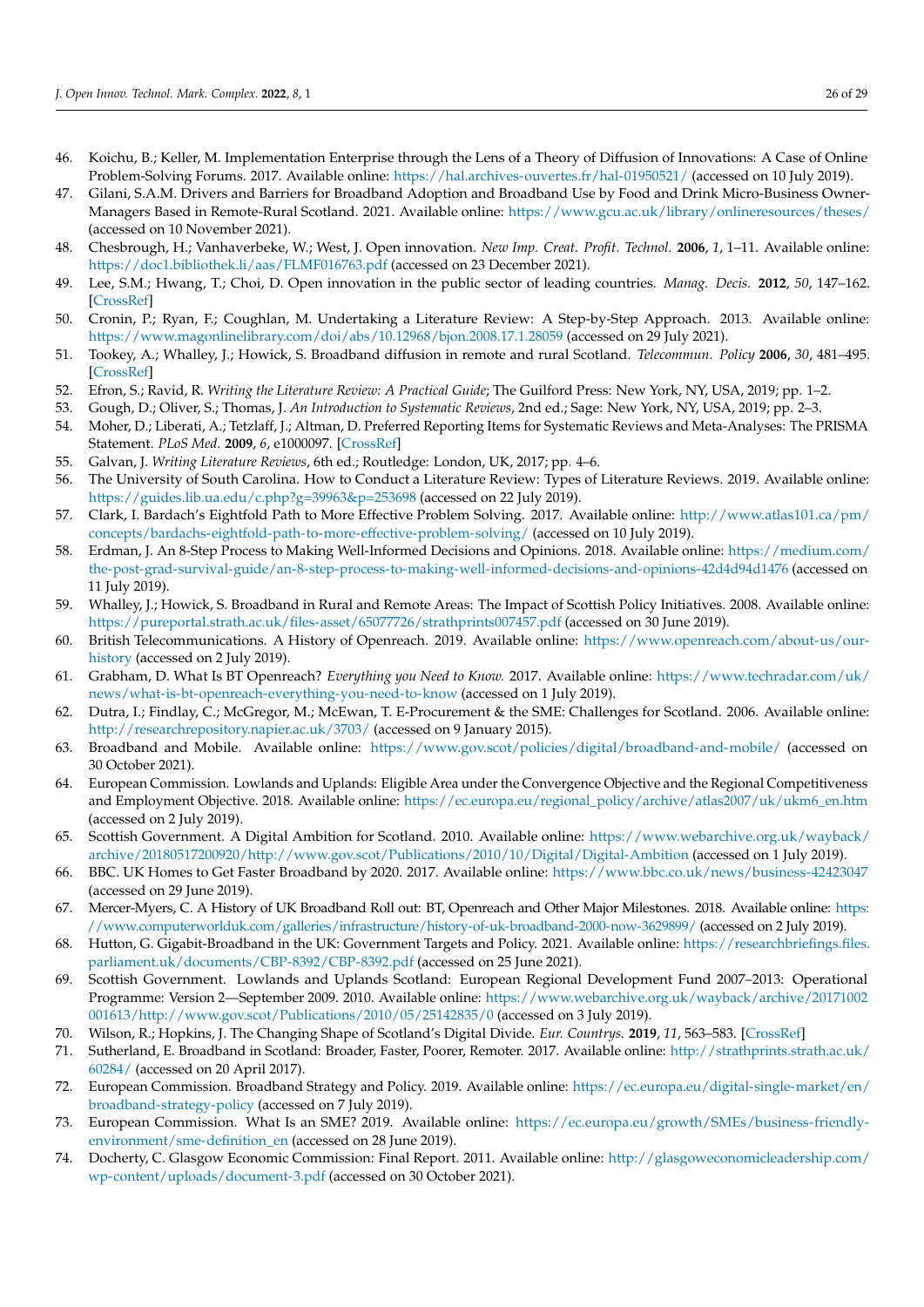- <span id="page-27-0"></span>75. Scottish Government. Scotland's Digital Future a Strategy for Scotland. 2011. Available online: [https://www2.gov.scot/resource/](https://www2.gov.scot/resource/doc/981/0114237.pdf) [doc/981/0114237.pdf](https://www2.gov.scot/resource/doc/981/0114237.pdf) (accessed on 9 July 2019).
- <span id="page-27-1"></span>76. British Telecom. Preparing for Scotland's Digital Future. 2021. Available online: [https://business.bt.com/content/dam/bt/](https://business.bt.com/content/dam/bt/business/v2/PDF/Publicsector/Scotlands%20digital%20future.pdf) [business/v2/PDF/Publicsector/Scotlands%20digital%20future.pdf](https://business.bt.com/content/dam/bt/business/v2/PDF/Publicsector/Scotlands%20digital%20future.pdf) (accessed on 20 June 2021).
- <span id="page-27-2"></span>77. Jackson, M. BT Pledge to "Significantly" Boost UK Rollout of Ultrafast FTTP Broadband. 2016. Available online: [https:](https://www.ispreview.co.uk/index.php/2016/03/bt-pledge-significantly-boost-rollout-ultrafast-fttp-broadband.html) [//www.ispreview.co.uk/index.php/2016/03/bt-pledge-significantly-boost-rollout-ultrafast-fttp-broadband.html](https://www.ispreview.co.uk/index.php/2016/03/bt-pledge-significantly-boost-rollout-ultrafast-fttp-broadband.html) (accessed on 10 June 2019).
- <span id="page-27-3"></span>78. Budge, S. Digital Scotland Superfast Broadband Programme Celebrates Two-Year Anniversary. 2016. Available online: [https:](https://www.scotlandstowns.org/digital_scotland_superfast_broadband_programme_celebrates_two_year_anniversary) [//www.scotlandstowns.org/digital\\_scotland\\_superfast\\_broadband\\_programme\\_celebrates\\_two\\_year\\_anniversary](https://www.scotlandstowns.org/digital_scotland_superfast_broadband_programme_celebrates_two_year_anniversary) (accessed on 25 June 2019).
- <span id="page-27-4"></span>79. Orkney Islands Council and Highlands and Islands Enterprise. Get Connected in Orkney. 2019. Available online: [http:](http://www.orkney.com/invest/connectivity) [//www.orkney.com/invest/connectivity](http://www.orkney.com/invest/connectivity) (accessed on 30 April 2019).
- <span id="page-27-5"></span>80. Burgauer, A. Manifesto for Rural Scotland. 2017. Available online: <https://www.scottishruralparliament.org.uk/manifesto/> (accessed on 30 April 2017).
- <span id="page-27-6"></span>81. Du Pre News. 700,000 Homes and Businesses in Scotland Get Superfast Internet. 2017. Available online: [http://www.dupre.co.](http://www.dupre.co.uk/high-speed-internet/700000-homes-businesses-Scotland-get-superfast-internet/) [uk/high-speed-internet/700000-homes-businesses-Scotland-get-superfast-internet/](http://www.dupre.co.uk/high-speed-internet/700000-homes-businesses-Scotland-get-superfast-internet/) (accessed on 2 May 2017).
- <span id="page-27-7"></span>82. British Telecommunications. Community Fibre Partnerships Partner with Openreach to Get Faster Broadband to Your Community. 2019. Available online: <https://www.openreach.com/fibre-broadband/community-fibre-partnerships> (accessed on 1 July 2019).
- <span id="page-27-8"></span>83. UK Government. Better Broadband Scheme Extended to 2019. 2018. Available online: [https://www.gov.uk/government/news/](https://www.gov.uk/government/news/better-broadband-scheme-extended-to-2019) [better-broadband-scheme-extended-to-2019](https://www.gov.uk/government/news/better-broadband-scheme-extended-to-2019) (accessed on 1 July 2019).
- <span id="page-27-9"></span>84. Jackson, M. Ofcom Set March 2020 Launch for 10 Mbps UK Broadband USO. 2019. Available online: [https://www.ispreview.co.](https://www.ispreview.co.uk/index.php/2019/06/ofcom-set-march-2020-launch-for-10mbps-uk-broadband-uso.html) [uk/index.php/2019/06/ofcom-set-march-2020-launch-for-10mbps-uk-broadband-uso.html](https://www.ispreview.co.uk/index.php/2019/06/ofcom-set-march-2020-launch-for-10mbps-uk-broadband-uso.html) (accessed on 2 July 2019).
- <span id="page-27-10"></span>85. Cave, M.; Feasey, R. Policy towards Competition in High-Speed Broadband in Europe. 2017. Available online: [https://cerre.eu/](https://cerre.eu/publications/policy-towards-competition-high-speed-broadband-europe/) [publications/policy-towards-competition-high-speed-broadband-europe/](https://cerre.eu/publications/policy-towards-competition-high-speed-broadband-europe/) (accessed on 30 October 2021).
- <span id="page-27-11"></span>86. European Network of Rural Development. Smart Villages. 2019. Available online: [https://enrd.ec.europa.eu/enrd-thematic](https://enrd.ec.europa.eu/enrd-thematic-work/smart-and-competitive-rural-areas/smart-villages_en)[work/smart-and-competitive-rural-areas/smart-villages\\_en](https://enrd.ec.europa.eu/enrd-thematic-work/smart-and-competitive-rural-areas/smart-villages_en) (accessed on 5 July 2019).
- <span id="page-27-12"></span>87. McLaughlin, M. Dig-Your-Own Broadband in Scottish Wilderness Reaps Rewards. 2017. Available online: [https://www.scotsman.](https://www.scotsman.com/regions/inverness-highlands-islands/dig-your-own-broadband-in-scottish-wilderness-reaps-rewards-1-4613477) [com/regions/inverness-highlands-islands/dig-your-own-broadband-in-scottish-wilderness-reaps-rewards-1-4613477](https://www.scotsman.com/regions/inverness-highlands-islands/dig-your-own-broadband-in-scottish-wilderness-reaps-rewards-1-4613477) (accessed on 11 November 2017).
- <span id="page-27-13"></span>88. Scottish Government. Scotland's Digital Strategy: Evidence Discussion Paper. 2017. Available online: [https://www.gov.](https://www.gov.scot/binaries/content/documents/govscot/publications/consultation-paper/2017/03/scotlands-digital-strategy-evidence-discussion-paper/documents/00515576-pdf/00515576-pdf/govscot%3Adocum) [scot/binaries/content/documents/govscot/publications/consultation-paper/2017/03/scotlands-digital-strategy-evidence](https://www.gov.scot/binaries/content/documents/govscot/publications/consultation-paper/2017/03/scotlands-digital-strategy-evidence-discussion-paper/documents/00515576-pdf/00515576-pdf/govscot%3Adocum)[discussion-paper/documents/00515576-pdf/00515576-pdf/govscot%3Adocum](https://www.gov.scot/binaries/content/documents/govscot/publications/consultation-paper/2017/03/scotlands-digital-strategy-evidence-discussion-paper/documents/00515576-pdf/00515576-pdf/govscot%3Adocum) (accessed on 17 July 2019).
- <span id="page-27-14"></span>89. Jackson, M. New BT CEO Reports Ultrafast Broadband Cover of 3.2M UK Premises. 2019. Available online: [https://www.](https://www.ispreview.co.uk/index.php/2019/05/new-bt-ceo-reports-ultrafast-broadband-cover-of-3-2m-uk-premises.html) [ispreview.co.uk/index.php/2019/05/new-bt-ceo-reports-ultrafast-broadband-cover-of-3-2m-uk-premises.html](https://www.ispreview.co.uk/index.php/2019/05/new-bt-ceo-reports-ultrafast-broadband-cover-of-3-2m-uk-premises.html) (accessed on 25 June 2019).
- <span id="page-27-15"></span>90. Scottish Policy Foundation. A Brief History. 2020. Available online: <https://www.scottishpolicyfoundation.org/devolved-powers> (accessed on 3 November 2020).
- <span id="page-27-16"></span>91. Wakefield, J. BT Offers Universal Broadband in Place of Regulation. 2017. Available online: [http://www.bbc.co.uk/news/](http://www.bbc.co.uk/news/technology-40751449) [technology-40751449](http://www.bbc.co.uk/news/technology-40751449) (accessed on 14 August 2017).
- <span id="page-27-17"></span>92. Ogston, G. Villagers Dig in for Own Broadband Network. 2017. Available online: [http://www.bbc.co.uk/news/uk-Scotland](http://www.bbc.co.uk/news/uk-Scotland-tayside-central-39692030)[tayside-central-39692030](http://www.bbc.co.uk/news/uk-Scotland-tayside-central-39692030) (accessed on 20 April 2017).
- <span id="page-27-18"></span>93. Nisbet, D. Digital Scotland—Reaching 100% Programme: Public Consultation Report. 2018. Available online: [https://www.gov.](https://www.gov.scot/publications/digital-scotland-reaching-100-programme-public-consultation-report/) [scot/publications/digital-scotland-reaching-100-programme-public-consultation-report/](https://www.gov.scot/publications/digital-scotland-reaching-100-programme-public-consultation-report/) (accessed on 10 July 2019).
- <span id="page-27-19"></span>94. UK Government. Details of the Plan to Achieve a Transformation in Broadband in the UK. 2019. Available online: [https:](https://www.gov.uk/guidance/building-digital-uk) [//www.gov.uk/guidance/building-digital-uk](https://www.gov.uk/guidance/building-digital-uk) (accessed on 3 July 2019).
- <span id="page-27-20"></span>95. Hutton, G.; Baker, C. Superfast Broadband in the UK. 2018. Available online: [https://researchbriefings.files.parliament.uk/](https://researchbriefings.files.parliament.uk/documents/SN06643/SN06643.pdf) [documents/SN06643/SN06643.pdf](https://researchbriefings.files.parliament.uk/documents/SN06643/SN06643.pdf) (accessed on 5 July 2019).
- <span id="page-27-21"></span>96. BBC. Broadband Boost for Remotest Parts of UK. 2016. Available online: <http://www.bbc.co.uk/news/technology-38397304> (accessed on 30 December 2016).
- <span id="page-27-22"></span>97. Jackson, M. BDUK Superfast Broadband Take-up Progress by UK Region—Q4 2018. 2019. Available online: [https://www.](https://www.ispreview.co.uk/index.php/2019/04/bduk-superfast-broadband-take-up-progress-by-uk-region-q4-2018.html) [ispreview.co.uk/index.php/2019/04/bduk-superfast-broadband-take-up-progress-by-uk-region-q4-2018.html](https://www.ispreview.co.uk/index.php/2019/04/bduk-superfast-broadband-take-up-progress-by-uk-region-q4-2018.html) (accessed on 30 June 2019).
- <span id="page-27-23"></span>98. BBC. Bid to Improve Rural Broadband Speeds. 2016. Available online: <http://www.bbc.co.uk/news/uk-Scotland-38401244> (accessed on 30 December 2016).
- <span id="page-27-24"></span>99. Howdle, D. What Is Ultrafast Broadband? 2020. Available online: [https://www.cable.co.uk/broadband/guides/](https://www.cable.co.uk/broadband/guides/ultrafast-broadband/#:~{}:text=%27Ultrafast%27%20broadband%20is%20a%20connection,house%20and%20the%20nearest%20exchange) [ultrafast-broadband/#:~{}:text=%27Ultrafast%27%20broadband%20is%20a%20connection,house%20and%20the%20nearest%](https://www.cable.co.uk/broadband/guides/ultrafast-broadband/#:~{}:text=%27Ultrafast%27%20broadband%20is%20a%20connection,house%20and%20the%20nearest%20exchange) [20exchange](https://www.cable.co.uk/broadband/guides/ultrafast-broadband/#:~{}:text=%27Ultrafast%27%20broadband%20is%20a%20connection,house%20and%20the%20nearest%20exchange) (accessed on 24 May 2021).
- <span id="page-27-25"></span>100. Jackson, M. Openreach Name 67 UK Areas for Next FTTP Broadband Rollout. 2021. Available online: [https://www.ispreview.co.](https://www.ispreview.co.uk/index.php/2020/09/openreach-confirm-67-uk-areas-for-next-fttp-broadband-rollout.html) [uk/index.php/2020/09/openreach-confirm-67-uk-areas-for-next-fttp-broadband-rollout.html](https://www.ispreview.co.uk/index.php/2020/09/openreach-confirm-67-uk-areas-for-next-fttp-broadband-rollout.html) (accessed on 11 May 2021).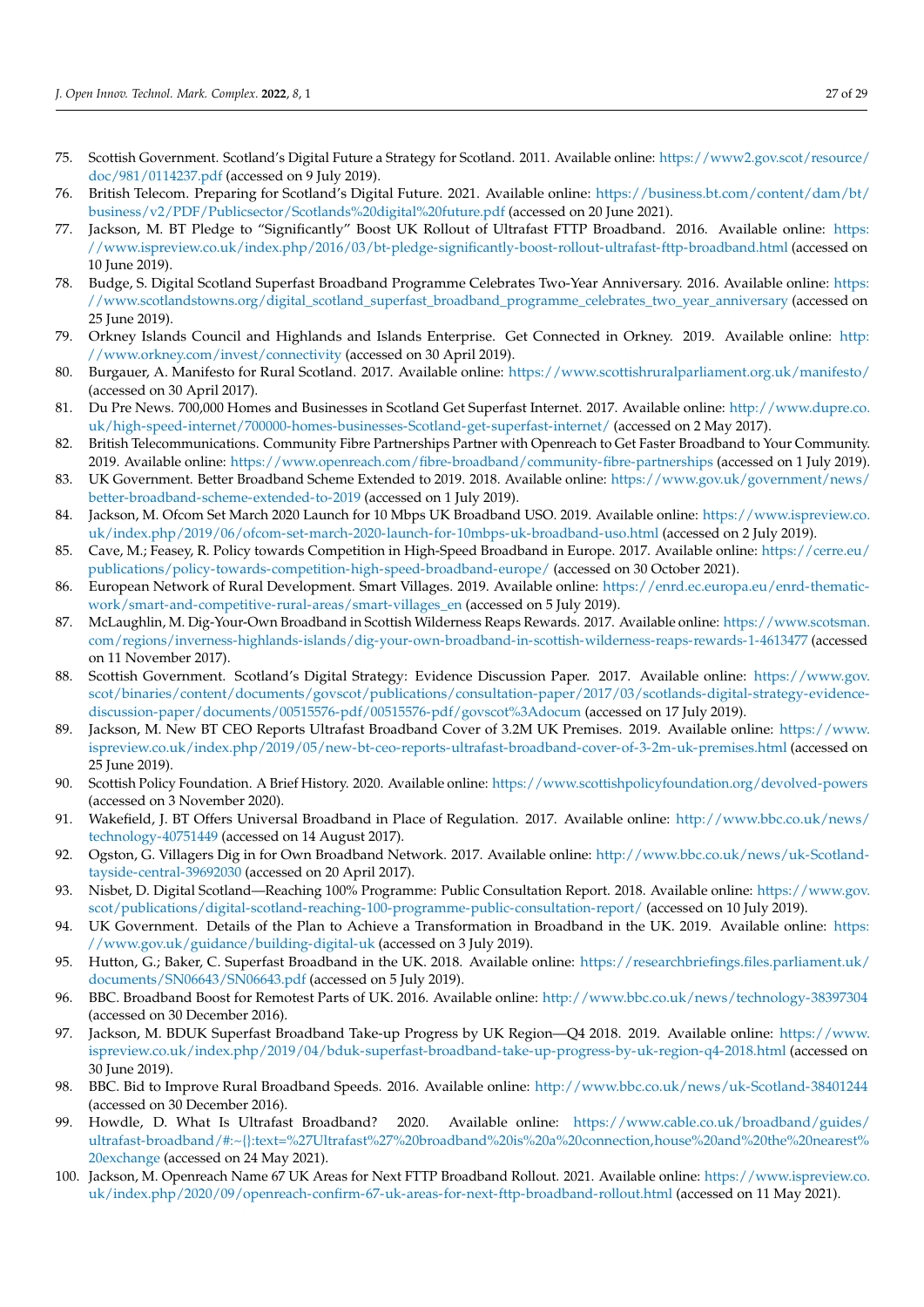- <span id="page-28-0"></span>101. Ofcom. Connected Nations 2019: Scotland Report. 2021. Available online: [https://www.ofcom.org.uk/\\_\\_data/assets/pdf\\_file/](https://www.ofcom.org.uk/__data/assets/pdf_file/0028/186409/connected-nations-2019-scotland-report.pdf) [0028/186409/connected-nations-2019-scotland-report.pdf](https://www.ofcom.org.uk/__data/assets/pdf_file/0028/186409/connected-nations-2019-scotland-report.pdf) (accessed on 17 May 2021).
- <span id="page-28-1"></span>102. Allan, A. Chamber and Committees. 2019. Available online: [https://www.parliament.scot/chamber-and-committees/written](https://www.parliament.scot/chamber-and-committees/written-questions-and-answers/question?ref=S5W-24512)[questions-and-answers/question?ref=S5W-24512](https://www.parliament.scot/chamber-and-committees/written-questions-and-answers/question?ref=S5W-24512) (accessed on 20 June 2021).
- <span id="page-28-2"></span>103. Superfast Broadband. You Can Go Much Faster with Fibre. 2018. Available online: <https://www.scotlandsuperfast.com/> (accessed on 15 November 2018).
- <span id="page-28-3"></span>104. UK Government. RGC Programme Key Information. 2019. Available online: [https://www.gov.uk/government/publications/](https://www.gov.uk/government/publications/rgc-programme-key-information) [rgc-programme-key-information](https://www.gov.uk/government/publications/rgc-programme-key-information) (accessed on 10 May 2021).
- <span id="page-28-4"></span>105. My Society. R100 Superfast Broadband Programme. 2018. Available online: [https://www.theyworkforyou.com/sp/?id=2018-01-](https://www.theyworkforyou.com/sp/?id=2018-01-18.2.0) [18.2.0](https://www.theyworkforyou.com/sp/?id=2018-01-18.2.0) (accessed on 17 November 2018).
- <span id="page-28-5"></span>106. Baglow, B. UK Strips Scottish Government of Broadband Powers. 2017. Available online: [https://digit.fyi/scotlands-broadband](https://digit.fyi/scotlands-broadband-powers-stripped/)[powers-stripped/](https://digit.fyi/scotlands-broadband-powers-stripped/) (accessed on 30 September 2020).
- <span id="page-28-6"></span>107. Jackson, M. Scotland's R100 Broadband Contract Delayed until End of 2019. 2019. Available online: [https://www.ispreview.co.](https://www.ispreview.co.uk/index.php/2019/06/scotlands-r100-broadband-contract-delayed-until-end-of-2019.html) [uk/index.php/2019/06/scotlands-r100-broadband-contract-delayed-until-end-of-2019.html](https://www.ispreview.co.uk/index.php/2019/06/scotlands-r100-broadband-contract-delayed-until-end-of-2019.html) (accessed on 1 July 2019).
- <span id="page-28-7"></span>108. Paun, A. The Paradox of Scottish Devolution. 2016. Available online: [https://www.instituteforgovernment.org.uk/blog/](https://www.instituteforgovernment.org.uk/blog/paradox-scottish-devolution?gclid=Cj0KCQiAhZT9BRDmARIsAN2E-J3GFRanSJ0cS6uIL487AjZvdfgpFQlncxBlyOIlbT5knhjjQFmIBUUaAm45EALw_wcB) [paradox-scottish-devolution?gclid=Cj0KCQiAhZT9BRDmARIsAN2E-J3GFRanSJ0cS6uIL487AjZvdfgpFQlncxBlyOIlbT5](https://www.instituteforgovernment.org.uk/blog/paradox-scottish-devolution?gclid=Cj0KCQiAhZT9BRDmARIsAN2E-J3GFRanSJ0cS6uIL487AjZvdfgpFQlncxBlyOIlbT5knhjjQFmIBUUaAm45EALw_wcB) [knhjjQFmIBUUaAm45EALw\\_wcB](https://www.instituteforgovernment.org.uk/blog/paradox-scottish-devolution?gclid=Cj0KCQiAhZT9BRDmARIsAN2E-J3GFRanSJ0cS6uIL487AjZvdfgpFQlncxBlyOIlbT5knhjjQFmIBUUaAm45EALw_wcB) (accessed on 30 October 2020).
- <span id="page-28-8"></span>109. Adcock, A.; Baker, C.; Downing, E.; Hutton, G. Roll-out of Broadband to Rural Communities in Scotland. 2017. Available online: <https://commonslibrary.parliament.uk/research-briefings/cdp-2017-0232/> (accessed on 30 September 2020).
- <span id="page-28-9"></span>110. Jackson, M. Scotland and UK Gov Told to STOP Squabbling over Broadband UPDATE. 2018. Available online: [https://www.ispreview.](https://www.ispreview.co.uk/index.php/2018/07/scotland-and-uk-gov-told-to-stop-squabbling-over-broadband.html) [co.uk/index.php/2018/07/scotland-and-uk-gov-told-to-stop-squabbling-over-broadband.html](https://www.ispreview.co.uk/index.php/2018/07/scotland-and-uk-gov-told-to-stop-squabbling-over-broadband.html) (accessed on 6 October 2020).
- <span id="page-28-10"></span>111. Scottish Government. Businesses in Scotland—Key Facts. 2016. Available online: [http://www.gov.scot/Topics/Statistics/](http://www.gov.scot/Topics/Statistics/Browse/Business/Corporate/KeyFacts) [Browse/Business/Corporate/KeyFacts](http://www.gov.scot/Topics/Statistics/Browse/Business/Corporate/KeyFacts) (accessed on 7 January 2017).
- <span id="page-28-11"></span>112. Dekkers, R.; Koukou, M.; Mitchell, S.; Sinclair, S. Engaging with open innovation: A Scottish perspective on its opportunities, challenges and risks. *J. Innov. Econ. Manag.* **2019**, *28*, 193–226. [\[CrossRef\]](http://doi.org/10.3917/jie.028.0187)
- <span id="page-28-12"></span>113. Scotland Can Do. Remote Rehabilitation Service for Isolated Areas (ROSIA). 2021. Available online: [https://www.openinnovation.](https://www.openinnovation.scot/find-a-challenge) [scot/find-a-challenge](https://www.openinnovation.scot/find-a-challenge) (accessed on 17 November 2021).
- <span id="page-28-13"></span>114. Scottish Enterprise. What We Do. 2021. Available online: <https://www.scottish-enterprise.com/our-organisation/what-we-do> (accessed on 30 October 2021).
- <span id="page-28-14"></span>115. Scottish Government. Scottish Enterprise Open Innovation Challenges for SMEs to Develop Future Technologies and Solutions. 2016. Available online: [https://www.sdpscotland.co.uk/news/news/scottish-enterprise-open-innovation-challenges-smes](https://www.sdpscotland.co.uk/news/news/scottish-enterprise-open-innovation-challenges-smes-develop-future-technologies-solutions/)[develop-future-technologies-solutions/](https://www.sdpscotland.co.uk/news/news/scottish-enterprise-open-innovation-challenges-smes-develop-future-technologies-solutions/) (accessed on 11 November 2021).
- <span id="page-28-15"></span>116. Scottish Government. About Us. 2021. Available online: <https://findbusinesssupport.gov.scot/about-us> (accessed on 30 October 2021).
- <span id="page-28-16"></span>117. Kayne, J. *State Entrepreneurship Policies and Programs*; Kauffman Center for Entrepreneurial Leadership at the Ewing Marion Kauffman Foundation: Kansas City, MO, USA, 1999; pp. 1–36. Available online: [https://papers.ssrn.com/sol3/papers.cfm?](https://papers.ssrn.com/sol3/papers.cfm?abstract_id=1260444) [abstract\\_id=1260444](https://papers.ssrn.com/sol3/papers.cfm?abstract_id=1260444) (accessed on 23 December 2021).
- <span id="page-28-17"></span>118. Yoshida, A.D.; Gil-Herrera, R.J. Liberalization and Nationalization in South America: A Comparative Analysis of Economics Impact Through Telecommunications and Electricity Sectors. *Int. J. Bus. Econ. Res.* **2020**, *9*, 211. [\[CrossRef\]](http://doi.org/10.11648/j.ijber.20200904.18)
- <span id="page-28-18"></span>119. Fitsanakis, J. The Government and Telecommunications: A Complex History. In *Redesigning Wiretapping*; Springer: Berlin/Heidelberg, Germany, 2020; pp. 27–50.
- <span id="page-28-19"></span>120. Conrad, C.A. Market Failure. In *Political Economy*; Springer Gabler: Wiesbaden, Germany, 2020; pp. 175–225.
- <span id="page-28-20"></span>121. Goerres, A.; Karlsen, R.; Kumlin, S. What makes people worry about the welfare state? A three-country experiment. *Br. J. Political Sci.* **2020**, *50*, 1519–1537. [\[CrossRef\]](http://doi.org/10.1017/S0007123418000224)
- 122. Schmidt, M.G. Partisan Theory and the Welfare State. In *The Oxford Handbook of the Welfare State*; Oxford University Press: Oxford, UK, 2021; Volume 298, pp. 600–637.
- <span id="page-28-21"></span>123. Dukelow, F. Debt, austerity capitalism and the welfare state. In *Handbook on Society and Social Policy*; Edward Elgar Publishing: Cheltenham, UK, 2020.
- <span id="page-28-22"></span>124. Bardhan, P. *Clientelism and Governance (No. wp-2021-116)*; World Institute for Development Economic Research (UNU-WIDER): Helsinki, Finland, 2021.
- <span id="page-28-23"></span>125. Rothstein, B. *Corruption, Happiness, Social Trust and the Welfare State: A Causal Mechanisms Approach*; QoG working paper series; University of Gothenburg: Gothenburg, Sweden, 2010; Volume 9, pp. 1–24.
- <span id="page-28-24"></span>126. Dhawan, N. The Unbearable Slowness of Change: Protest Politics and the Erotics of Resistance. The Philosophical Salon. 2015. Available online: [http://thephilosophicalsalon.com/the-unbearable-slowness-of-change-protest-politics-and-the-erotics-of](http://thephilosophicalsalon.com/the-unbearable-slowness-of-change-protest-politics-and-the-erotics-of-resistance)[resistance](http://thephilosophicalsalon.com/the-unbearable-slowness-of-change-protest-politics-and-the-erotics-of-resistance) (accessed on 23 December 2021).
- <span id="page-28-25"></span>127. Gereffi, G.; Humphrey, J.; Sturgeon, T. The governance of global value chains. *Rev. Int. Political Econ.* **2005**, *12*, 78–104. [\[CrossRef\]](http://doi.org/10.1080/09692290500049805)
- <span id="page-28-26"></span>128. Mansfield, E. Long waves and technological innovation. *Am. Econ. Rev.* **1983**, *73*, 141–145.
- <span id="page-28-27"></span>129. Bergfors, M.E.; Larsson, A. Product and process innovation in process industry: A new perspective on development. *J. Strategy Manag.* **2009**, *2*, 261–276. [\[CrossRef\]](http://doi.org/10.1108/17554250910982499)
- <span id="page-28-28"></span>130. Vanhaverbeke, W.; Cloodt, M. Open innovation in value networks. *Open Innov. Res. A New Paradig.* **2006**, *1*, 258–281.